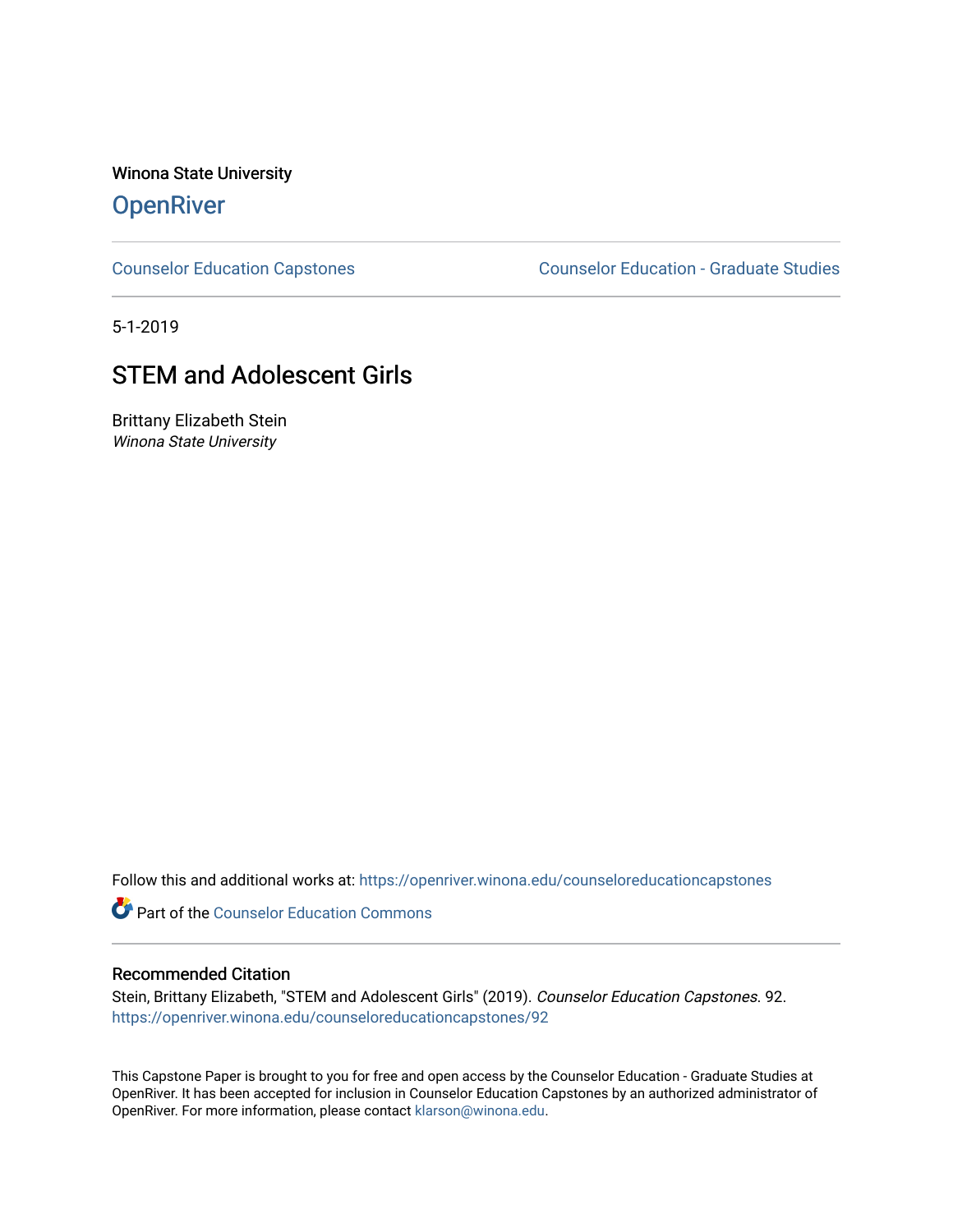Brittany Elizabeth Stein

A Capstone Project submitted in partial fulfillment of the

requirements for the Master of Science Degree in

Counselor Education at

Winona State University

Spring, 2019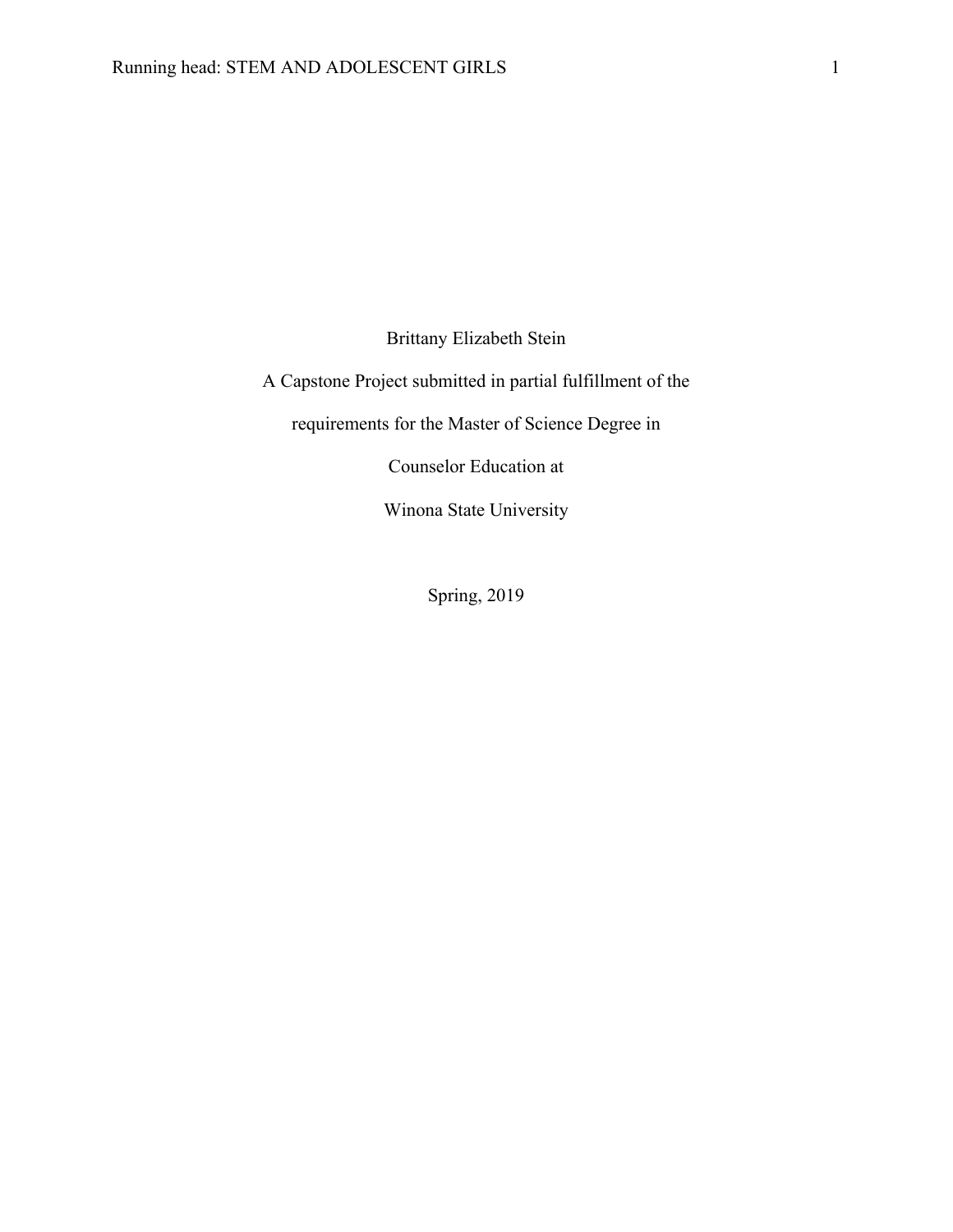Winona State University

College of Education

Counselor Education Department

## CERTIFICATE OF APPROVAL

## CAPSTONE PROJECT

Where are the Female Scientists and Mathematicians? Promoting STEM Careers in Today's

Adolescent Girls

This is to certify that the Capstone Project of CE – 695 Capstone Project

Course Instructor in partial fulfillment of the requirements for the

Master of Science Degree in

Counselor Education

| Capstone Project Supervisor: Dr. Mary Fawcett |  |
|-----------------------------------------------|--|
|-----------------------------------------------|--|

Approval date: \_\_\_\_\_\_5/8/2019\_\_\_\_\_\_\_\_\_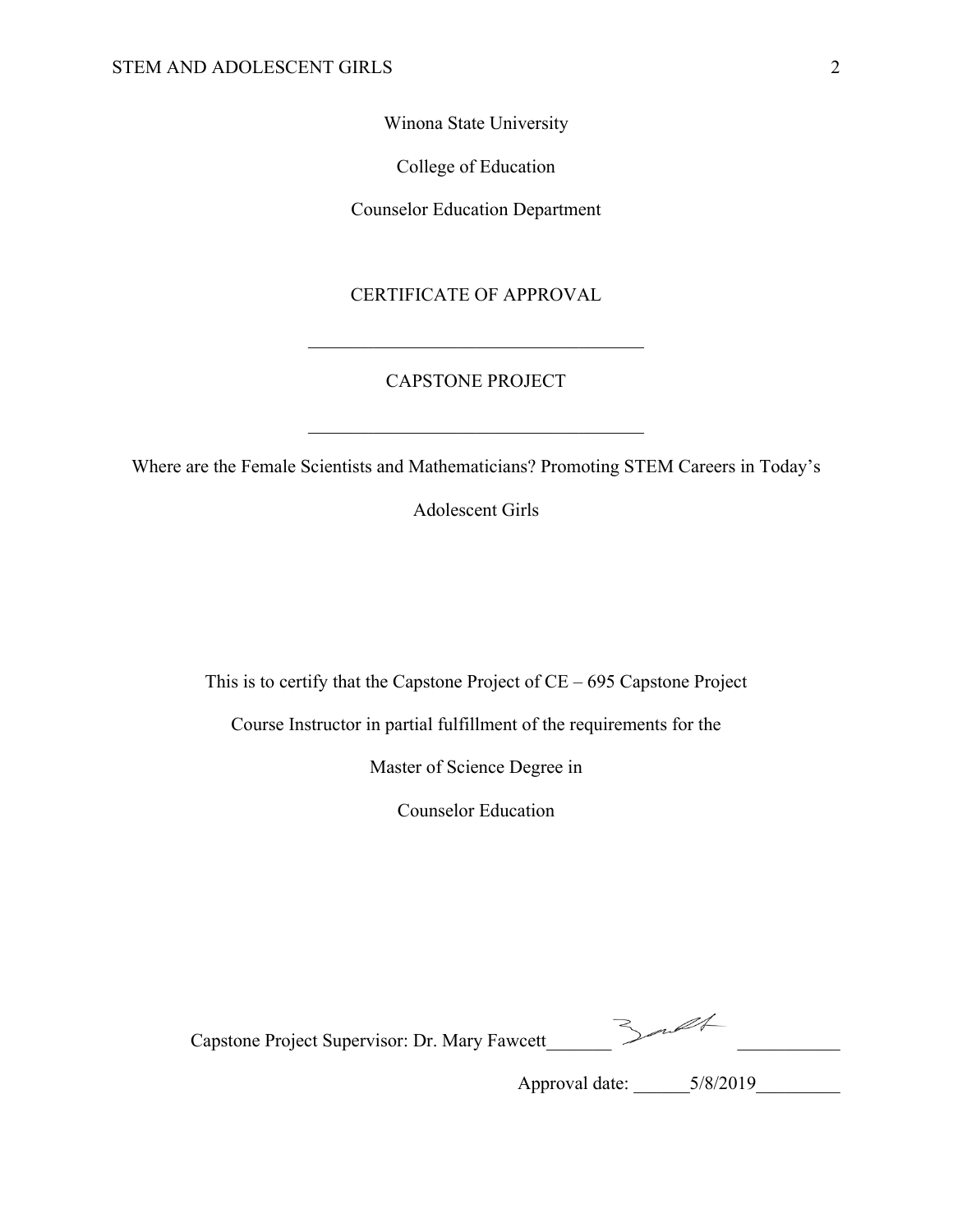#### Abstract

The projected growth of science, technology, engineering and mathematics (STEM) careers is unprecedented (Lufkin, 2009). With the growth of women in the workforce and/or obtaining post-secondary degrees, the projected number of females in STEM fields should increase; however, that is not the case. Recently, the estimated percent of women in STEM careers is less than 30% in the United States ("Has employment", n.d.). The reasons behind this underrepresentation of women in STEM careers includes multiple facets such as: sexist practices in education and workplace, psychological factors that influence the self and career choice and social factors including, but not limited to friends/peers, parents/guardians, teachers and other educators and the media representation of STEM. In accordance to American School Counselor Association's standards for school counselors, school counselors serve as a pivotal role to encourage adolescent girls in STEM. These interventions include institutional and individual changes within the school. Through analysis of interventions and a thorough understanding of the research, a small-group intervention was developed to increase academic self-perceptions in mathematics and science among adolescent girls. Increasing self-efficacy has shown to increase persistence in STEM courses which will increase STEM fields.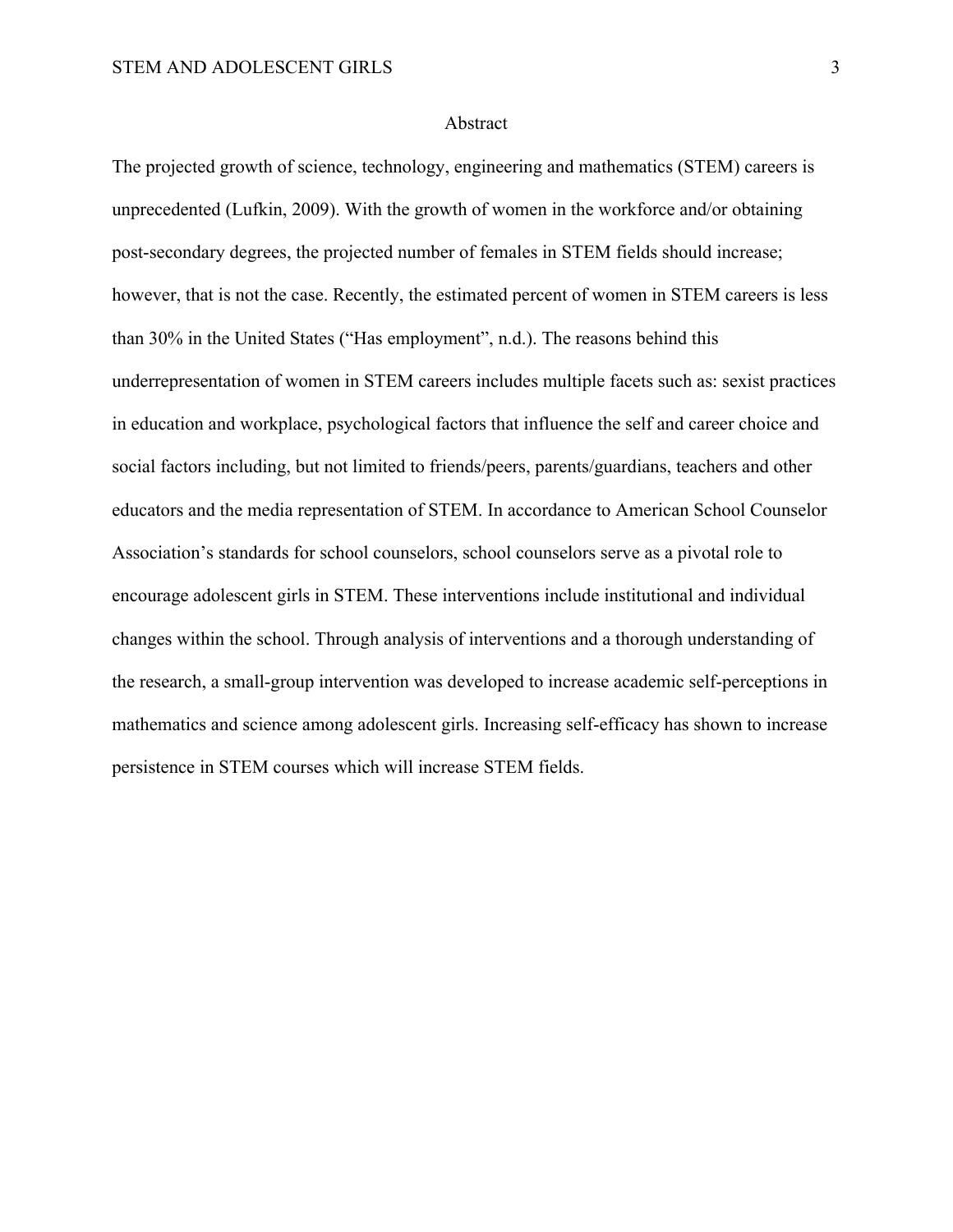# Contents

| Discussion $\ldots$ and $\ldots$ $\ldots$ $\ldots$ $\ldots$ $\ldots$ $\ldots$ $\ldots$ $\ldots$ $\ldots$ $\ldots$ $\ldots$ $\ldots$ $\ldots$ $\ldots$ $\ldots$ $\ldots$ $\ldots$ $\ldots$ $\ldots$ $\ldots$ $\ldots$ $\ldots$ $\ldots$ $\ldots$ $\ldots$ $\ldots$ $\ldots$ $\ldots$ $\ldots$ $\ldots$ $\ldots$ $\ldots$ $\ldots$ $\$ |  |
|--------------------------------------------------------------------------------------------------------------------------------------------------------------------------------------------------------------------------------------------------------------------------------------------------------------------------------------|--|
|                                                                                                                                                                                                                                                                                                                                      |  |
|                                                                                                                                                                                                                                                                                                                                      |  |
|                                                                                                                                                                                                                                                                                                                                      |  |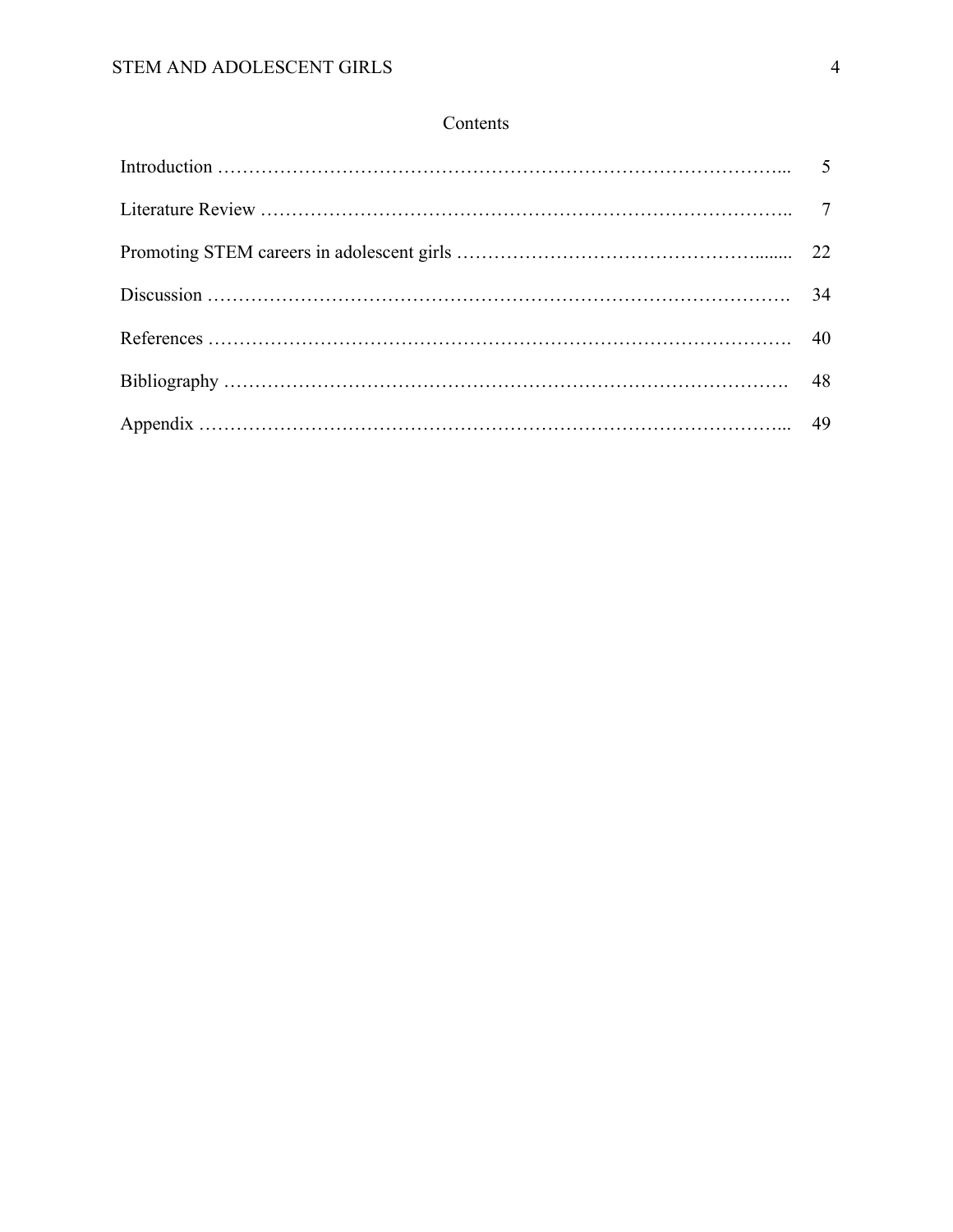#### **Introduction**

Science, technology, engineering and mathematics (STEM) careers are one of the fastest growing career domains in the world. In fact, many STEM careers are predicted to increase anywhere from sixteen percent in some careers to sixty-two percent in others by the year 2020 ("Science, technology", n.d.). The need for individuals in STEM will only increase as all STEM careers are projected to experience an unprecedented growth in the job market. Advancements in STEM fields change the world in numerous, insurmountable ways. For instance, advancements in virology may lead to the development of new vaccines. The growth of aerospace engineers will construct technologies capable of bringing a human life to Mars. Technology develops faster than the world can keep up; the latest gadget is already out-of-date by the time it is advertised and bought by eager consumers. Technology growth connects the world with the spread of ideas, movements and information. Engineering is a vast field with domains in a variety of different fields. Utilized to build efficient tools, machines and roads. Those in mathematics develop equations to solve routine and complex issues. STEM occupations are growing, they are integrative into nearly every facet of a typical day.

Women are underrepresented in the field and the statistics of women in STEM fields is much many other occupational fields. The underrepresentation of women pursuing STEM careers is a worldwide phenomenon (Stoet & Geary, 2018). It is also pervasive across decades of women in the working world. Finland, a country often described as a gender equality pioneer, reports that women comprise of less than 25% of all STEM college degrees (Stoet & Geary, 2018). Statistics reported in the United States in 1970 describe that women only comprised of 7% of all STEM careers (United States Census Bureau, 2011). In 1990, women comprised of 23% of the STEM occupations ("Has employment", n.d.). Recently, women in STEM careers is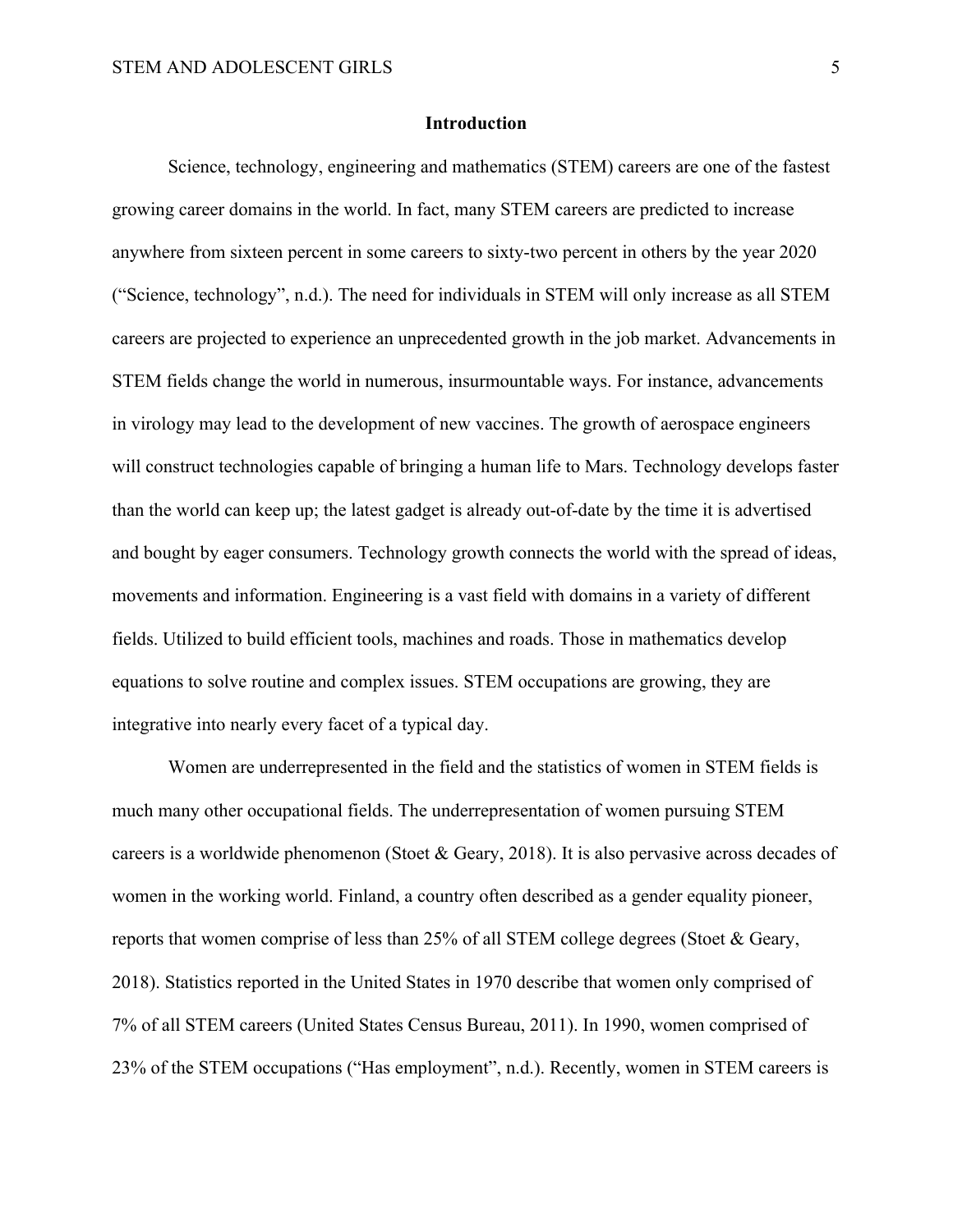approximately 28% ("Has employment", n.d.). Over the past couple of decades, women flooded post-secondary institutions. Despite, women attending technical schools, colleges and universities and obtaining degrees, women are trickling into STEM occupations. The evidence is apparent that there are still barriers that may hinder and/or dissuade adolescent females from taking STEM courses in high school, university and entering STEM occupations. School counselors working at all education levels, especially middle and high school counselors, serve as a pivotal role to provide support and develop interventions in these settings to assist adolescent girls continue to pursue STEM courses while in secondary school.

The purpose of this project is not only to outline the historical and contemporary context that place barriers on women and girls in the workplace and in education settings, but to also highlight the multiple interacting facets that contribute to adolescent career selection. Further, this project aims to analyze the influencing factors behind why a many adolescent girls do not pursue STEM careers. Through dissecting these contributing factors, one can begin to examine effective interventions to implement within schools to encourage adolescent girls to continue in STEM courses and STEM-related careers. Through utilizing the information regarding contributing factors and effective intervention techniques, this project includes a developed, sixweek small group intervention aimed to encourage middle school adolescent girls to continue in STEM courses.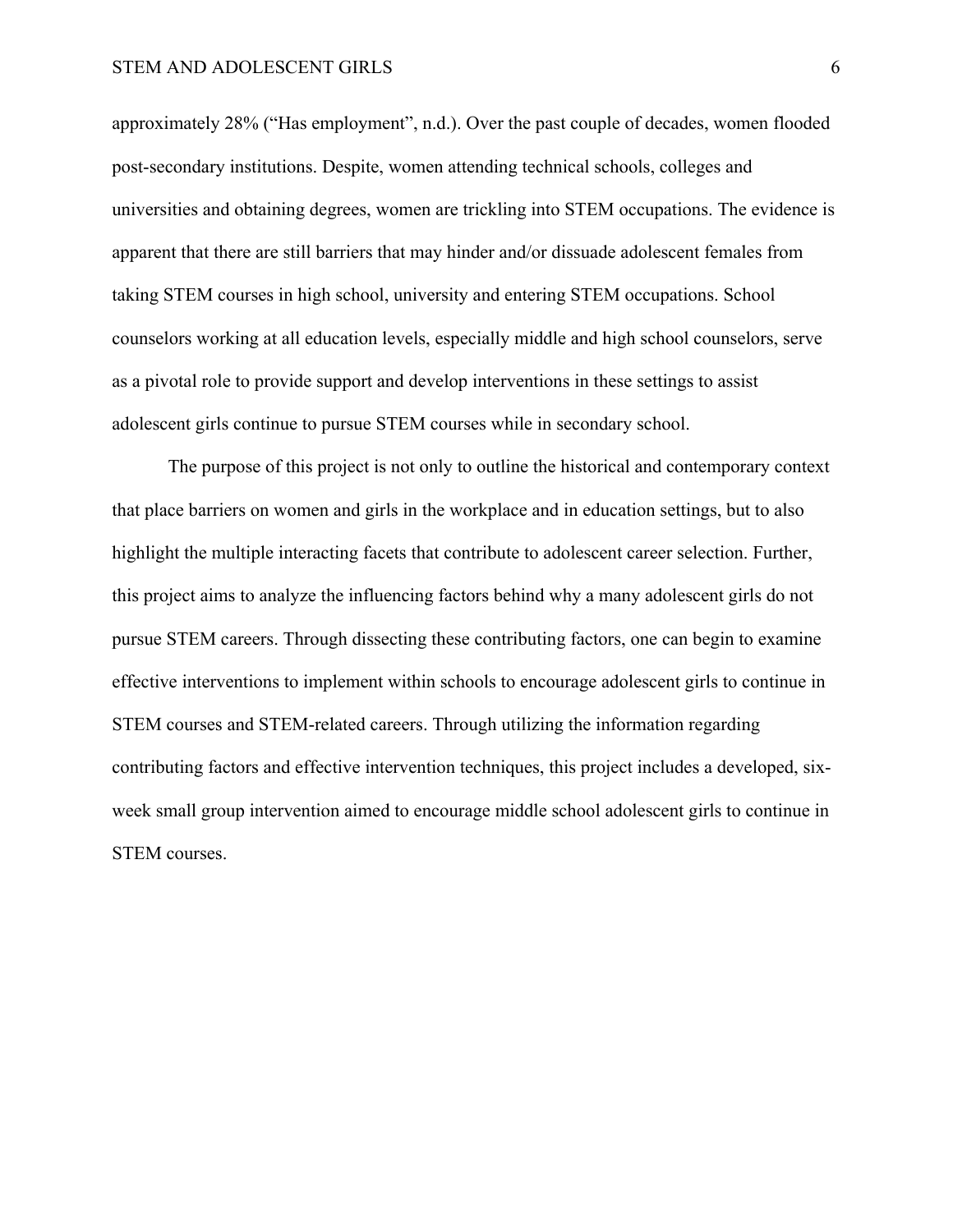#### **Literature Review**

Encouraging young adolescent girls to continue in STEM classes and hopefully pursue a STEM-related career after secondary school involves numerous factors including current and past discriminatory practices girls and women have faced in the work place and educational settings, career choice, social and psychological reasons behind the complexity of the clear underrepresentation of women in STEM. This literature review provides context behind the phenomenon.

#### **History of women in work and education**

To fully comprehend the numerous factors that influence one another and direct career obtainment, it is necessary to understand the historical barriers women have faced in the workplace and in educational settings. Before Title VII of the Civil Rights Act of 1964, women were not protected from workplace discrimination due to sex (*Title VII of the Civil Rights Act of 1964*, 1964). Before 1978, women could be fired from their job because they were pregnant until the Pregnancy Discrimination Act of 1978 was ratified by Congress (*Pregnancy Discrimination Act of 1978*, 1978). The pervasive discrimination of women transcended beyond the workforce into educational settings. In 1972, the United States signed Title IX, a landmark movement towards equality for girls and boys in elementary, secondary and post-secondary institutions who receive federal funding (*Title IX of the Education Amendments of 1972*, 1972). Title IX of the Education Amendments of 1972 states that it "prohibits the discrimination on the basis of sex in any federally funded education program or activity" (*Title IX of the Education Amendments of 1972*, 1972). Another landmark movement began in the 1980s known as Affirmative Action; affirmative action is working towards improving opportunities in educational and occupational settings for women and minorities who have been historically discriminated against in the United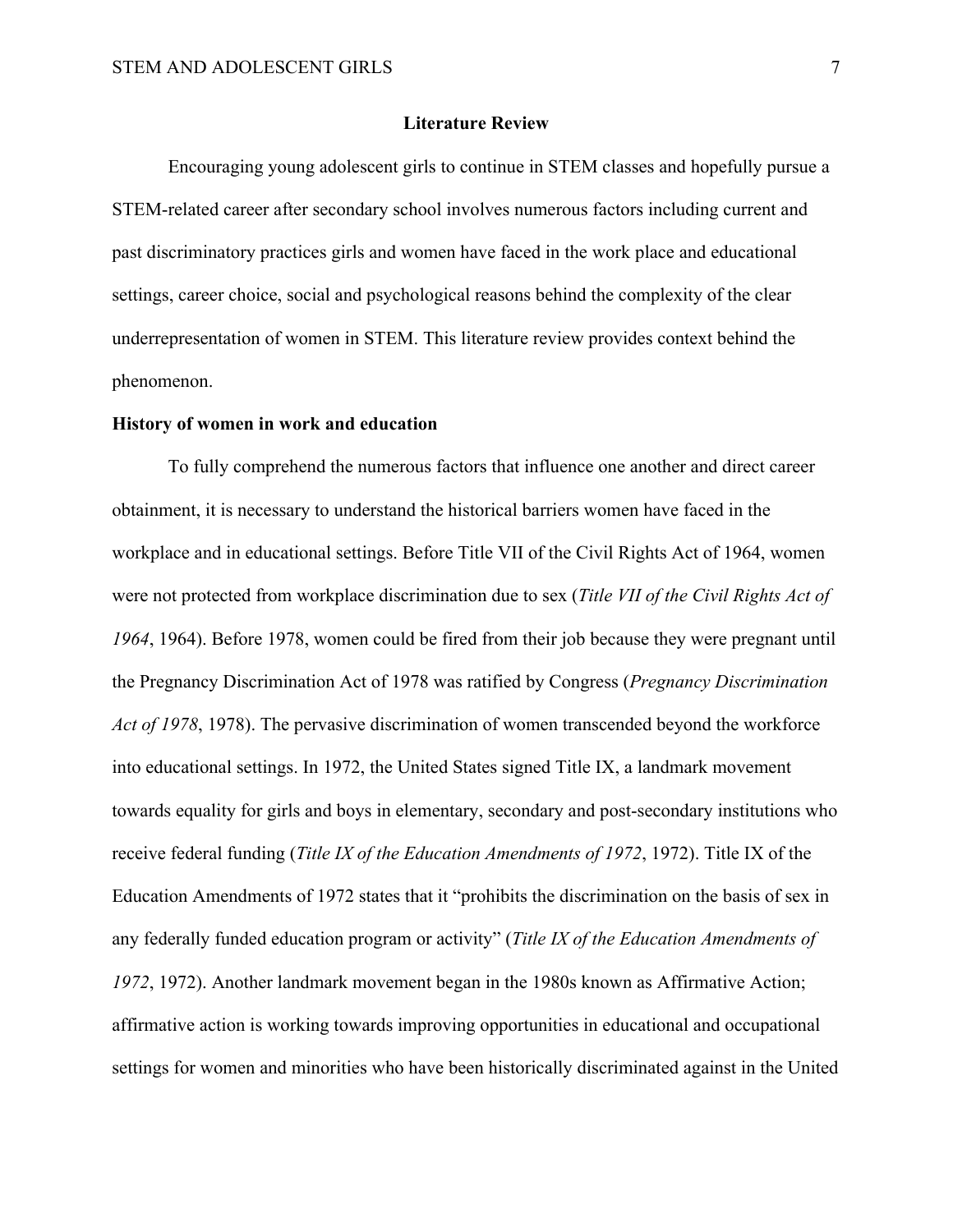States ("Affirmative action", 2018). These anti-discrimination laws challenged the foundation of how women and girls are treated in the work place and in educational settings.

With barriers and discriminatory practices lifted it contributed to the unprecedented growth of women obtaining bachelor's degrees and entering the job market. In fact, if the growth of women to men in the United States obtaining bachelor's degrees continues at the rate it does, by the year 2028 there will be over 1.1 million women and 816,000 men with at least a bachelor's degree ("Number of bachelor's", 2019). Additionally, women now comprise of half of the labor market in the United States in comparison to just over 30% in 1950 (Status of Women in the States, 2015). Due to the growth of women attending post-secondary institutions across the past decades, the increase of all women participating in the labor market and the increased demand for STEM occupations, the course selection of STEM courses has narrowed between men and women; yet, career choices and aspirations have not shifted for either group (Kimmel, Miller & Eccles, 2012). Despite the sheer number of women pursuing advanced education, the number of available occupations in the STEM field and the growth of women in the labor force should demonstrate an overall growth of women in STEM careers, yet the phenomenon of underrepresentation of women in STEM continues to reveal itself in statistics.

Although the growth of women earning post-secondary degrees is only increasing and surpassing male counterparts, women still face the difficulties of the detrimental practices that discriminated against women in and out of the workplace. Along with overt discrimination that still exists in the workplace, women also experience a subtle form of sex discrimination known as the "glass ceiling effect." The glass ceiling effect is defined as "an invisible barrier that prevents women and minorities from rising to the highest ranks in their occupation" ("The glass ceiling", 2017). Additionally, today's adolescent girls, born long after Title IX, still experience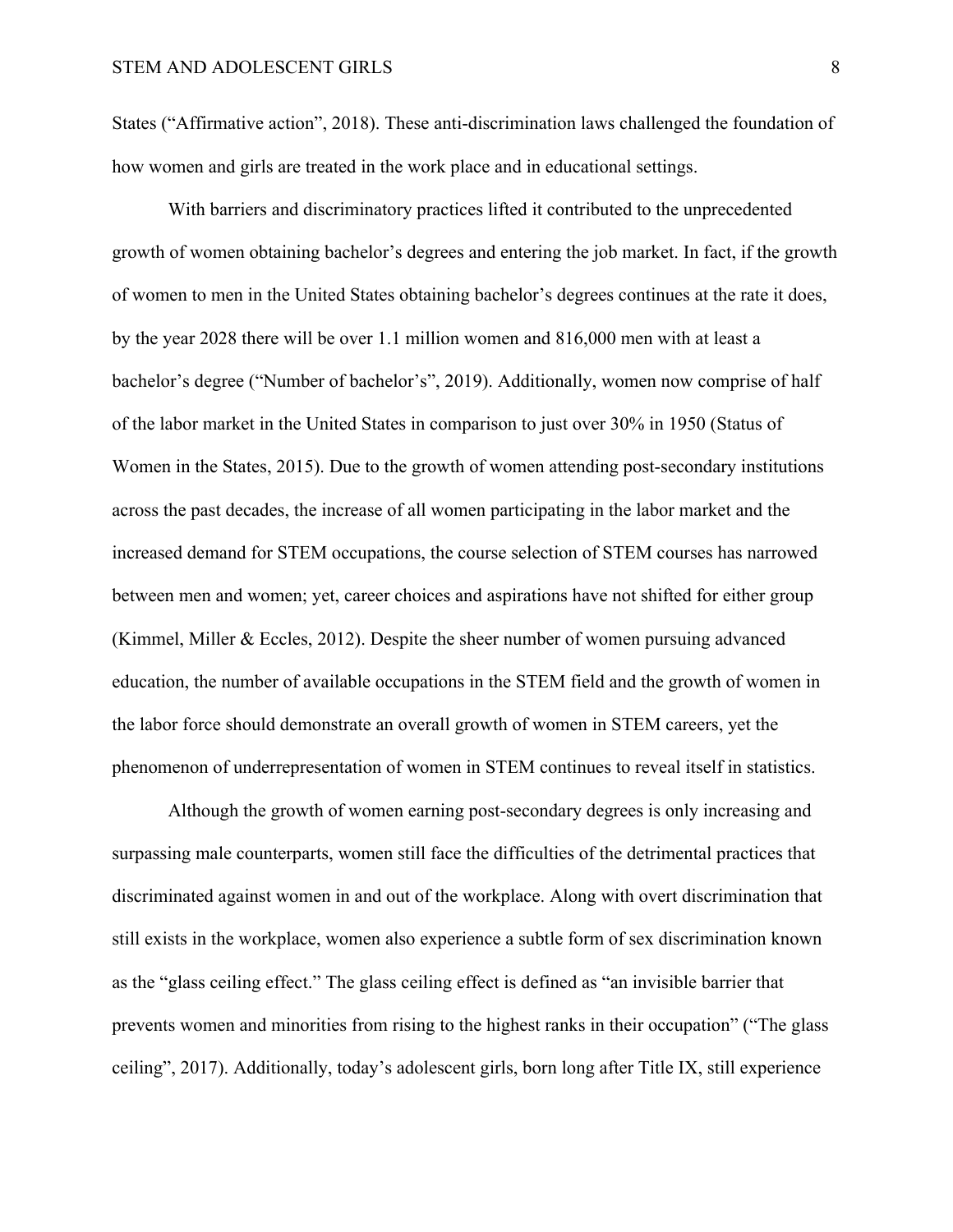#### STEM AND ADOLESCENT GIRLS 9

discrimination in academics. In a recent study of middle/high school aged girls in the United States, over fifty percent reported that they experienced academic sexism (McKellar, Marchland, Diemer, Malanchluk & Eccles, 2018). In fact, many teachers still perceive mathematics as "harder" for girls even if they perform the same as a male counterpart (McKellar et al., 2018). This corresponds with reports from females who report academic sexism state that they are more likely to experience differential treatment in mathematic and science courses. Research further demonstrates that if females experience, or even perceive, gender differential treatment in a given subject, it decreases their motivation in the given subject (McKellar et al., 2018). Studies demonstrated that female students are more sensitive to teacher feedback, internalizing messages teachers send in the classroom as diagnostic of their own capabilities (Pomerantz, Altermatt & Saxon, 2002). Therefore, if adolescent females perceive or experience differential treatment, they are less likely to stay motivated in mathematics and science, the subjects they are most likely to report differential treatment; this lack of motivation may lead to poor grades in the subject content, drop out of advanced STEM courses, perception that they cannot do STEM courses and their teachers see poor grades and confirm their own beliefs about females in STEM.

#### **Gendered roles and expectations**

The advancement women have made in their rights', in the workplace and in education settings are a feat in their own regard. Yet, in contemporary United States gendered roles and gendered expectations are sculpted at a young age and reinforced throughout a lifetime. From an early age, children gather networks of knowledge about gender roles and expectations in order to understand the social context around them (Steinke, 2017). These schemas about what a certain roles and expectations are expected to be completed by who, therefore, influencing perceptions, beliefs and behaviors (Steinke, 2017). Cultural influence of contemporary United States tended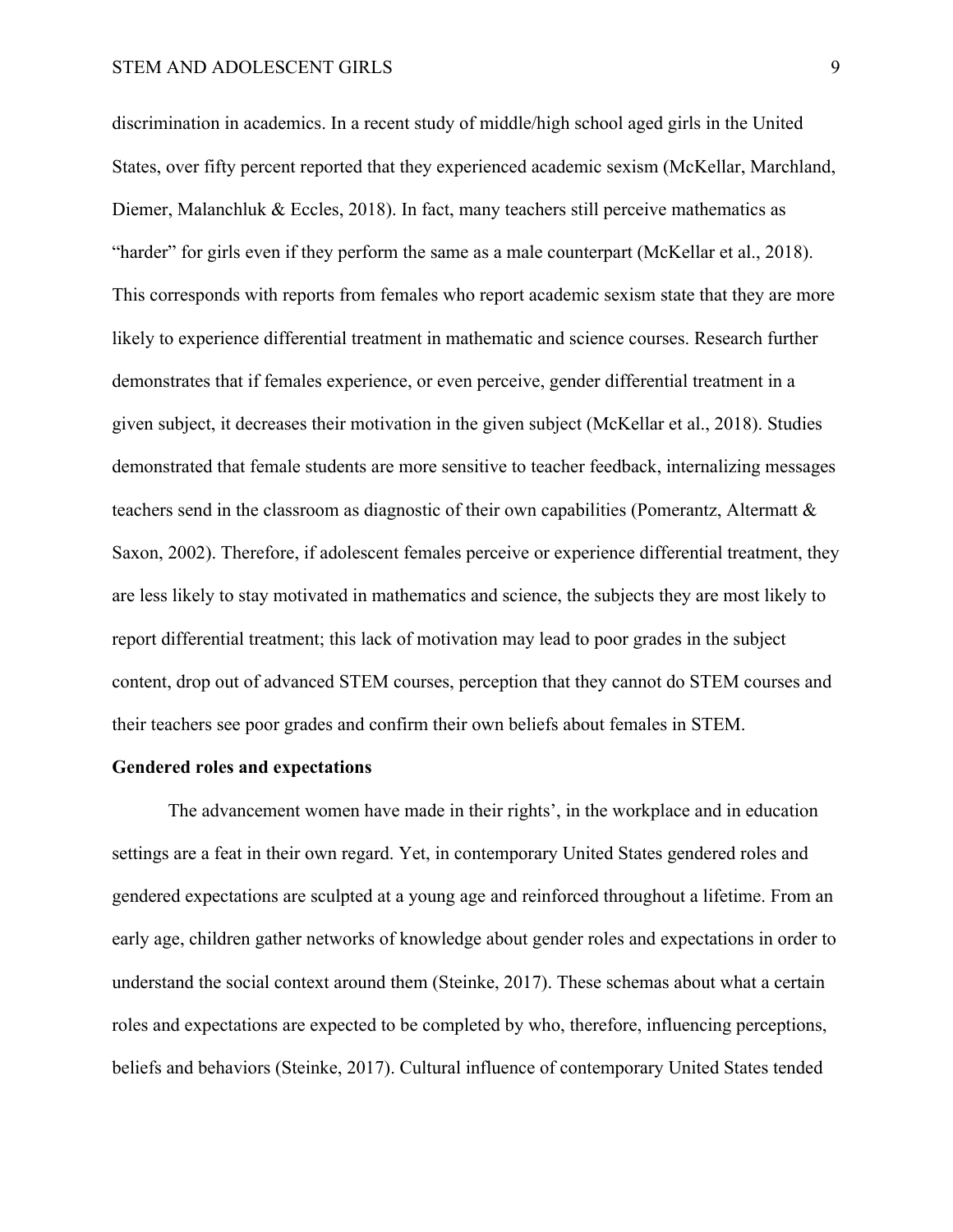to build a large gender difference between men and women built upon biology as the reason for these differences (Gilbert & Rader, 2001). Meta-analysis of studies focusing on gender indicate that men and women are more alike than they are different (Gilbert & Rader, 2001). Yet, popular influence indicates innate differences that transcend into career choices in men and women. For instance, girls and women believe that they should make occupational sacrifices for family purposes, and they should pursue career paths that help others (Eccles, 2007). Boys and men tend to value making a sustainable income and having a successful career (Rozek, Hyde, Svoboda, Hulleman, & Harackiewicz, 2015). These beliefs regarding roles and expectations developed by traditional gender roles influence career decisions throughout adolescence and into adulthood. Women and girls internalize expectation that they need to sacrifice for the family. Many believe that STEM careers take too much time away from home and family life, therefore dissuading women and girls from STEM careers.

Media perceptions of any group of individuals has a substantial influence on either dispelling or perpetuating stereotypes of said group. (Steinke, 2017). The media bolsters social identities of any given group; individuals affiliate or disassociate with to form an individual's social identity (Steinke, 2017). Generally, mass media depicts individuals working within the STEM field, or pursuing a STEM career, as someone who is "abnormal" in some regard (Steinke, 2017). Regardless of sex, these individuals tend to show difficulty communicating with laypeople, lack human characteristics such as empathy, show arrogance towards others or other "abnormal" characteristics (Steinke, 2017). Additionally, they often make major, dramatic sacrifices regarding love and family (Steinke, 2017). Women in STEM often displaying these characteristics but are also typically cast as less prestigious than their male counterparts (Steinke, 2017). In fact, many young people surveyed in the United States generally have an unpleasant,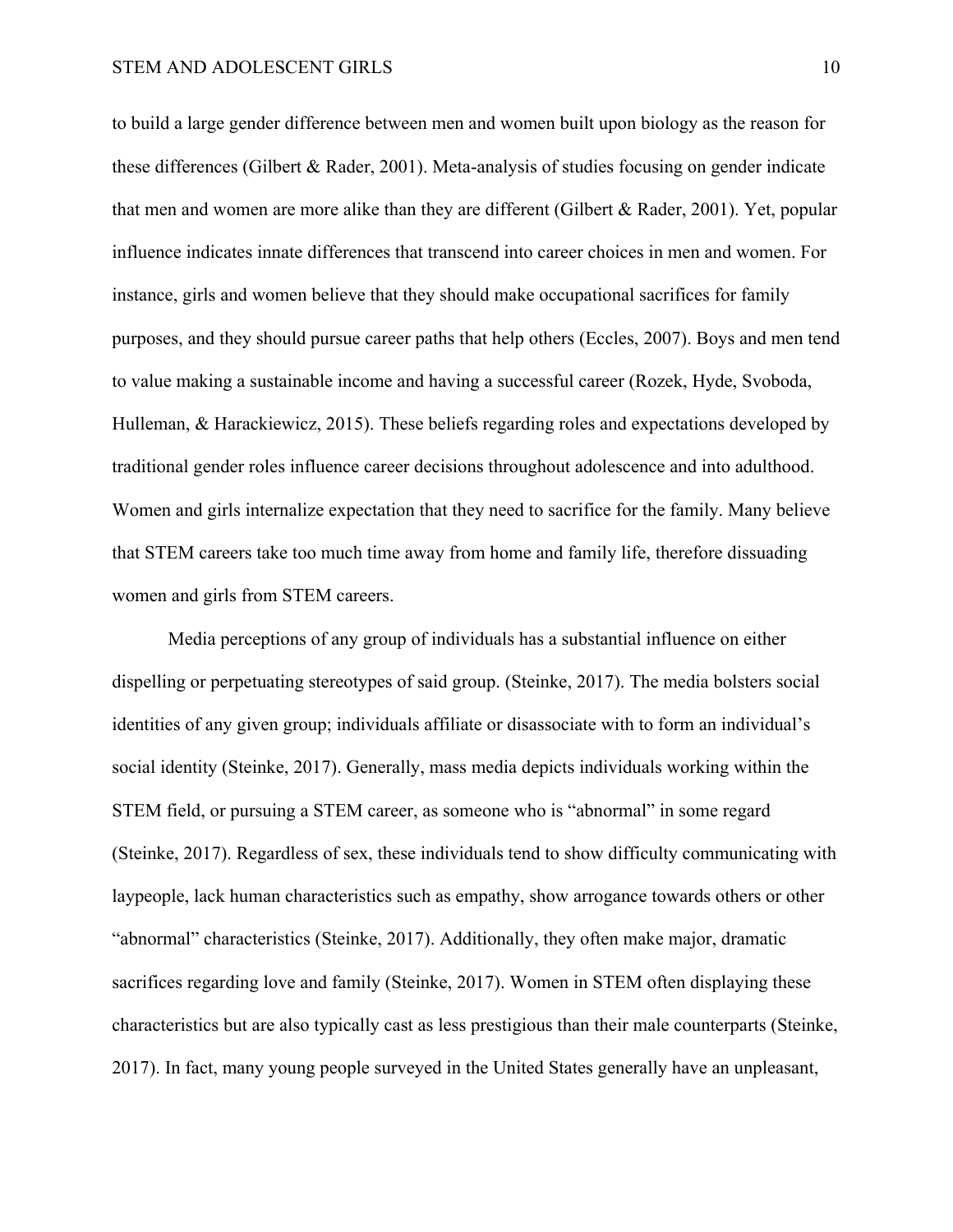negative perception of STEM careers (Lufkin, 2009). Additionally, the ratio of females to males in STEM positions in cinematography is 1 female to 8 males (Steinke, 2017). The media does not shine a neutral light on STEM careers. By showing those individuals as "abnormal", lacking love and/or family and the clear lack of representation of diverse characters it is easy to dissuade adolescent girls from wanting to become an engineer or a chemist.

The history of women in work and education along with the cultural expectations of gender from groups and the media demonstrate only a small fraction of the discrimination women have faced solely in education and occupations in general. These factors contribute to career choice and career selection for individuals, regardless if the career is STEM related, so in order to further understand the phenomenon, one also must understand what influences individuals to pursue one career over another.

#### **Influences of career choice**

The vast complexity of career choice is interwoven by many different influences in an adolescent's life. Career choice is not only governed by what the adolescent may like to do, but also the adolescent often considers job outlook, necessary schooling and the motivation to complete said schooling, personal identity, parental/peer/educator influence, society's perception of the particular career and how that career may influence or hinder their future life goals that may include traveling, making money, having a life partner and/or having children and a family. Furthermore, careers themselves have their own unique personae that is constructed by historical context, perceived identity of said career and is governed by the political and economic sphere. Understanding the influence of these facets is key to understanding not only the complexity of career choice in adolescent females, but also understand the lack of STEM careers held by women.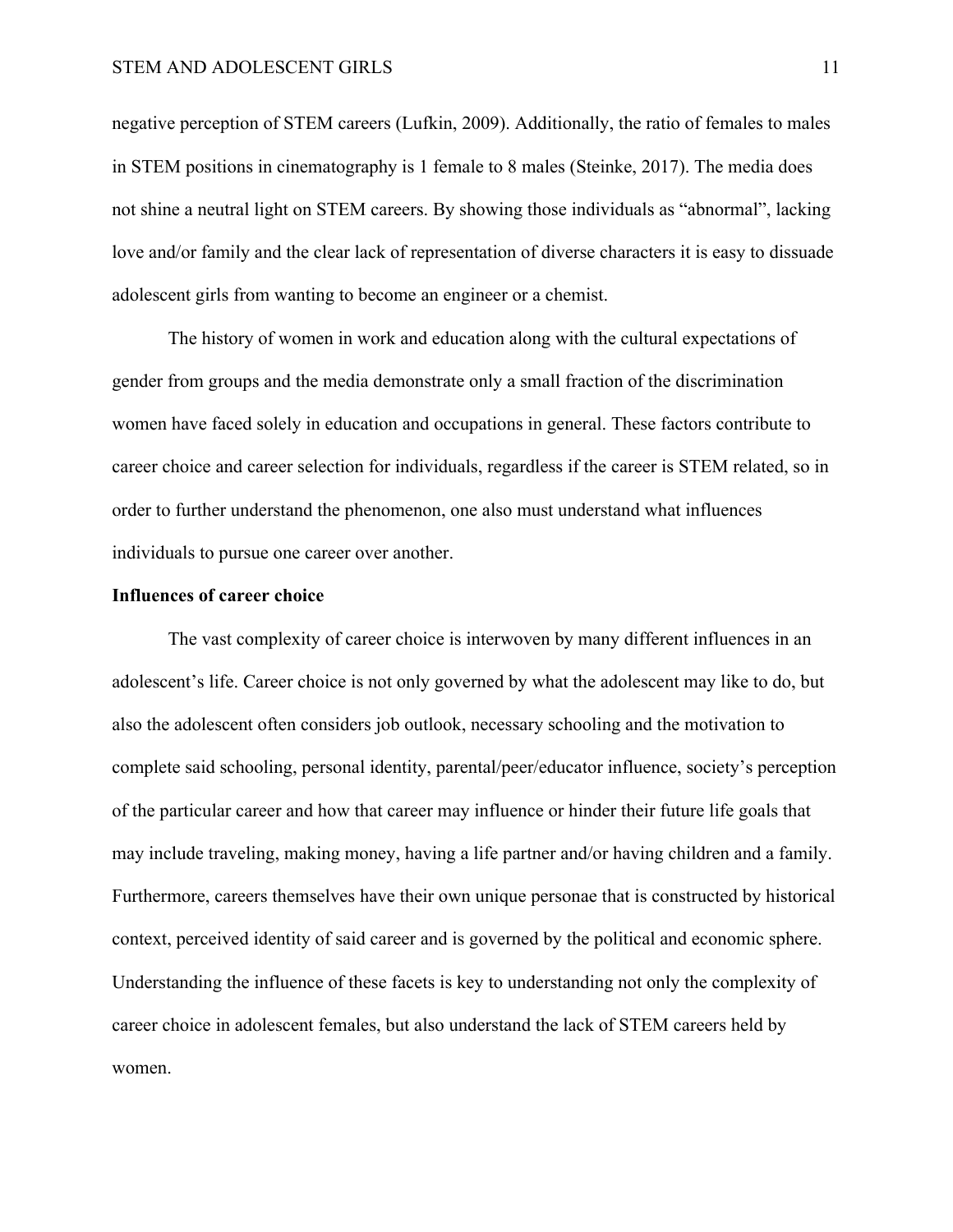The perception of others in the individual's life has a profound, qualitative influence on career choice in adolescents. Social agents such as parental figures, teachers, school counselors, friends, peers, family and various others influence a choice directly or indirectly (Rice, Barth, Guadagno, Smith, McCallum & ASERT, 2013). For instance, if an adolescent is interested in majoring a very particular field with a perceived limited job market and value, a friend, peer or family member may dissuade them from majoring in that field due to its lack of jobs. This may lead the adolescent to major in a major that has a perceived job market value over a major they were interested in earning a bachelor's degree. Social agents demonstrate a compelling influence on what adolescents think they are "good" at and what they are told they are "good" at or are told what to do.

Personal characteristics greatly influence career and occupational choices. In fact, studies in adolescent career choice suggest that: intellectual competencies, expectations for success, rational decision making, motivation, self-concepts of own ability and personal identity of are the large contributors to career choice (Eccles & Wang, 2016). Students' self-perceptions the strongly linked to academic pursuits and occupation selection (Rice et al., 2013). Students consider their intellectual competencies and expectations for success in any given subject to determine if they are "good" at that subject; if the individual experiences success in that subject content, they are far more likely to pursue a career in that subject (Eccles, 2014). If a student feels as though they excel in their foreign language class, they are more likely to pursue a career that allows them to utilize their perceived ability in the subject. Further, a student's personal identity drives career choice. An individual's rational judgement is then utilized to determined what the student thinks they are best at as the basis for future education and occupation choices (Stoet & Geary, 2018). Personal characteristics and a student's self-perception assist in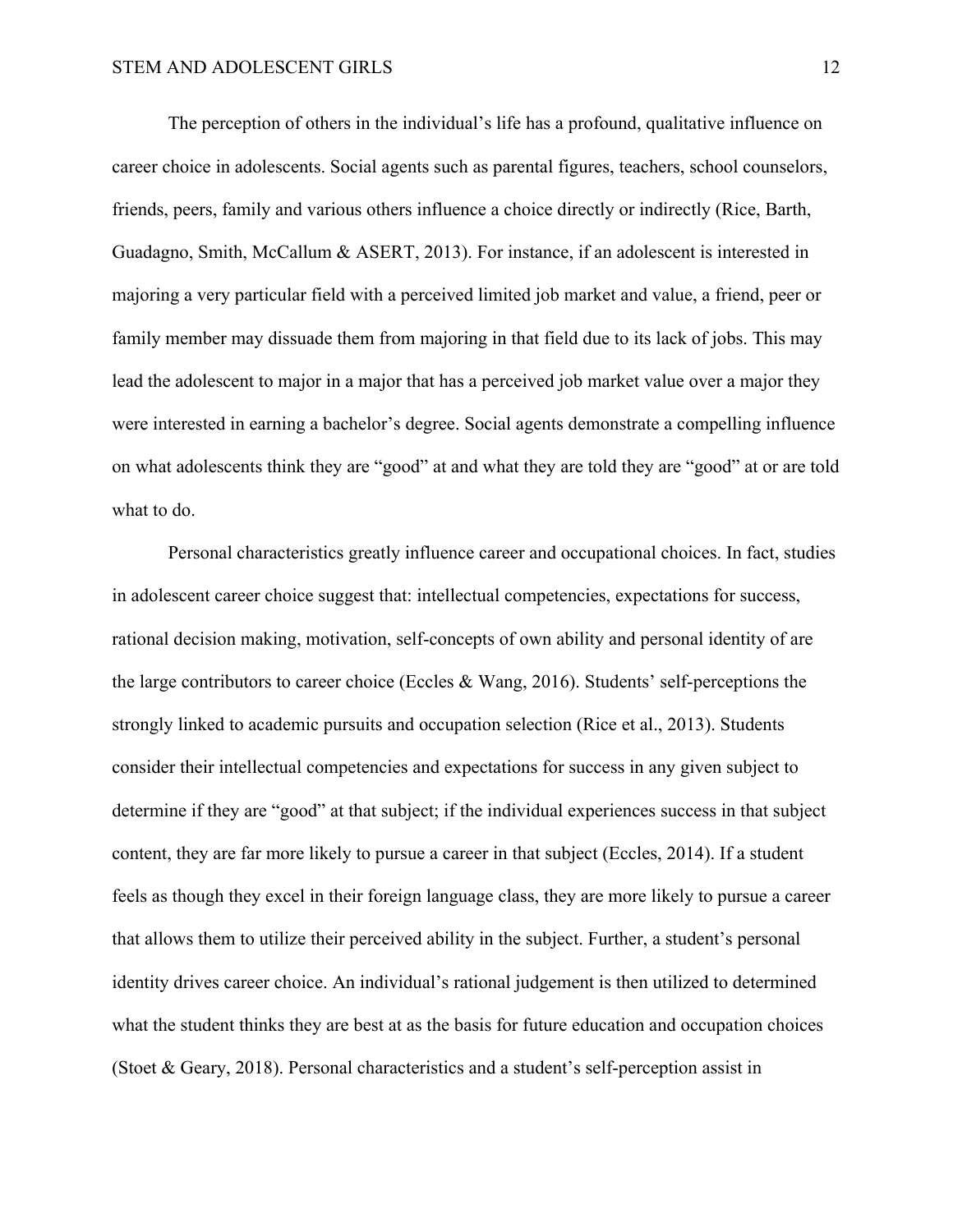determining occupation selection since students who are highly motivated or students that feel as though they are better at one subject over another are more likely to pursue the subject, they feel they are excel.

Individuals also consider how a given career is in relation to their personal identity and their social identity (Eccles, 2014). Many career counseling theorists including Frank Parsons and John Holland demonstrate that matching an individual's traits with the requirements of specific occupation are important to career selection (Zunker, 2016). If a given career does not correlate with their personal and social identity, they are unlikely to pursue the given career, even if they do well in the given career. Another important consideration is the student's culturally-based schemas linked to gender, socioeconomic status, racial and ethnic group (Eccles, 2014). Students who do not have representation of someone from their own social group, are less likely to pursue careers in that area. One's own identity influences career choice since in the United States, career is highly linked to one's own identity in adulthood.

In addition to personal characteristics, self-perception and personal identity in relation to the given career, the importance of motivation cannot be measured and quantified to its importance in career choice and attainment in a given field. Motivation links to goal setting to achieve the education necessary for a given career (Eccles, 2014). Motivation in educational and occupational selection is investigated utilizing the expectancy-values model of motivation (Leaper, Farkas & Spears Brown, 2012). Adolescents are motivated to excel in subjects by what they are expected to succeed and those subjects that they find value in which reflects those educational and occupational choices for the future (Leaper et al., 2012). In fact, students' achievement is generally lower in subjects which they do not see themselves as competent in or ones that they find uninteresting (Leaper et al., 2012). Therefore, they do not pursue careers they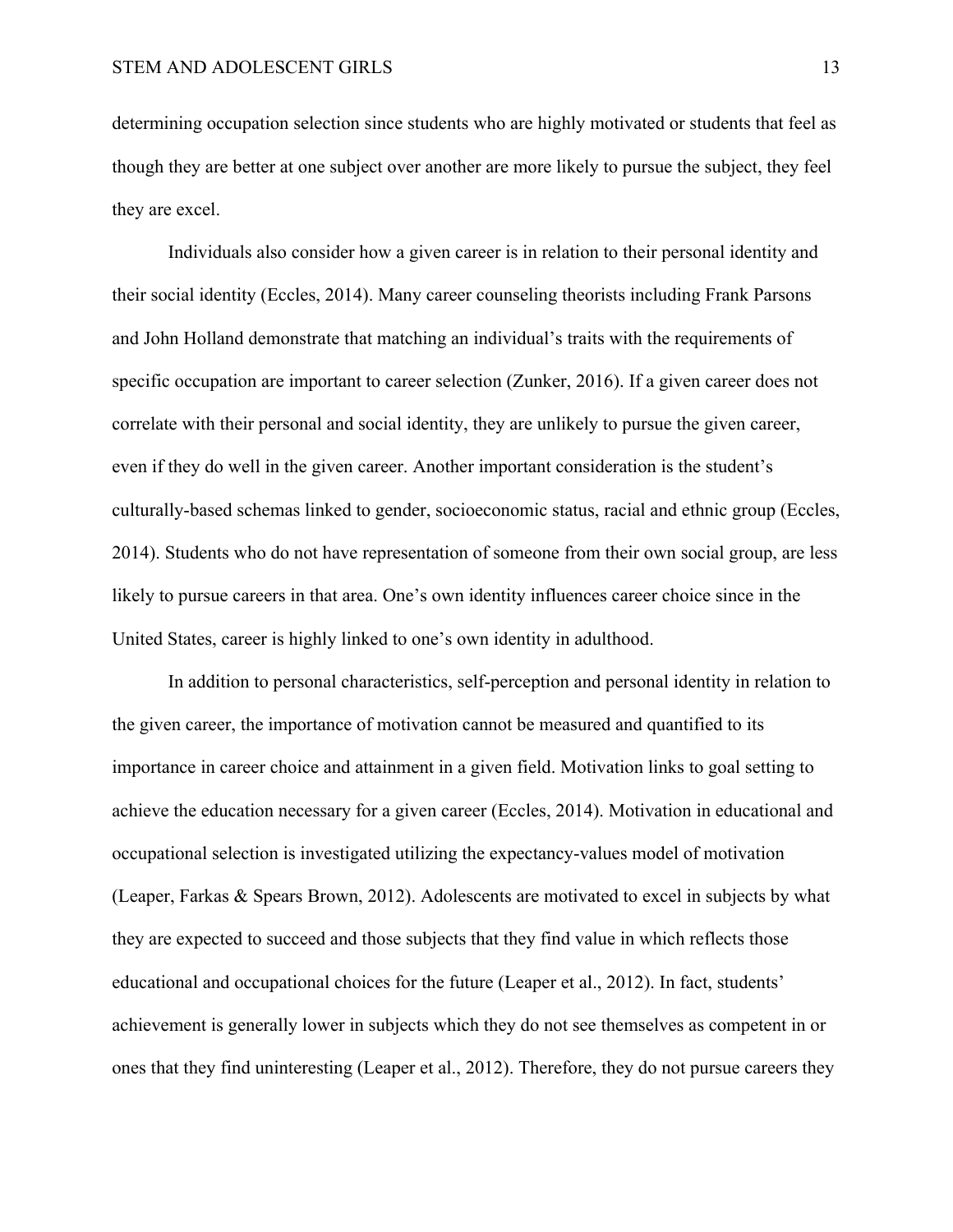feel they are not competent in or that they value. These values are interest, attainment and utility value of a career. Interest value is liking the subject (Eccles, 2014). Attainment value is the link between the career and an individual's personal identity (Eccles & Wang, 2016). If a student links a career with their personal identity, they are more motivated to succeed in classes that pertain to the career. Lastly, utility value is finding the value of said task for helping fulfill personal goals (Eccles, 2014). These goals a student creates for themselves further influence career choice. For instance, if a student's goal was to become a wildlife photographer, they are more likely to find the utility value, and motivated to do well in, classes including photography, arts and even wildlife studies classes over an English or human geography class. In order to encourage more girls to pursue STEM careers, one needs to connect girls to STEM through their identity, through their motivation and how they perceive the different values of STEM classes and STEM careers.

#### **Adolescent girls and STEM careers**

There are women entering STEM careers. Statistics indicate that women enter the STEM domain from 7% in 1970 to 28% in the United States ("Has employment", n.d.). Women who do enter STEM careers are more likely to chose STEM careers that are more likely to interact with others (Eccles & Wang, 2016). These careers include: health, biology, medical science and psychology (HBMS) (Eccles & Wang, 2016). This is representative of society's construction of what masculinity and femininity roles in careers and expectations of both gender constructions. Masculine careers include trades, science and math (Liben, Bigler & Hilliard, 2014). Whereas feminine careers include helping fields and working with people (Liben et al., 2014). The underrepresentation of women is most apparent in STEM fields such as: mathematics, physical science, engineering and computer science (MPECS) (Stoet & Geary, 2018; Eccles & Wang,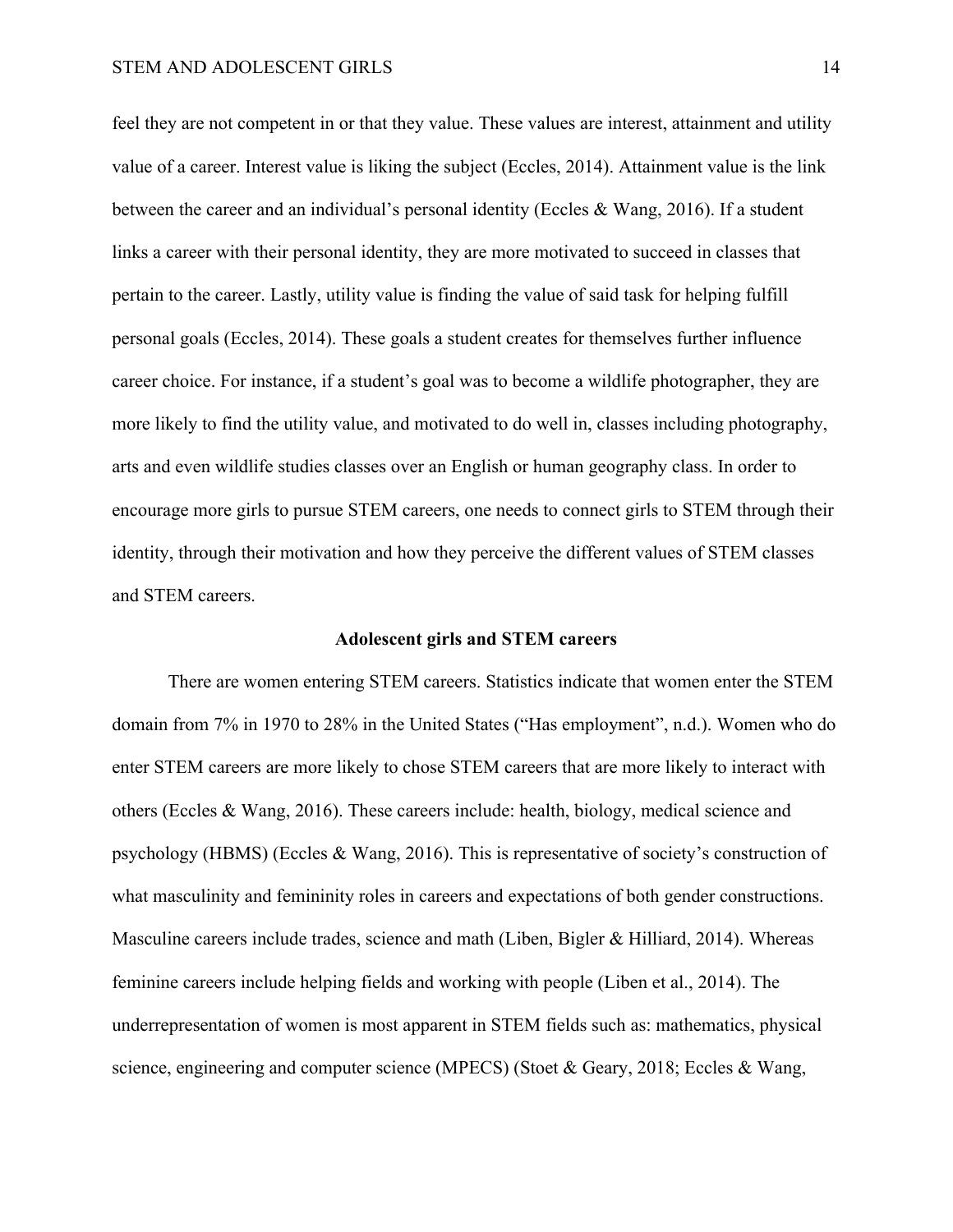2016). Traditionally, MPECS domains are masculine careers: working less with helping others and more with objects and with quantitative focus (Eccles & Wang, 2016). While HBMS STEM related occupational fields are viewed as more likely to help others, and they are also described as more likely to be more "family friendly" than other STEM occupations (Eccles & Wang, 2016). HBMS fields also are viewed as less-intensive in "hard sciences" such as chemistry and physics and less intensive in mathematics than other STEM fields (Eccles  $\&$  Wang, 2016). Moreover, women surveyed are more likely to believe that it is their responsibility to make occupational sacrifices for the family (Eccles & Wang, 2016). Gendered roles and expectations of women historically and in contemporary society may have instilled that work-family balance as the woman's duty; women who work either full-time or part-time still fulfill household duties and childcare responsibilities more than men in heterosexual relationships (Eccles & Wang, 2016). Since HBMS fields are generally viewed as more accommodating to the family needs, women may be more likely to pursue those fields so that they can maintain that balance. However, extensive reviews of HBMS and other STEM occupations revealed that both are equally math, science and takes equal time away from the family (Eccles & Wang, 2016). Although women are entering both HBMS and MPECS fields, the lack of women in MPECS due to social factors and psychological factors.

#### **Social factors**

Further social influences that play a vital role in STEM-career decision making is the role that peers, parents and teachers play in an adolescent's life. During adolescence, peers greatly influence each other, and their opinions are crucial to an adolescent. For instance, peers and friends influence achievement, motivation in activities, personality and risk-taking behaviors (Sieglman & Rider, 2015). Peers serve both as an academic comparison group to one's own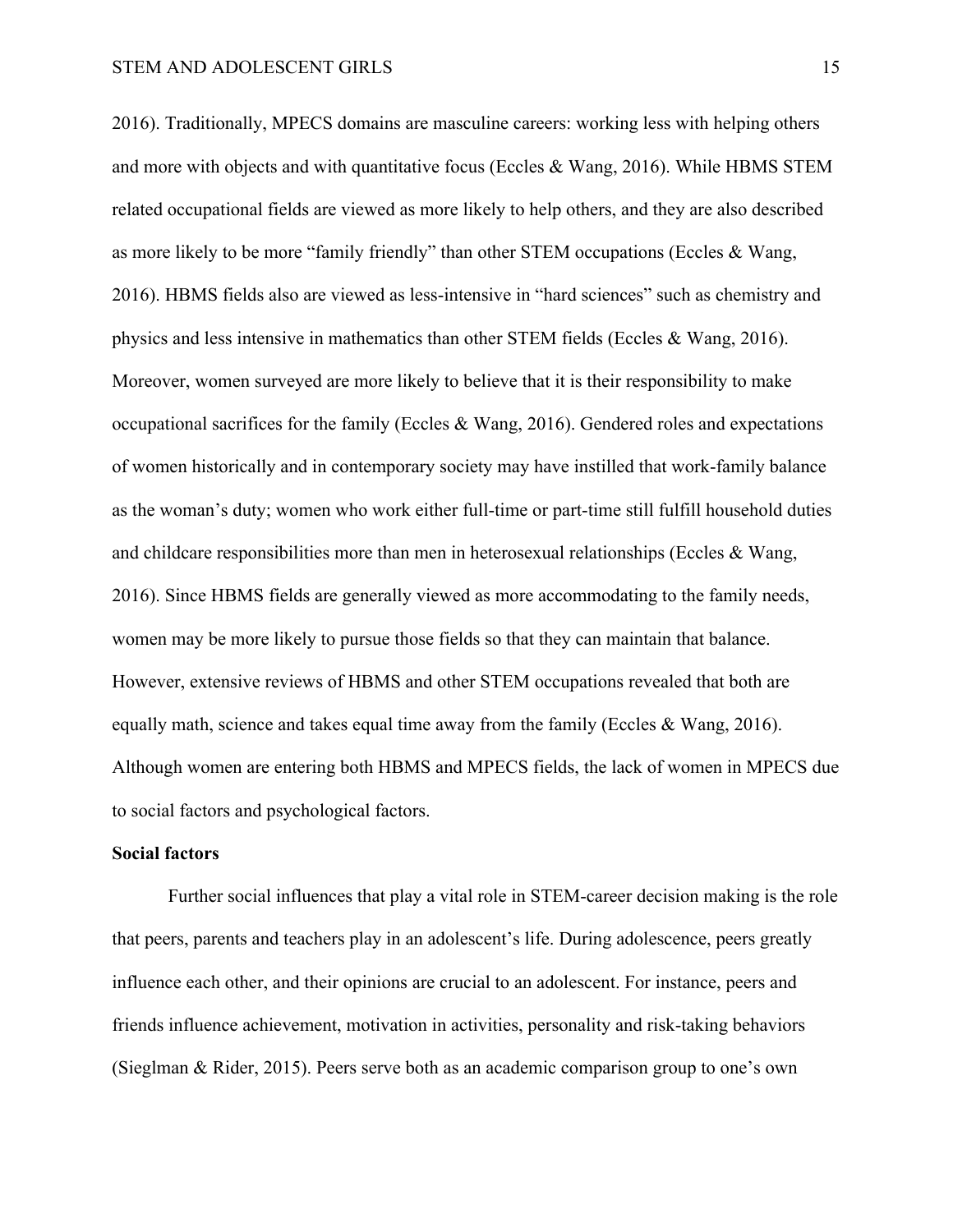abilities and serve a role as an encourager or serve a role as someone to dissuade someone from any subject (Rice et al., 2013). Adolescent girls may compare themselves to others on tests in STEM subjects and determine that they are just not as good as someone else in the course which may dissuade them from pursuing STEM further, even if they are better in the subjects. Generally, adolescent girls have lower expectations for success in STEM domains, so that is projected by themselves, peers, teachers and parents (Rozek et al., 2015). When students do not perceive support in certain subjects, they are less likely to pursue more classes or occupations with that subject content.

In addition to peers, many parents may intentionally or unintentionally endorse these gender-stereotyped beliefs regarding the general gendered differences, gender roles and gender expectations (Eccles, 2014). Many parents tend to exaggerate these differences in abilities, interests, skills and activities between their sons and their daughters (Eccles, 2014). Often, parents provide their child(ren) with gender stereotyped toys that enforce gendered roles and expectations for both men and women (Eccles, 2014). Research conducted by Eccles (2014) demonstrates the gender differences in how parents perceive their son's and daughter's mathematics abilities. Both adolescents took a mathematics exam and the results were shown to the parents of the adolescents (Eccles, 2014). Results showed that parents were more likely to underestimate their daughter's mathematics ability, and more likely to say that their son was "better" at mathematics than their daughter (Eccles, 2014). Further, Eccles (2014) also found that parents in the study made differential causal attributions to their son's and their daughter's mathematics ability. These parents often equated their son's score to "natural ability" and their daughter's score to "hard work" (Eccles, 2014). This analysis demonstrates that parents are perpetuating gender stereotypes that indicate that girls are not as "good" at STEM courses than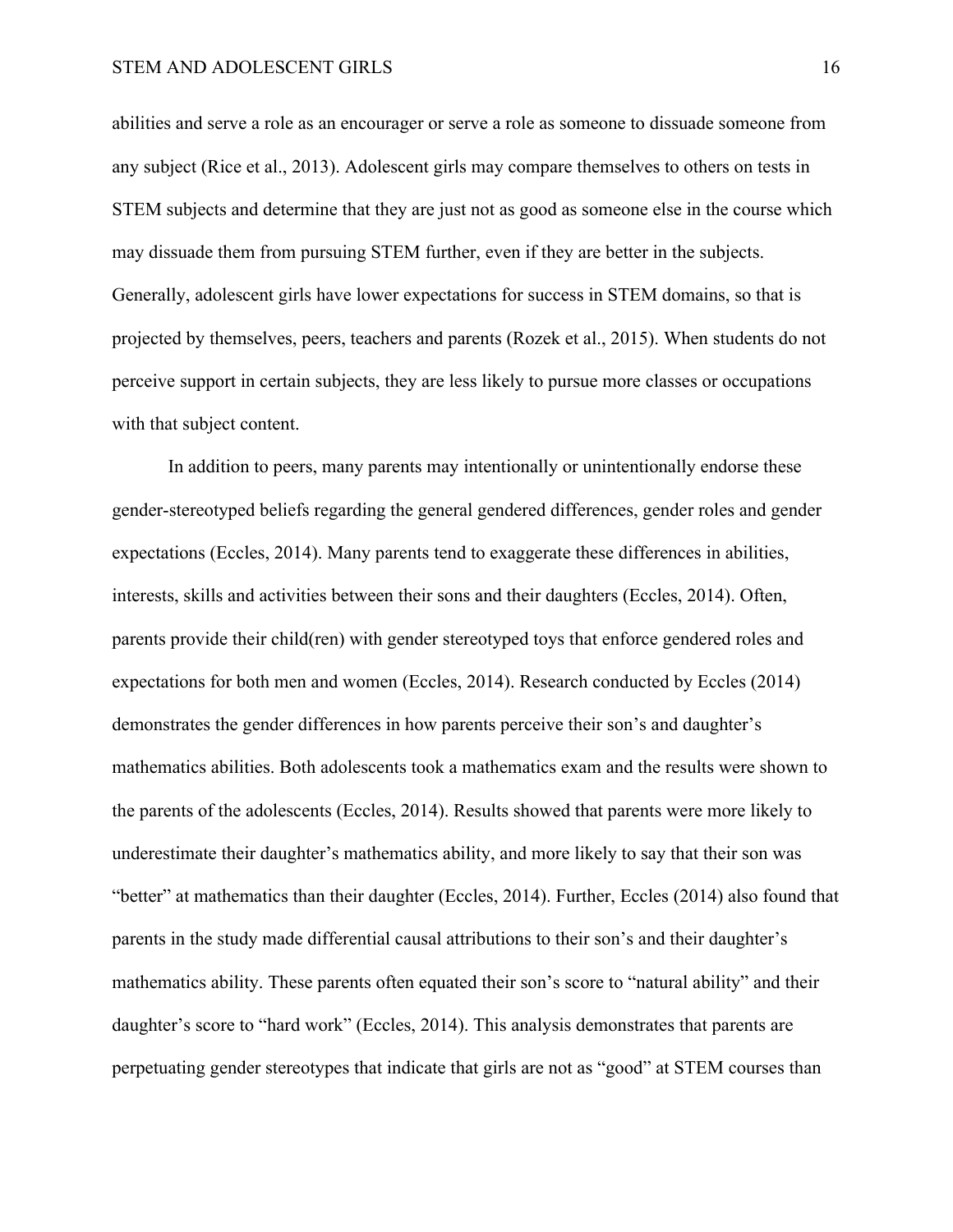#### STEM AND ADOLESCENT GIRLS 17

boys which can transcend into the girl's perception of her own academic ability. Parent expectations for their adolescent's success and what they value for them is linked to the adolescent's values and their own belief in their success in a variety of subject content (Rozek et al., 2015). This further influences the adolescent's educational choices and success outcomes (Rozek et al., 2015). For example, the daughter may be bright in STEM courses, but she may hear that she does not have the "natural ability," so she may be dissuaded from going further in STEM. Prior research in career choice demonstrates that career choice is largely influenced by one's own perception in their ability to do well in a given occupation. Therefore, if one does not feel they can do well in an occupation, they are unlikely to pursue that occupation.

Numerous studies find that although girls and boys perform similarly on STEM assessments, girls will generally report that they are "not good" at STEM; in fact, this notion is so pervasive that even the girls who performed significantly better than a boy will have poorer self-concepts in the subject than the boy who scored worse than the individual (Marsh & Yeung, 2016). So, it is necessary to build the confidence of adolescent girls in STEM courses through dispelling stereotypes regarding women in STEM, how women perform in STEM subjects and the occupations in STEM. Stereotypes regarding women and mathematics proven to be an influencing factor on mathematics competency exams. In the United States, women are perceived as "not good at math" (Spencer, Steele & Quinn, 1999). When a belief is held regarding a stigmatized or marginalized group's ability in specific domains, it creates heighted arousal and fear that their individual performance will confirm the negative stereotype which lowers test performance (Nadler & Komarraju, 2016). Research conducted by Spencer et al. (1999) demonstrate those stereotype threat effects. They recruited students who scored in the 85 percentiles for mathematics on the American College Testing (ACT) and the Scholastic Aptitude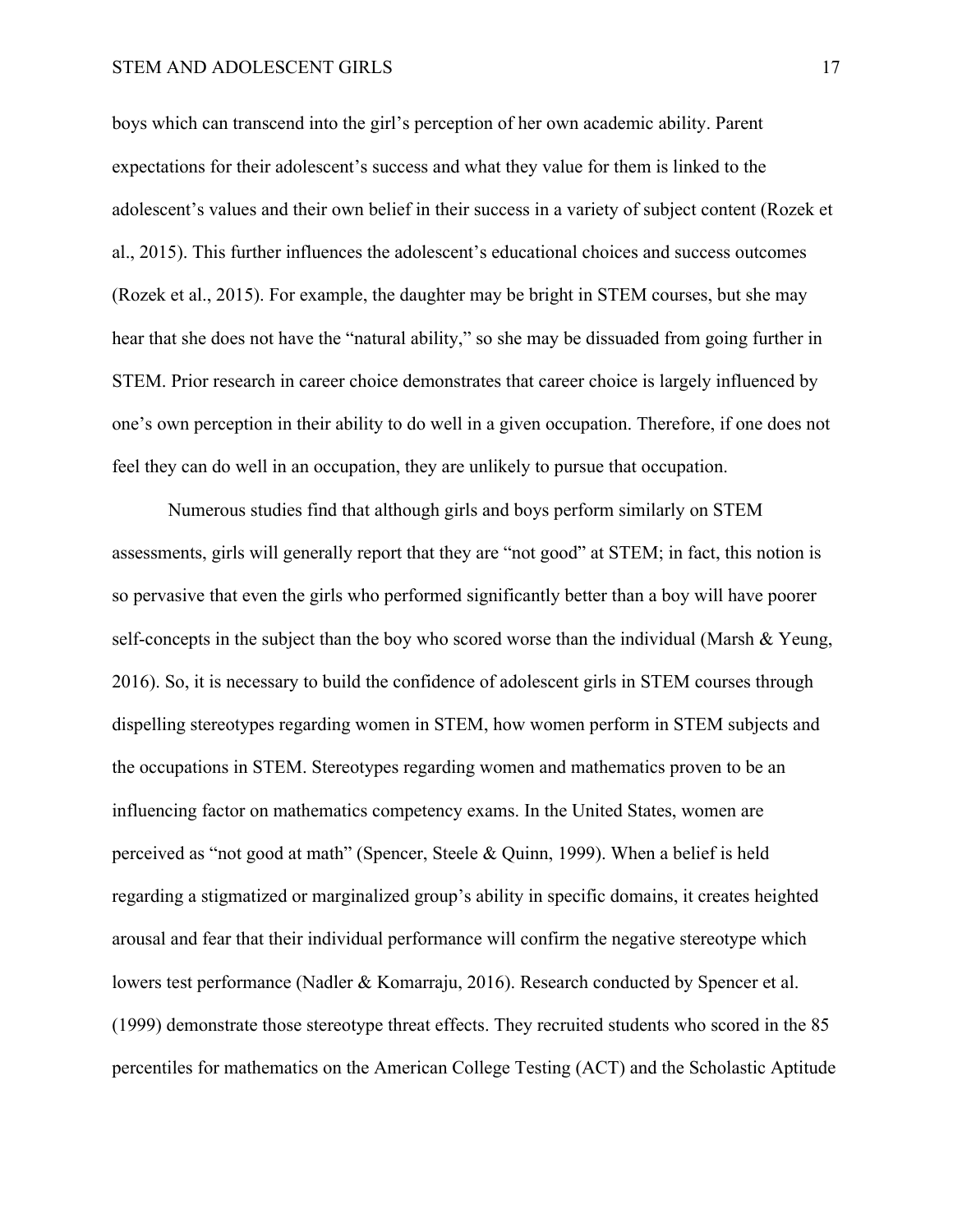#### STEM AND ADOLESCENT GIRLS 18

Test (SAT) and those who took calculus and earned a grade of "B" or better (Spencer et al., 1999). In the first condition, researchers told participants that the mathematics exam produced a significant sex difference whereas males performed better than females and condition two the participants were told there was no sex differences between males and females who took this mathematics exam (Spencer et al., 1999). Results demonstrated that in condition one, males significantly outperformed females (Spencer et al., 1999). In the second condition there was no significant difference between males and females on the same mathematics exam (Spencer et al., 1999). This demonstrates that gender stereotypes influence overall performance on some competency exams and further hinder women and girls from continuing in STEM courses because of this underperformance, or perception that they are not good at those subjects which only dissuade adolescents from the subject(s).

Comparisons of STEM related course work in middle and high schools across the United States indicate that girls do just as well on math and science, yet boys are more likely to believe they are more competent in the subject matter, thus more likely to pursue STEM occupations (Leaper et al., 2012). This indicates that there is no biological difference between girls and boys in their ability to do well in the content, just variation between individuals suggesting that females likely to be such as successful in STEM as males who scored similar (Stoet & Geary, 2018). Yet, a survey of 457,000 adolescents from 67 different countries found that boys are more likely to report higher values on STEM occupations and report STEM as an academic strength than girls who scored the same on STEM assessments (Stoet & Geary, 2018). This demonstrates that there is a difference, societal forces that make girls rank their competency in the material much lower than boys indicating a main factor that contributes to the lack of adolescent girls pursuing STEM majors and STEM careers.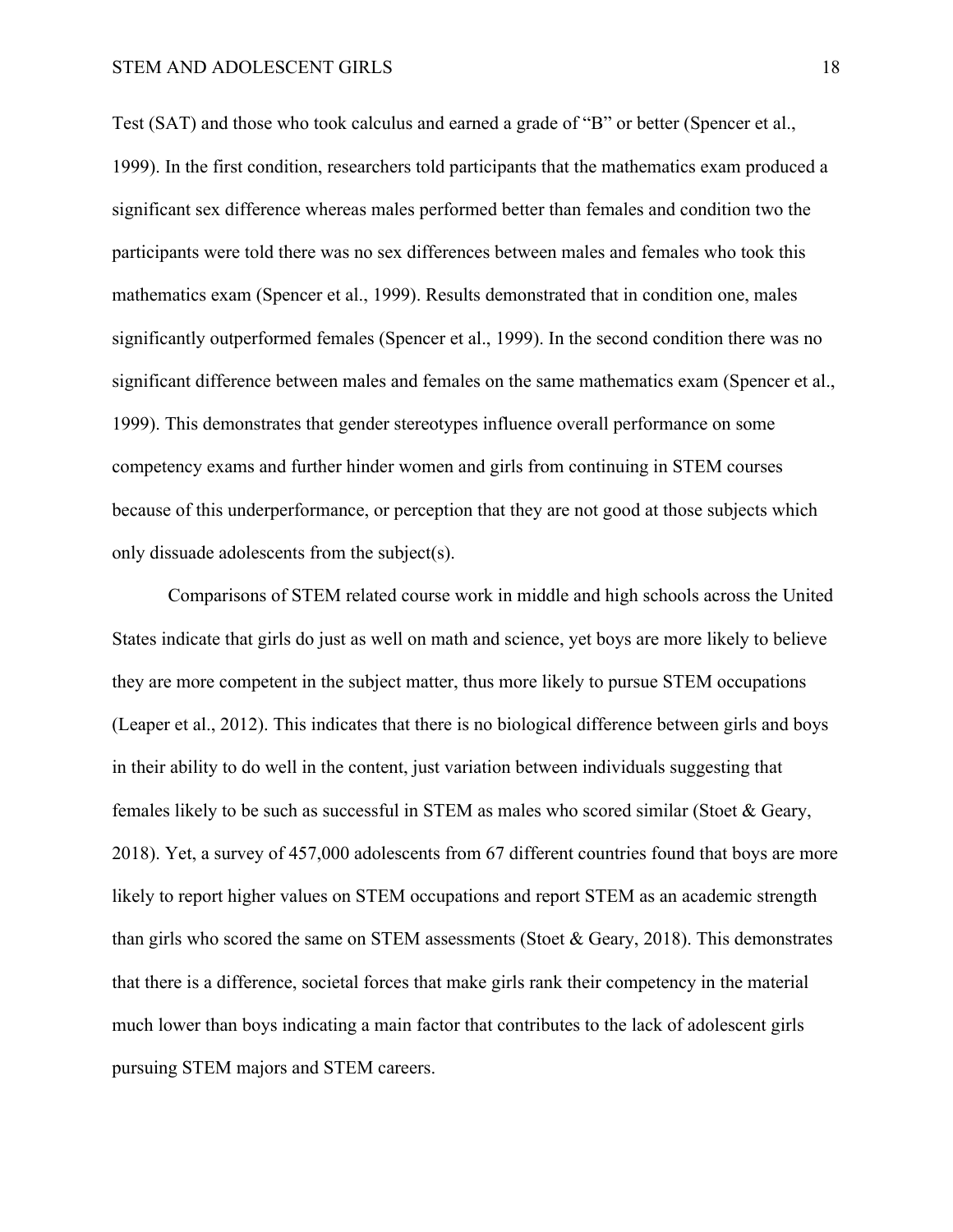Addition to the fact that individuals are less likely to pursue a career they do not feel competent in, girls do place a high value on STEM fields, but they also place high values on other domains such as English, arts and social sciences than boys (Rozek et al., 2015). The high value many adolescent girls place on STEM fields and their performance on STEM assessments demonstrate that girls generally see value in STEM occupations meaning that they are likely to potentially pursue a career they find valuable (Stoet & Geary, 2018). However, they place value across other domains and are more likely to pursue a domain that historically links women to be "better at" such as English (Rozek et al., 2015). Meaning that interventions regarding dispelling stereotypes and encouraging the relevance and value of STEM careers.

#### **Psychological factors**

Individual psychological factors contribute to why adolescent girls do not pursue STEM majors and STEM occupations. These factors include the expectancy-value model, perceived ability in STEM courses and gender identity. The expectancy-value model of motivation provides context behind the investigation into the lack of girls pursuing STEM-related courses, majors and/or careers (Leaper et al., 2012). How an individual's perceived ability and interest level in a given subject determine how successful they will be in the given subject and the motivation to continue to excel in those subjects (Leaper et al., 2012). The expectancy-value model of motivation describes that individuals are motivated to excel in subjects they are expected to excel in and subjects they internalized values to (add more can't end on a preposition (Leaper et al., 2012). Many academic studies demonstrate that students' achievement is generally higher in subjects that they are expected to excel in, find competency in and/or find interesting (Leaper et al., 2012). The expectation for success in a given subject reflect the individual's belief in their own ability in the domain (Leaper et al., 2012). Therefore, the perceived interest and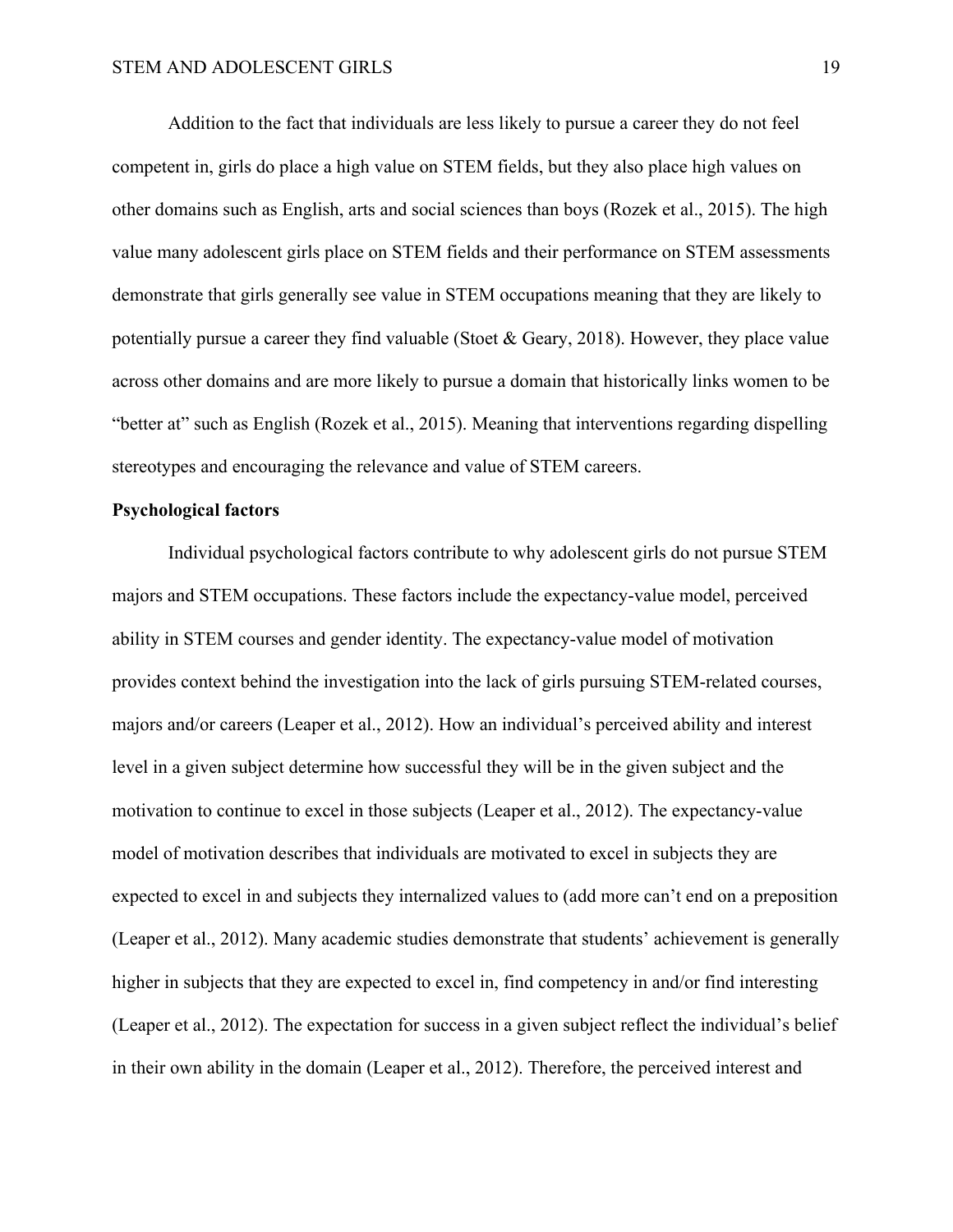ability levels of the individual plays a significant role in the classes they take and the professions they select.

Expressed throughout the literature review, girls and women are capable of being highly successful in STEM. Yet, when comparing adolescent boys and girls of the same math competence, boys express more confidence in their math abilities than girls (Eccles & Wang, 2016). This demonstrates that although girls and boys who score the same scores in math and science assessments, boys are more likely to score higher than girls in ability and value regarding the subject (Leaper et al., 2012). In fact, studies demonstrate that boys have strong self-concepts in their math abilities than girls in the same abilities (Marsh & Yeung, 1997). Additionally, even girls who perform better than boys on the same STEM course still have poorer self-concepts related to their abilities in that STEM course than boys who scored lower than them in the course (Marsh & Yeung, 1997). Girls perceive a B-grade as inadequate grades and drop STEM electives while boys who earned a C-grade in STEM classes are more likely to persist in STEM classes (Lufkin, 2009). The poor perception of their academic success in STEM leads adolescent girls to believe that they are not "good" at STEM, therefore, less likely to further pursue STEM careers because they do not see themselves as successful in the classes. Even when their performance is similar or better than boys.

Lastly, gender identity, that includes other facets of gender such as expectations, gendered roles and traditional gender stereotypes play a role in an adolescent girl's decision to pursue STEM courses, majors and/or careers (Stake, 2006). Research suggests that girls experience more pressure than boys to conform to gender roles and expectations (Gilbert & Rader, 2001). Because gender roles and expectations for women depict them not as competent as men in STEM-related subjects. Also, they are expected to sacrifice their career for the family,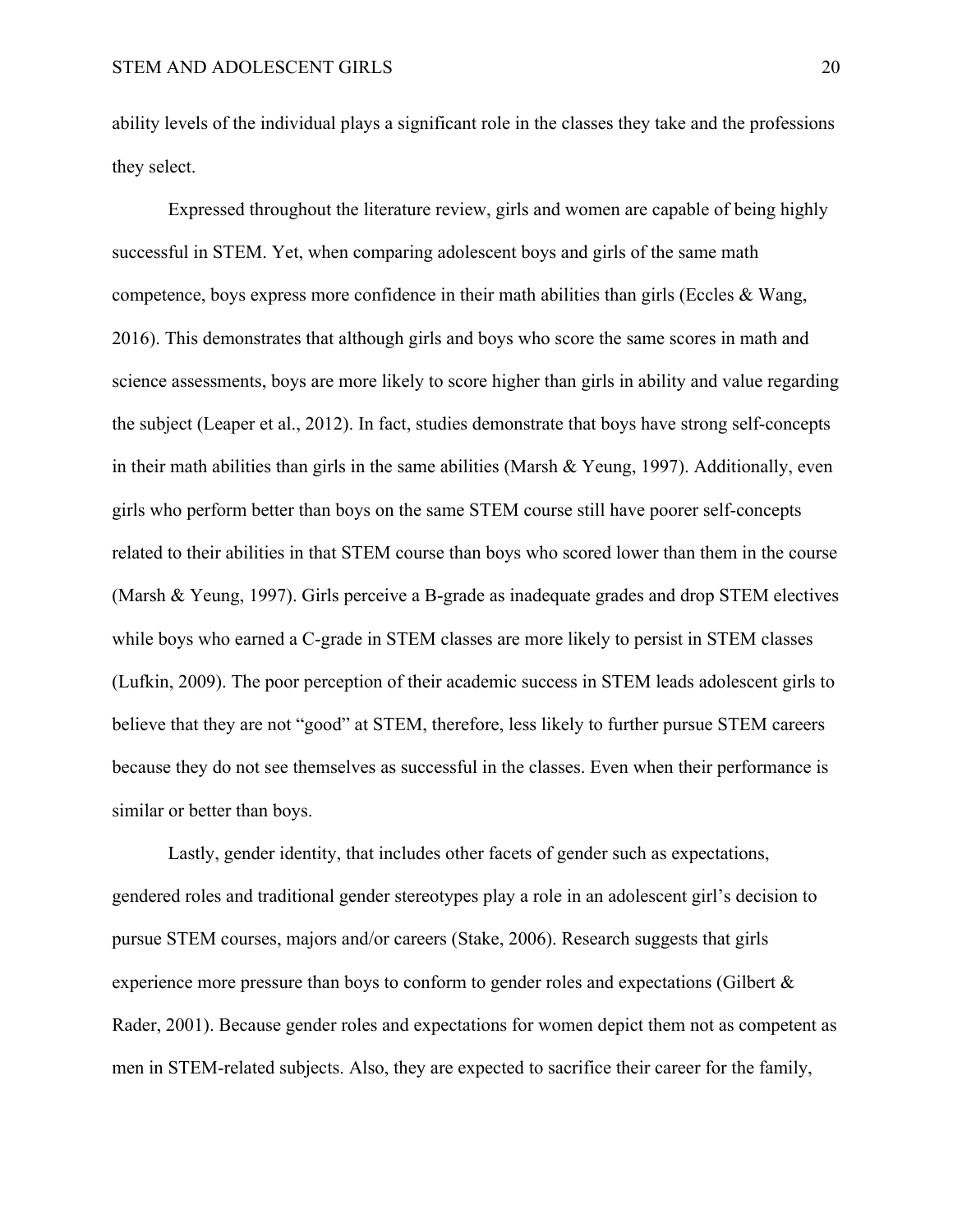girls may shy way from the STEM field since the stereotype of STEM is that it is challenging, takes time out of one's personal/family life and many believe that boys tend to score better on math and science, thus making them more suitable for STEM careers. Furthermore, adolescent girls who are talented in STEM courses are caught between their own internalized gender identity, their own belief in gender stereotypes and their accomplishments in STEM courses; in fact, a study demonstrated that many of these girls who are talented in STEM were likely to shy away from more challenging STEM courses because of their beliefs in cultural stereotypes (Rozek et al., 2015). Gender identity plays a significant role in STEM career selection, so encouraging today's adolescent girls the ways girls can identity their gender with STEM would be necessary to encourage more women to enter the STEM workforce.

Through understanding the numerous factors of influence the reasons behind the pursuit of or dissuasion of STEM careers in girls and women, one can approach the interventions necessary that tackle those challenges through individual and systematic changes. These changes examine targeting individual thoughts behind STEM, their value in STEM, the support systems' perception of STEM careers and systematic changes in the curriculum and school structure that looks at promoting STEM careers in their students.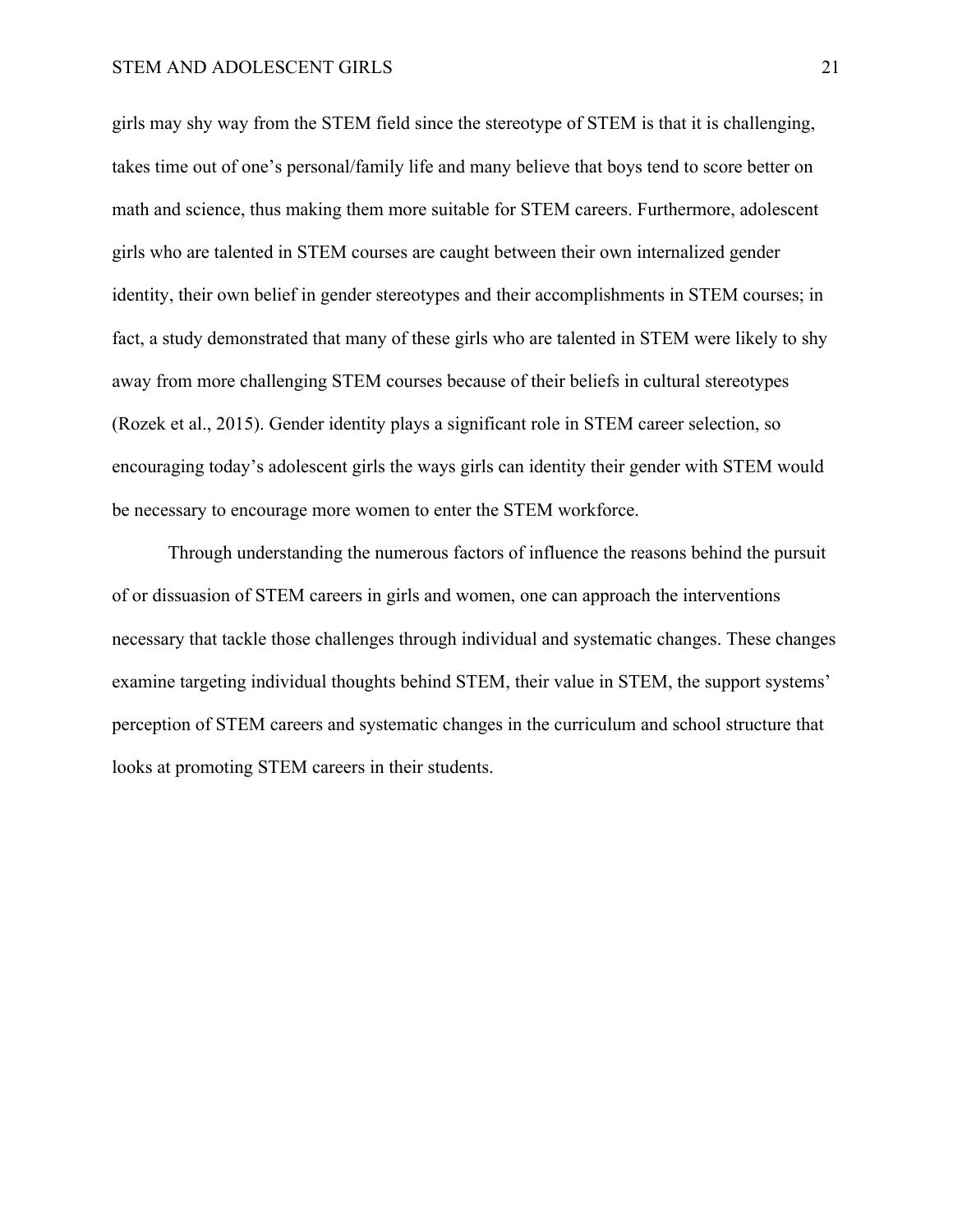#### **Promoting STEM careers in adolescent girls**

The clear underrepresentation of women in STEM careers is one that needs to be addressed in a multi-level approach through systematic and individual networks. The lack of women accounts for discriminatory work place practices, academic sexism, gender stereotypes, social influences, STEM stereotypes and even the influence of the media. In order to address the growing issue, schools and parents need to work towards techniques and interventions that encourage, not hinder, tomorrow's women today. School counselors serve as a primary role in the school to help transform the school climate surrounding STEM courses and careers, and they serve to assist all students academically, personal/social and career domains. Written into the American School Counseling Association's National Standards for Students demonstrate that school counselors should explain how work can help to achieve personal success and satisfaction (ASCA, 2004, C1.2). They should also motivate students to take pride in their work and achievements in and outside of school (ASCA, 2004, A1.3). Further, school counselors need to understand the importance of equity and access to career choices (ASCA, 2004, C1.6). Written into ASCA's Ethical Standards for School Counselors, it describes that school counselors must "Identify gaps in college and career access and the implications of such data for addressing both intentional and unintentional biases related to college and career counseling" (ASCA, 2016, A.4.c). These ordinances written by ASCA demonstrate that the school counselor stands to assist their students with career domains, academically and personal/social. So, the role of promoting STEM careers in all students, especially adolescent girls, demonstrates all three domains school counselors address in their students.

School counselors should aim interventions that promote STEM interest and STEM competency in youths in all age-levels; however, intensive targeting and promotion campaigns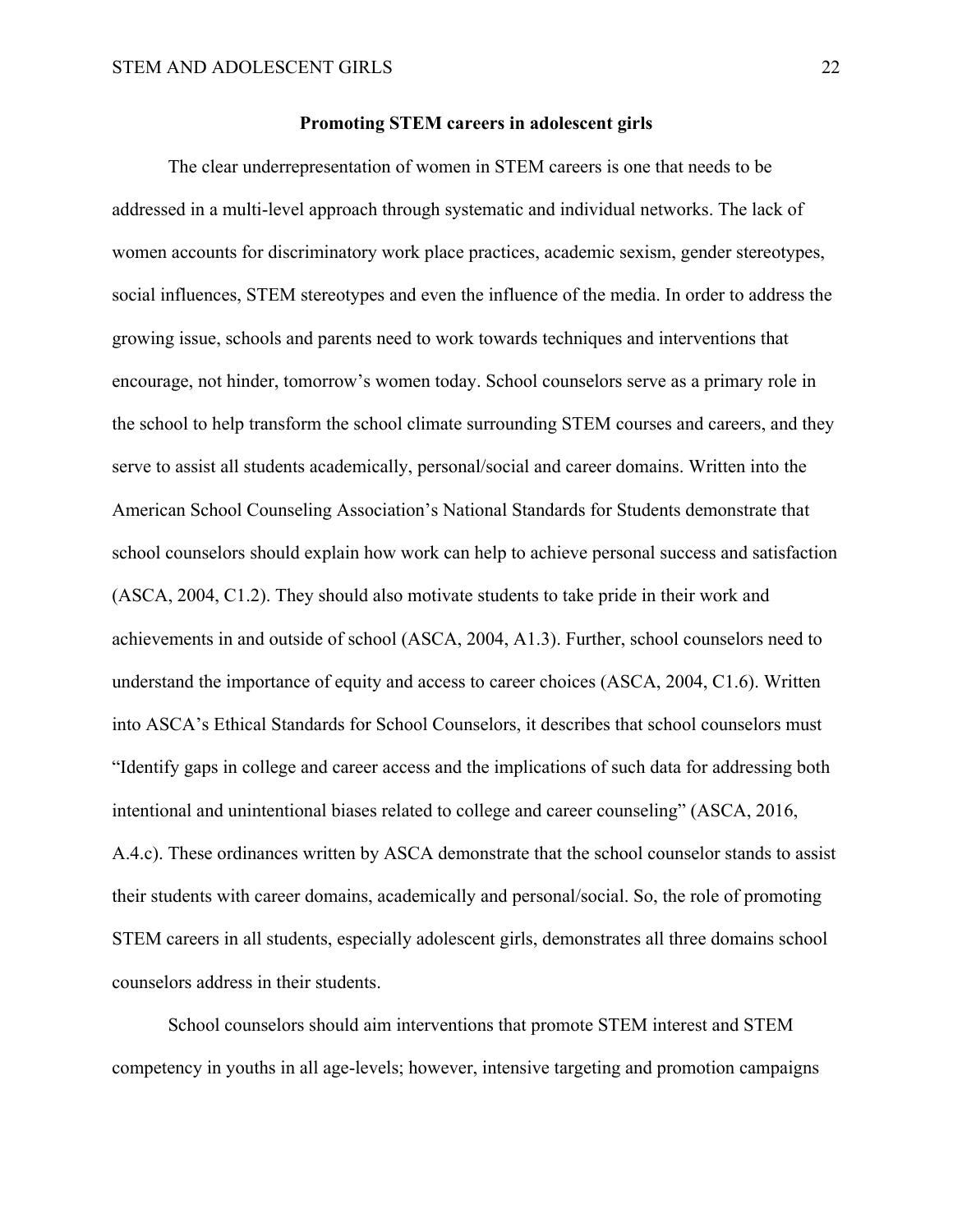need to reach middle school students. Numerous empirical studies suggest that many of girls begin to lose interest in STEM classes around the age of twelve-years-old. Interestingly, this also is the traditionally when puberty and other adolescent developmental characteristics start. Beginning at the age of twelve adolescents begin to desire a sense of identity through the integration of prior experiences, self-evaluation and feedback from the social environment (Leighton, 2008). Self-identity, beliefs, values and meaning making take center stage during adolescence as they work to develop who they are, their place in the world and who they wish to become as adults (Leighton, 2008). Adolescents further gain identity by not only actual perceptions, feedback and support from friends, parents, peers and teachers, they also forge a sense of identity through perceptions of different social circles they wish to belong in or a member. For instance, if an adolescent idolized a certain sport they play, they may dress more like how the society perceives athletes in that sport, they may follow fitness and athletes on social media and purchase products that any athlete may endorse. As described before, individuals in STEM are generally perceived as geeks, lack empathy or depict women as lesser than, it is difficult to gain the adolescent attention. Because adolescent girls lose interest in STEM courses as early as twelve-years-old, they begin to develop an identity that may describe themselves as "bad" at STEM classes or a persona that describes them as an individual not interested in STEM occupations. Furthermore, this identity development, what they commit to being as a trajectory into a future career path and/or post-secondary education (Cherry, 2018). Essentially, if adolescent girls do not see themselves in the STEM occupation as middle or high school aged students, they are likely to pursue a field they see themselves in in their postsecondary career.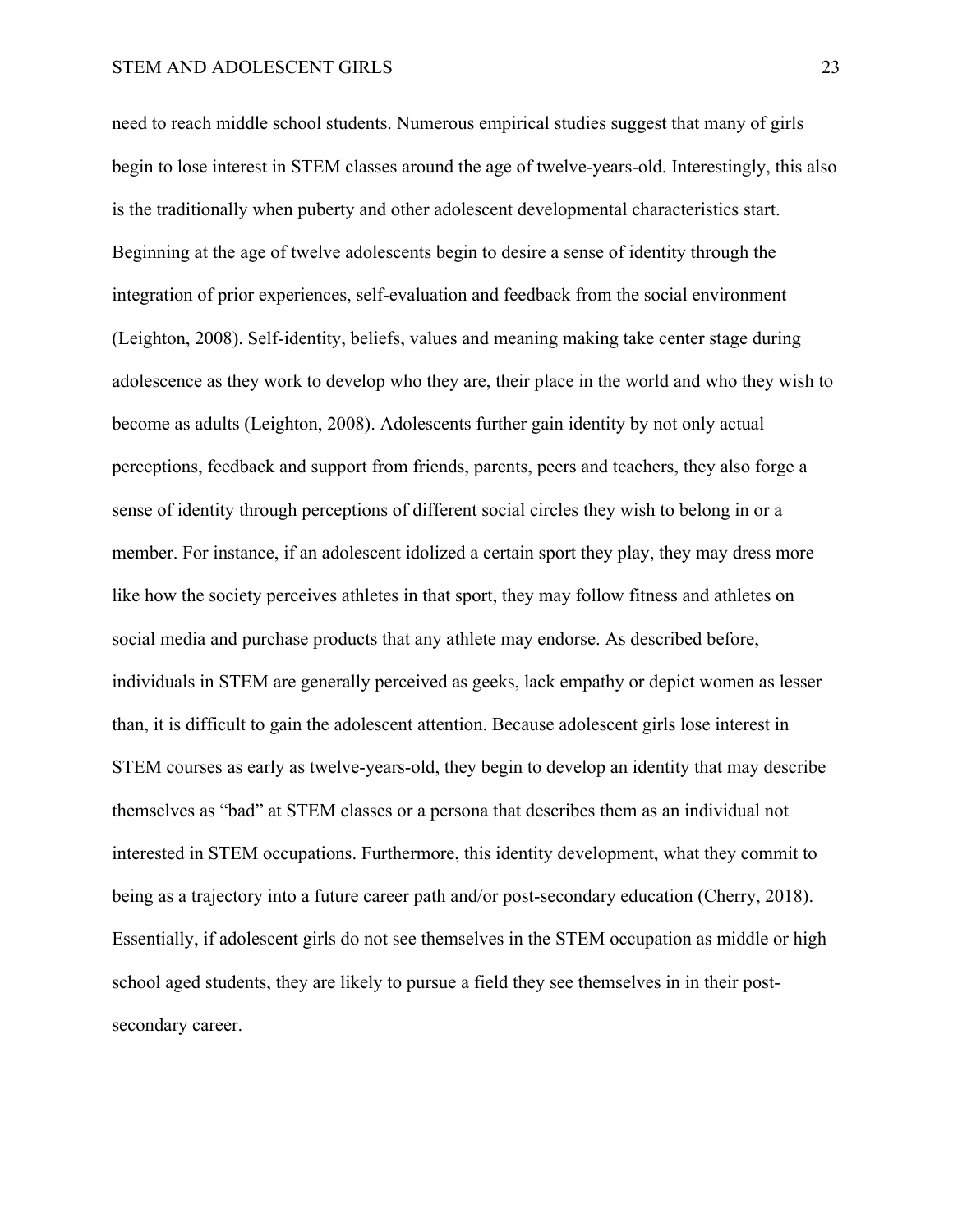To accurately approach this global issue, there are factors that need to be addressed. First, changing the view of STEM in adolescents' largest social spheres: parents, teachers, peers and media output. Further is challenging and reconstructing the STEM curriculum in public and private schools. Lastly, providing small-group sessions promoting academic self-perceptions, self-efficacy and/or the utility of STEM classes and STEM careers in middle school girls who do well in STEM classes, but their self-perception of their success in STEM is low. Through targeting all students, especially those who do well but do not perceive themselves as successful in STEM classes, one can expect an increase in interest in STEM, grade point average in STEM to increase, course enrollment increases and more students entering STEM courses. This increase should continue into occupation selection and post-secondary major choices as well.

These next sections provide research-based practices that promote STEM careers in youth. These sections include and describe: STEM-focused schools, institutional changes in schools and society, positive social support practices, promotion of academic self-perceptions and increasing the utility value of STEM classes and careers.

#### **STEM-focused schools**

Perhaps, STEM-focused schools were the earliest form of intervention aimed to increase interest in STEM subjects in the United States. STEM schools are like most public schools; however, they tend to offer more STEM courses beyond mathematics and science (Yednak, 2015). For instance, many STEM schools offer a second year of physics and second year of engineering (Yednak, 2015). STEM schools are not only STEM focused curriculum, but they are centered on the concept of educating students of the four specific domains as integrated subjects into everyday life versus teaching the four domains as four separate disciplines (Hom, 2014). STEM courses are integrated into a cohesive learning paradigm (Hom, 2014). The idea is that by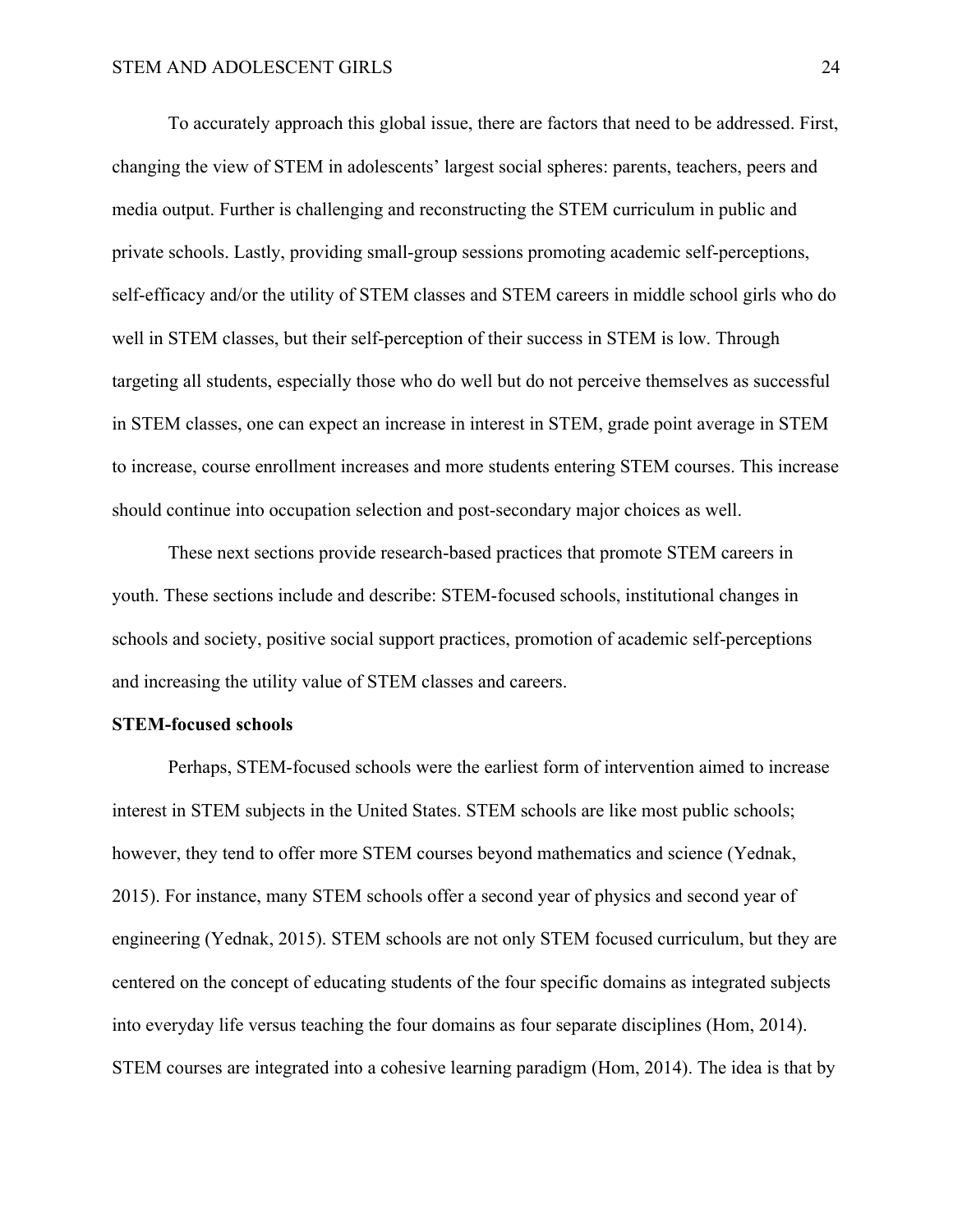developing STEM concepts such as the scientific method in all facets of everyday life, it will quip the interest of young minds into the importance of STEM knowledge (Hom, 2014). In elementary schools, students are introduced into STEM courses, awareness of STEM fields and occupations aimed to pique the interest of students (Hom, 2014). At the middle school level, the courses become more rigorous and challenging, but are still demonstrating the importance of STEM in all domains (Hom, 2014). In high schools, courses and career pathways allow students to select an occupation pathway they may want to pursue after graduation (Hom, 2014). STEMfocused schools, such as Math and Science Academy in Woodbury, Minnesota, booster high passing rates on statewide national standards. In 2018, 80.8% of Math and Science Academy students either "meet" or "exceed" statewide Minnesota Comprehensive Assessment standards in mathematics (Minnesota Department of Education, 2018). Whereas 65.5% of Woodbury Senior High School students "meet" or "exceed" those same statewide standards (Minnesota Department of Education, 2018). Even further, 56.2% of all students in Minnesota either "meet" or "exceed" standards (Minnesota Department of Education, 2018). These scores demonstrate that students who attend STEM-focused schools score significantly better than the public-school counterparts. Although, students who attend STEM-focused charter schools may have other factors that contribute to their success such as: parental involvement, tutoring services, access to more resources and may be gifted in some subjects.

#### **Institutional changes**

To challenge the myths and stereotypes regarding STEM classes and STEM careers, one must also act to make institutional changes in the school environment and/or nationally to make changes in STEM curriculums. As a school counselor, one is in a vital position to make those changes in the school environment. Through building effective, research-based career readiness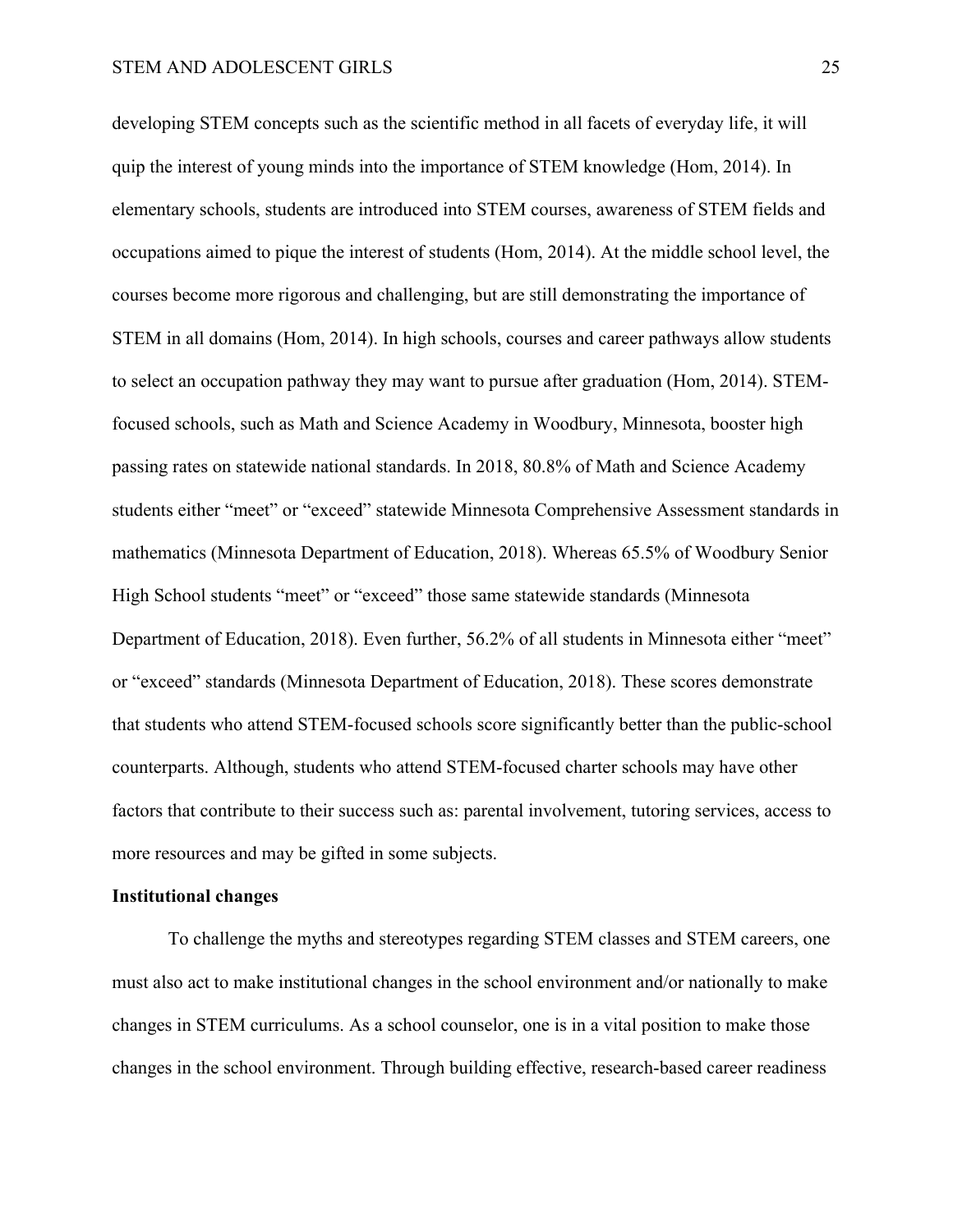programs for students across all grade levels not only builds career readiness in students, but it also exposes them to a wider range of occupations and post-secondary options. One may establish career fairs featuring diverse range of occupations representing all students. Furthermore, school counselors can collaborate with STEM teachers to incorporate science fairs and mathematics competitions. These fairs and competitions have the potential to identify, support and motivate talents students to further engage in STEM activities (Blankenburg, Hoffler, Peters & Parchmann, 2016). A study conducted to demonstrate how science fairs and other competitions sparked interest in STEM; researchers integrated a science competition into one middle school in the United States (Blankenburg et al., 2016). What they found was that sixth graders who participated in science competition were significantly more likely to continue to partake in science competitions (Blankenburg et al., 2016). This demonstrates that science competitions, fairs and other STEM-related school functions may be suitable to prevent a reduction of students' interest in science (Blankenburg et al., 2016). This study utilized selfdetermination theory in predicting why students were significantly more likely to continue to partake in these competitions. Self-determination theory suggests that "students become intrinsically motivated by letting students be autonomous regarding their learning and interacting with others" (SDT, Deci, 1975; Deci & Ryan 1985, 2000). While participating in these competitions, students elect their own project and contribute the research, the design and the presentation of their work, and they also interact with others for assistance and for collaboration. Through this independence and interaction with others, science fairs and other academic competitions assist students in discovering their potential and contributes to their self-confidence (Blankenburg et al., 2016). Through fairs and competitions, students internalize motivation to succeed, therefore piquing their interest in STEM and their persistence to continue in STEM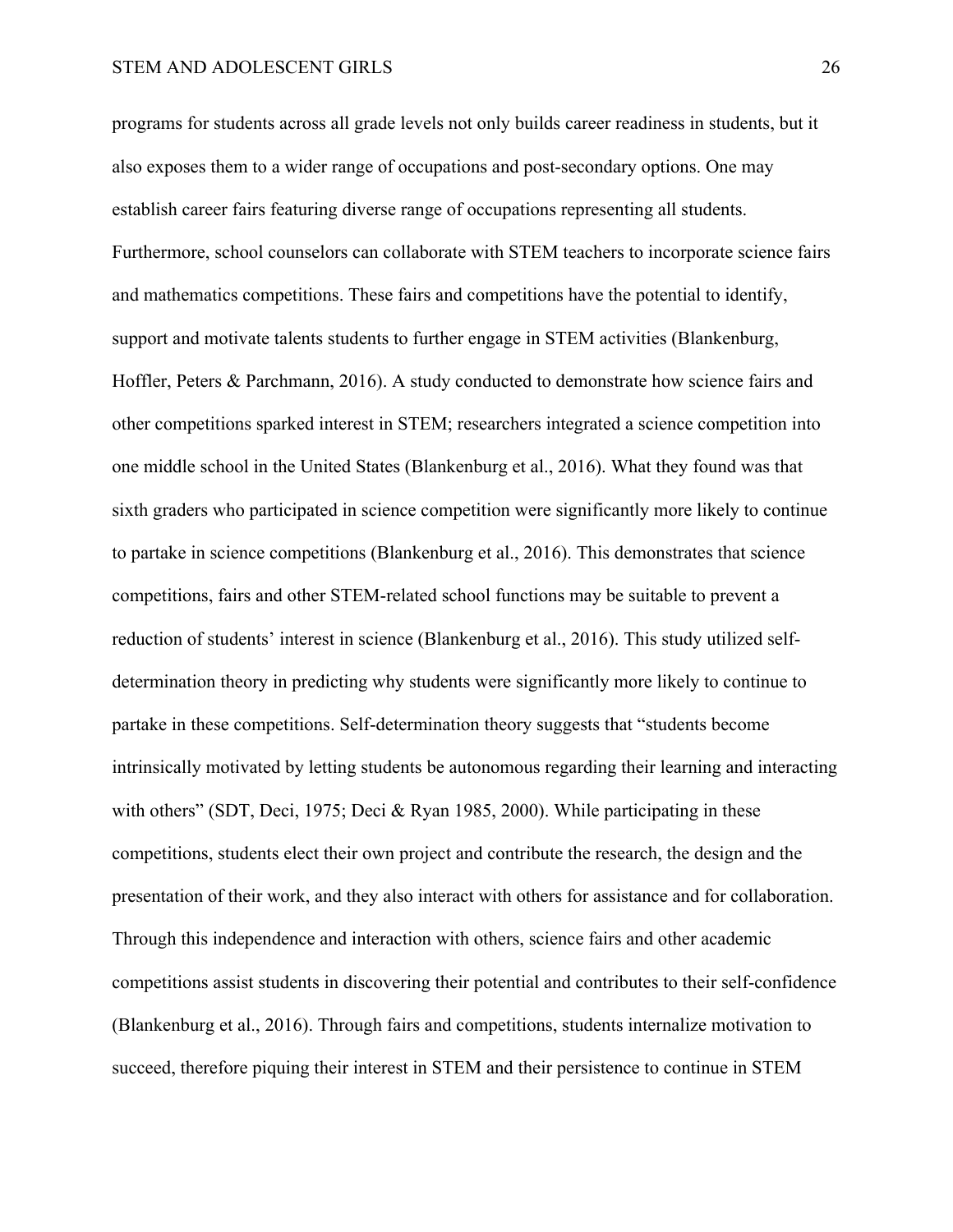classes and STEM-careers. Other national organizations such as Operation SMART through The Connectory aim to promote STEM to girls across the United States. Operation SMART focuses on helping girls wonder, imagine and construct through fun, interactive STEM activities (The Connectory, n. d.). While the National Girls Collaborative Project uses "collaboration to expand and strengthen STEM-related opportunities for girls and women" (National Girls Collaborative Project, n. d.). Through strengthening girls' connections to other women in STEM occupations, girls can have mentors in the real STEM fields versus how STEM women are portrayed in the media (National Girls Collaborative Project, n. d.). Demonstrating to today's adolescents what an individual in STEM looks like and what they do dispels negative stereotypes and encourages today's girls to become tomorrow's female scientists for another generation of young women.

Media output regarding STEM occupations is changing. The key to this trend is children's cartoons depicting men and women in those shows as scientists, some even describe the importance of STEM through fun, interactive ways (Steinke, 2017). Many shows describe the women in the STEM occupations as competent, successful women with family and children, and the impact of the reinvented women in STEM in children's shows is that when asked to draw a scientist, girls are more likely to draw a girl as scientist (Steinke, 2017). This demonstrates that the younger generation of girls also see girls as scientists, thus depicting the perception of STEM careers and the individuals in them as different.

#### **Positive social support**

Numerous studies conducted across the United States suggests that adolescent girls are often discouraged from STEM classes either explicitly or implicitly by these groups: peers, parents and teachers. It must be expressed that positive social support increases academic performance in all subject areas (Bralie et al., 2012). So, not only is it crucial for adolescents to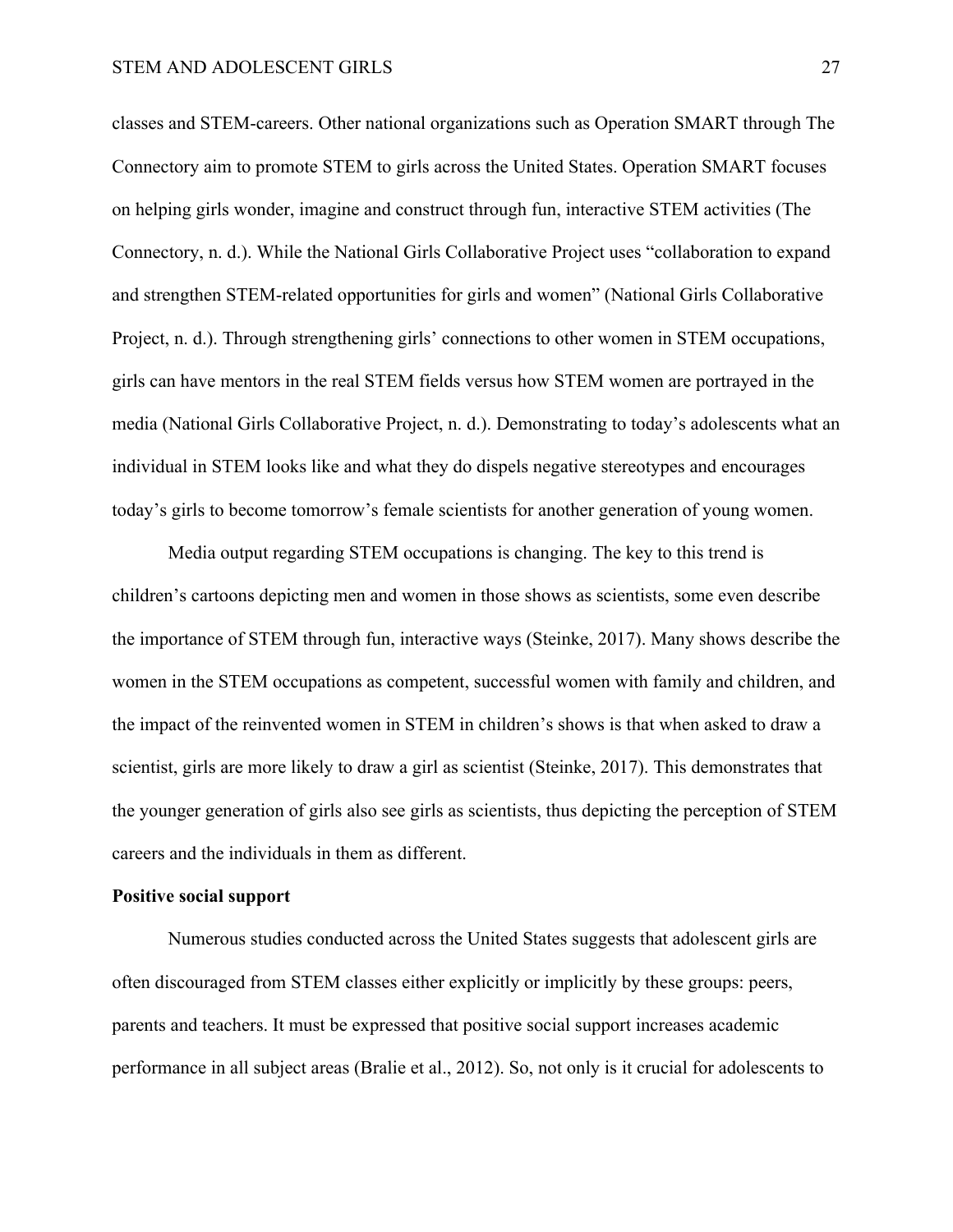#### STEM AND ADOLESCENT GIRLS 28

receive positive social support for their overall desire to pursue STEM careers, but it also improves overall academic outcomes for adolescents (Rice et al., 2013). When a student feels more supported in academics, they are more likely to be not only interested in the subject but also feel more competent that they can succeed in the subject. One of the reasons adolescent girls do not pursue STEM career is simply because they do not feel competent in the course work; however, if they feel as though they are supported in sciences and mathematics, the number of adolescent girls in STEM will surely increase. In fact, studies indicate that if an adolescent girl perceives academic support from others in STEM courses, they are more likely to achieve higher grades and more likely to continue to take STEM courses (Leaper et al., 2012). Essentially, if peers encourage and show enthusiasm for STEM courses, they increase others' positive attitudes towards STEM courses, therefore increasing the interest value and course continuation (Stake, 2006).

Parents and teachers influence adolescents in a similar way. The more positive support in mathematics and science, the better the student's performance in STEM classes (Rice et al., 2013). However, facilitating parent involvement in their adolescent's academics may be difficult in some cases depending on several factors regarding parenting style, parental involvement, parent perceptions of academia, their adolescent and STEM classes and occupations. As a school counselor, it is necessary to facilitate parental involvement in their adolescent's academics because studies indicate that parents do hold a significant impact on their adolescent's decisionmaking process in terms of class selection and career selection and motivational practices and beliefs (Schillingford, Oh & Finnell, 2018). Additionally, an analysis of the aggregated reasons why individuals chose STEM demonstrates that two of the three reasons why they pursued a STEM career were: family interest in STEM and the quality of the conversations around STEM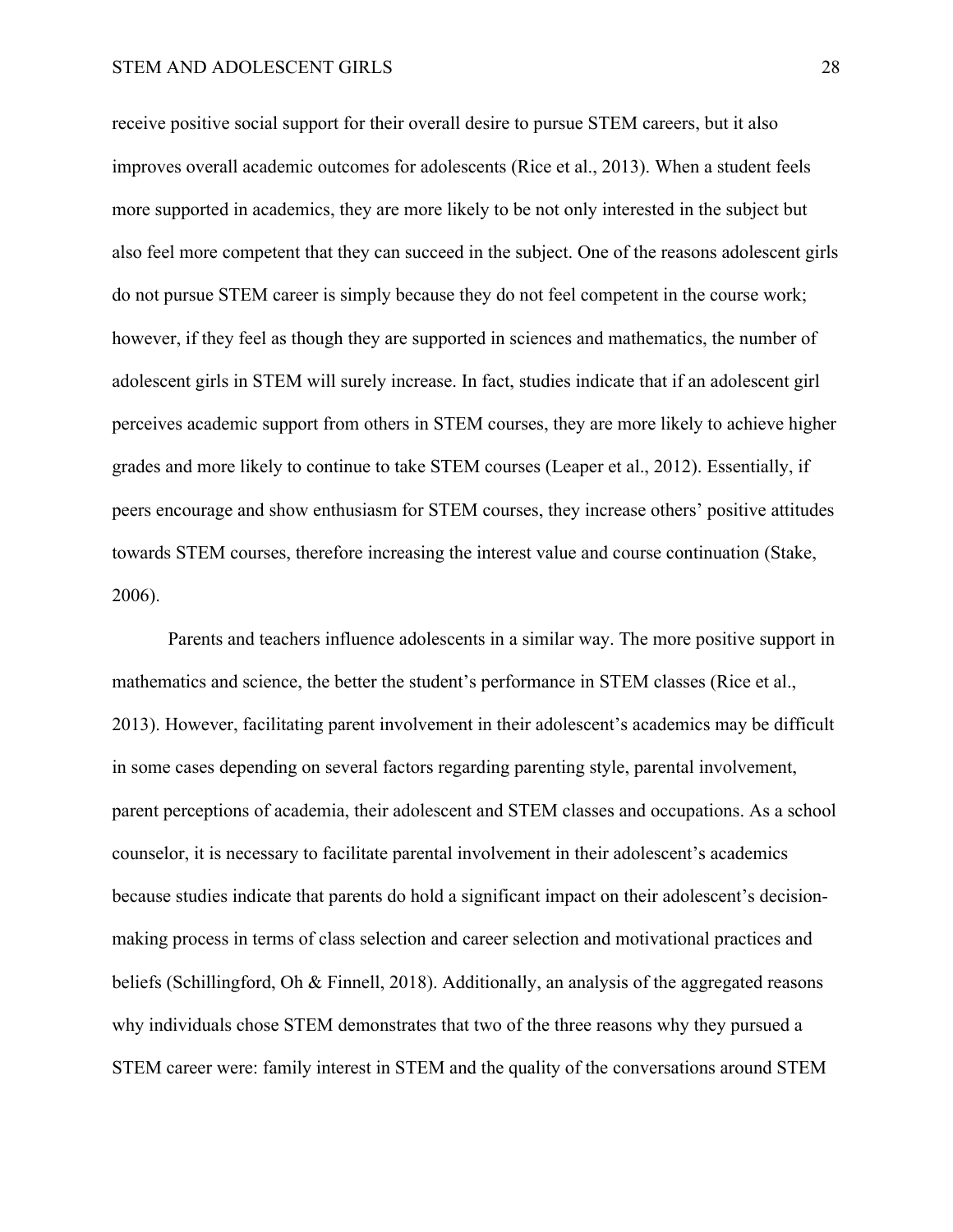(Schillingford et al., 2018). Whereas the other reason was their interest in STEM careers (Schillingford et al., 2018). This not only suggests the influence parents have on their adolescent, but it demonstrates the influence bares significance. School counselors can explain to parents that family interest in STEM subjects correlates to their adolescent's increased belief in achievement of STEM subjects (Schillingford et al., 2018). Even if the caregiver does not see interest in STEM, just expressing interest increases adolescent achievement in STEM which increases overall efficacy in school subjects and may increase overall academic performance. School counselors can also encourage parents to communicate to their adolescents about the relevance and utility of STEM classes in everyday life and the projected growth of the STEM job market when they are searching for occupations in the next few years. Parents who communicate the relevance and utility of STEM were shown to increase their students' competence and career pursuit of STEM occupations (Schillingford et al., 2018). Parental figures hold a key to influencing their adolescent(s) to pursue STEM careers, so it is necessary to inform parental figures of their influence they do hold over their adolescent's career choice.

Teachers hold a unique position as a social influencer because they also teach the STEM content. However, like students, many teachers view STEM classes as "challenging, difficult subject(s) and mastered by only a select few" (Crovrther & Bonnstetter, 1997). To increase teacher competence in STEM, needs-based technology integration training across all school levels for school teachers resulted in not only more positive attitudes in STEM from teachers, but those positive attitudes in STEM also increased in their students (Christensen, 1997; Christensen, 2002). Through simply integrating STEM into the classrooms, regardless of subjects, increased both teacher and student competence and positive attitude of STEM which challenged and altered the negative perception that STEM is difficult and only a select few do well in its content.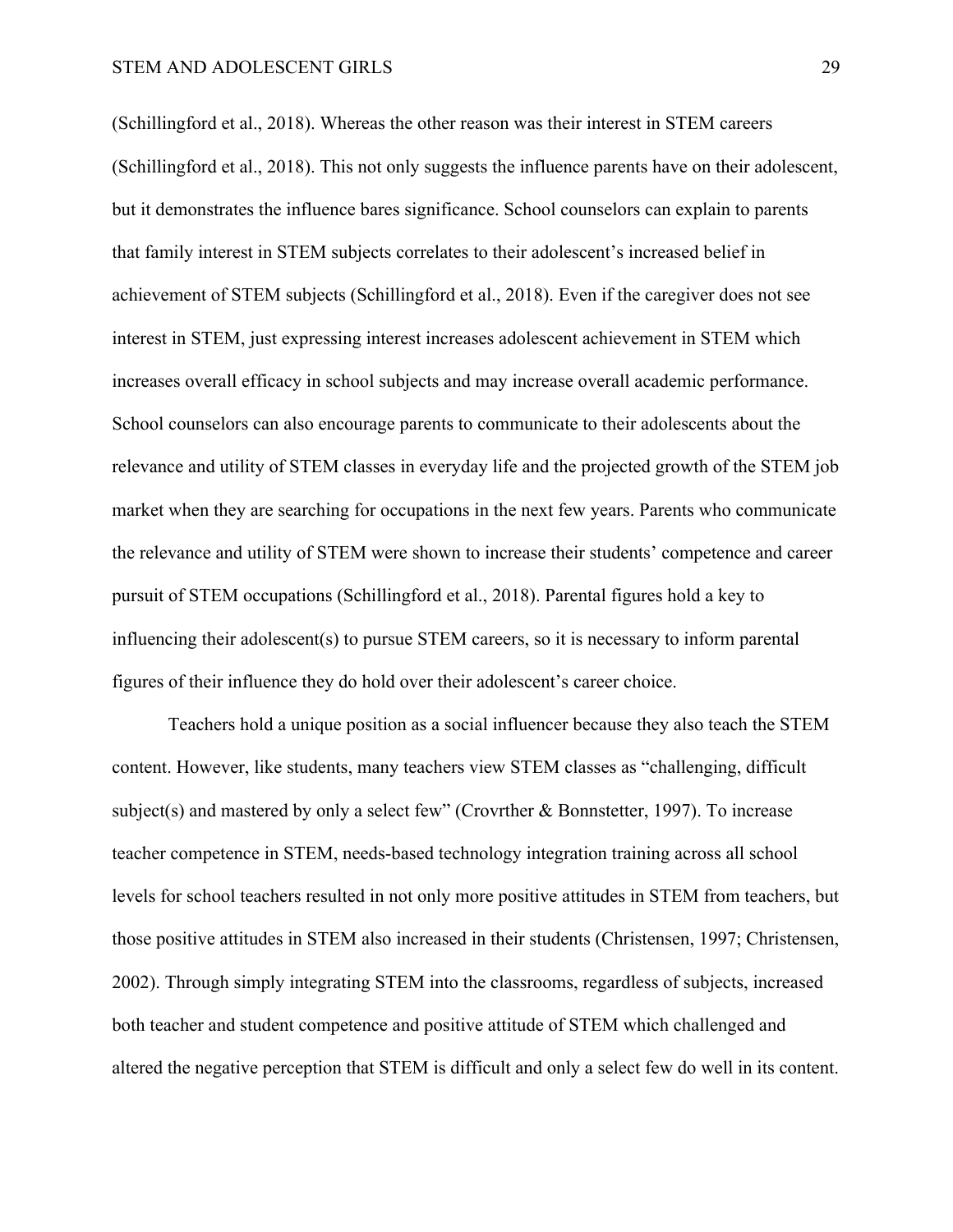Teachers may also influence interest in STEM in the STEM classes. Studies found that teachers who relate the content of STEM classes to relevant parts of adolescents' lives found that it increased their motivation to do well in the STEM classes (McKellar et al., 2018). This finding is supported through earlier research conducted by Knezek, Christensen & Tyler-Wood (2011) and Middle Schooler Out to Save the World (MSOSW). MSOSW is a National Science Foundation (NSF) Innovative Technology Experiences for Students and Teachers (ITEST) (Knezek et al., 2011). MSOSW and ITEST went to 600 students in grades six, seven and eight in the United States with a goal to promote interest and relevant application of STEM careers (Knezek et al., 2011). The project was to have students and teachers learn how to measure standby power in their classroom and at home (Knezek et al., 2011). Standby power is the amount of power used with products being plugging in and using energy without being in use (Knezek et al., 2011). Upon completing the unit, post assessments conducted through MSOSW and ITEST determined that all students, especially females, had more positive STEM dispositions and were more interested in STEM careers than their pre-assessment scores indicated (Knezek et al., 2011). This demonstrates to students the importance, the relevance of STEM outside of equations, theories and laws written in textbooks. By captivating the interest of STEM, students may see the value of STEM occupations in the world and their real-world application of STEM. By demonstrating to students that STEM careers are not just the media depiction of beakers, graduated cylinders and laboratories. Therefore, more likely to continue in STEM classes and perhaps decide to seek a STEM career.

Further, teachers and other educators should be promoting Carol Dweck's well supported research on growth mindset versus fixed theory of intelligence. Growth mindset view of intelligence teaches scientific facts about the brain and how it is malleable, meaning that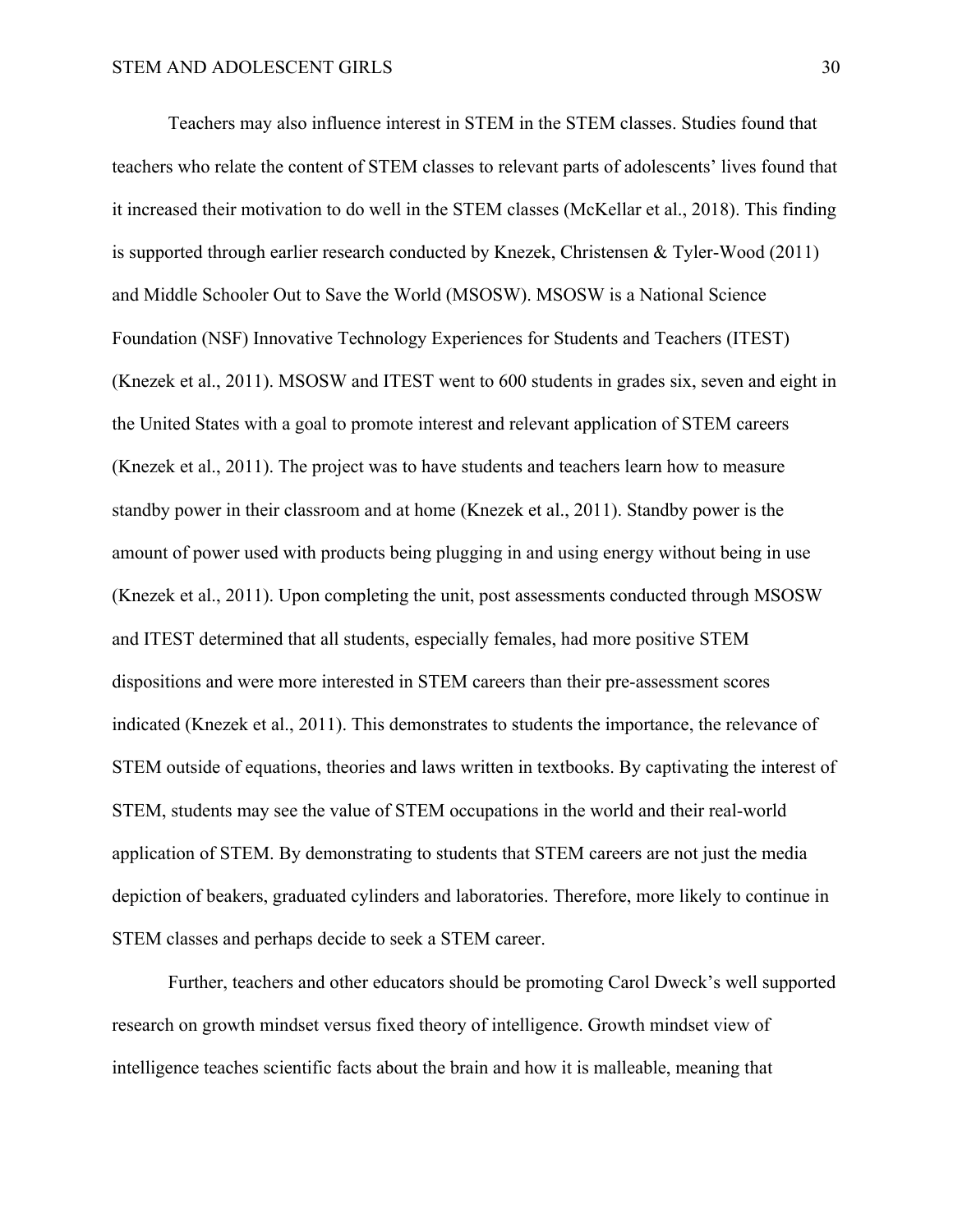#### STEM AND ADOLESCENT GIRLS 31

individuals can increase their knowledge in any given subject (Yeager et al., 2016). When students and teachers believe that a low score on a subject means that that student is not "good" at the particular content, the student behaves in a way that is consistent with the belief (Yeager et al., 2016). Even the teacher teachers that student differently than the other students who are "better" in the content area (Yeager et al., 2016). Previously stated in the literature review, teachers are more likely to believe that girls are "not as good" at STEM than boys, so they are more likely to behave and teach the girls in STEM courses differently than the boys. However, by teaching both students and teachers about the science behind intelligence, it increased persistence by both teachers and students, therefore increasing grade point averages in subjects that students previously thought they were "bad" at (Yeager et al., 2016). School counselors can serve their schools with this information through teacher workshops and classroom lessons regrading evidence surrounding how intelligence is one that one can influence.

#### **Academic self-perception**

The poor academic self-perception many adolescent girls have towards STEM hinders many from pursuing STEM careers. To challenge academic self-perception girls, have towards STEM courses, school counselors can encourage to view intelligence as malleable rather than fixed (Merillat, Corrigan & Harper, 2018). Providing research that demonstrates the brain's capability to learn and its ability to gain knowledge may encourage all students that they can learn a wide array of subject content, regardless of their interest in the given subject. Through increasing one's ability to perceive their academic perception, girls may be more likely to see themselves as competent in STEM and more likely to pursue STEM in the future. Further, by expanding a student's self-efficacy, it creates a wider range of career options a student may want to consider (Bandura, Barabaraneli, Vittorio Caprara & Pastorelli, 2001). Expanding self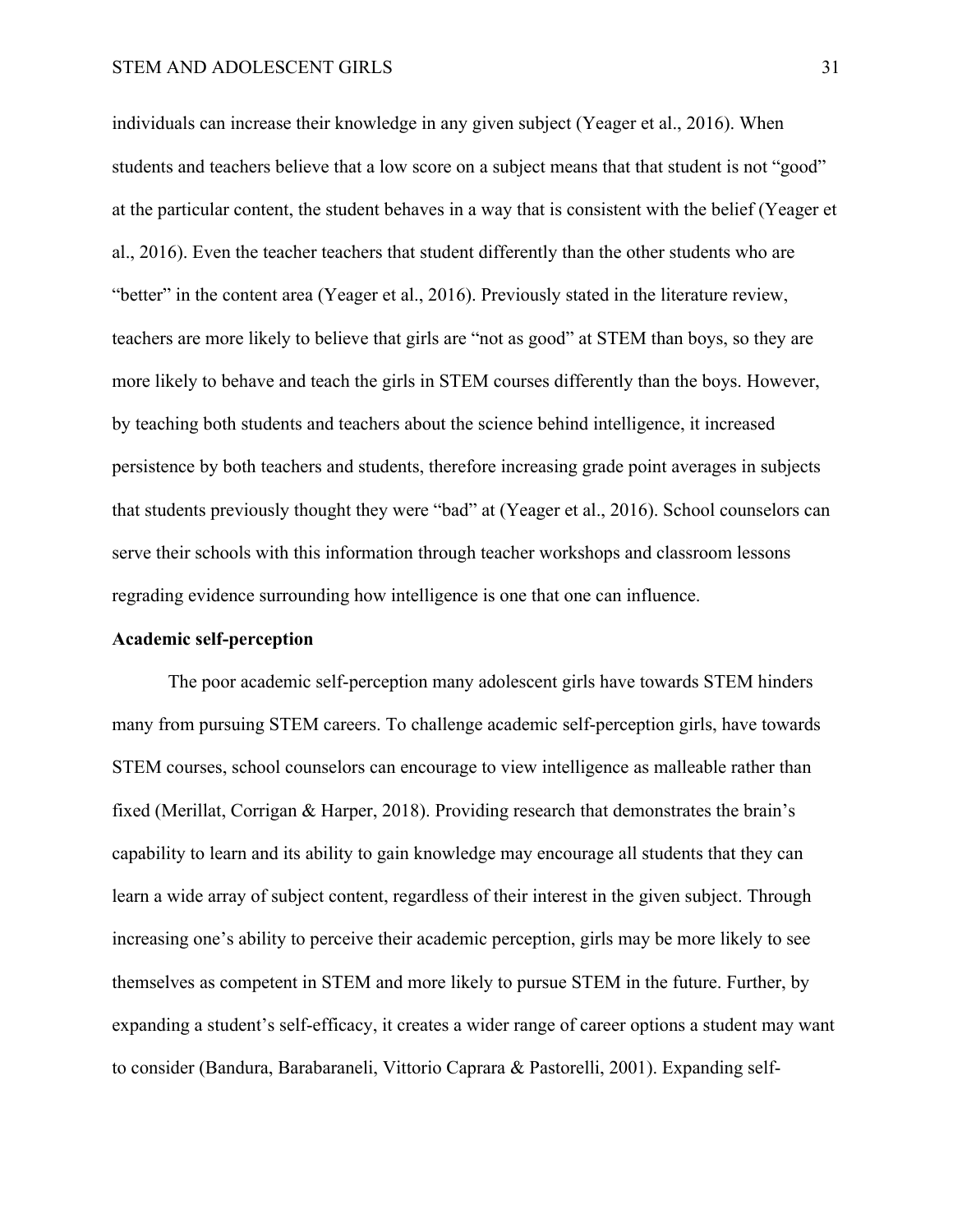efficacy is expanding one's "belief that they have the capability to organize and execute the courses of action required to produce given attainments" (Bandura, 1997, p. 2). Through increasing self-efficacy, students increase their effort, persistence in subjects and resilience when/if things go array (Simon, Aulls, Hubbard & Hall, 2015). Students with high self-efficacy report high intrinsic motivation and positive affect and achievement (Simon et al., 2015). Countless evidence-based studies demonstrate that those who have intrinsic motivation towards any given task are more likely to be successful in that given task. Therefore, school counselors who increase academic self-perceptions and self-efficacy of their students are more likely to see positive consequences in motivation, school performance and future successes in their postsecondary plans.

#### **Utility-Value Interventions**

Utility-value intervention campaigns demonstrate their effectiveness in retaining adolescent girls in STEM classes and encouraging them to pursue STEM careers in career selection. Utility-value interventions work to influence the factors of career selection outlined by Eccles (2014) and Eccles and Wang (2016). By transforming the way adolescent girls see STEM in their interest value, attainment value of STEM and utility value of STEM, adolescents are more likely to pursue STEM careers in their post-secondary and/or career plans. Further evidence supporting utility-value interventions demonstrate that the perceptions of utility value, how something will fulfill personal goals, predicted achievement in the subject in the classroom (Rozek et al., 2015). To demonstrate to adolescent girls the utility value of STEM one must look at the personal goals of the individual. Gender roles and expectations and general career trends demonstrate that many adolescent girls and women pursue careers in the "helping" fields such as teaching and nursing and working with people (Liben et al., 2014). Many adolescent girls do not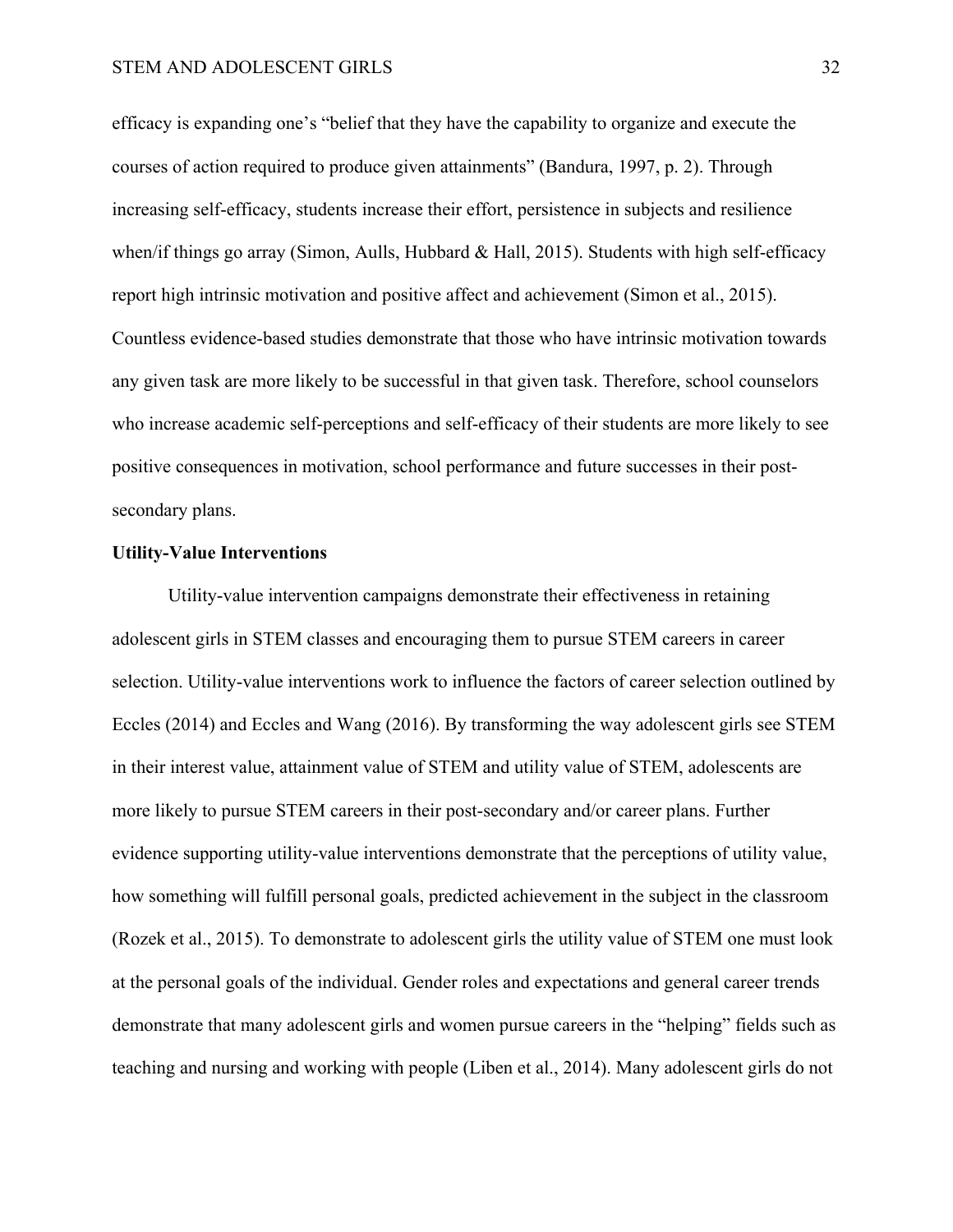see STEM as career options that work with people and help others, thus they do not see STEM classes as a high utility value for them (Eccles & Wang, 2016). A study described by Eccles and Wang (2016) conducted research on 1,200 high school, college-bound adolescent girls in the United States who scored high in altruism, desire to help others. The study aimed to determine if STEM stereotypes could be dispelled and encourage adolescent girls into careers in STEM careers particularly MPECS (mathematics, physics, engineering and computer science) (Eccles & Wang, 2016). The intervention worked in small group-setting where adolescent girls focused on how STEM careers work could benefit wider society versus a smaller set of individuals (Eccles & Wang, 2016). What the research found was that the intervention increased interest in STEM, more adolescent girls enrolled in STEM elective courses as twelfth graders and performed better than they did as ninth graders (Eccles & Wang, 2016). Additionally, this increased interest in STEM also contributes to the expectancy-value of STEM classes since the increased interest in STEM influenced performance, effort and persistence in STEM (Wigfield & Eccles, 2000). When the performance, effort and persistence of individuals increased, it also positively influenced task-specific beliefs such as: ability, perceived difficulty of different task and individual goals, self-schema and affective memories (Wigfield & Eccles, 2000). Utilityvalue interventions therefore increase and positively influence individuals in not just STEM, but also their perceptions in other areas of academia and their persistence, self-schema and their goals.

School counselors stand as a crucial person in the schools to help the retention of adolescent girls to continue in STEM classes and perhaps elect a STEM-related career after graduation from secondary school. School counselors promote the academic, personal/social and career components of the whole student; this underrepresentation of women in STEM stands at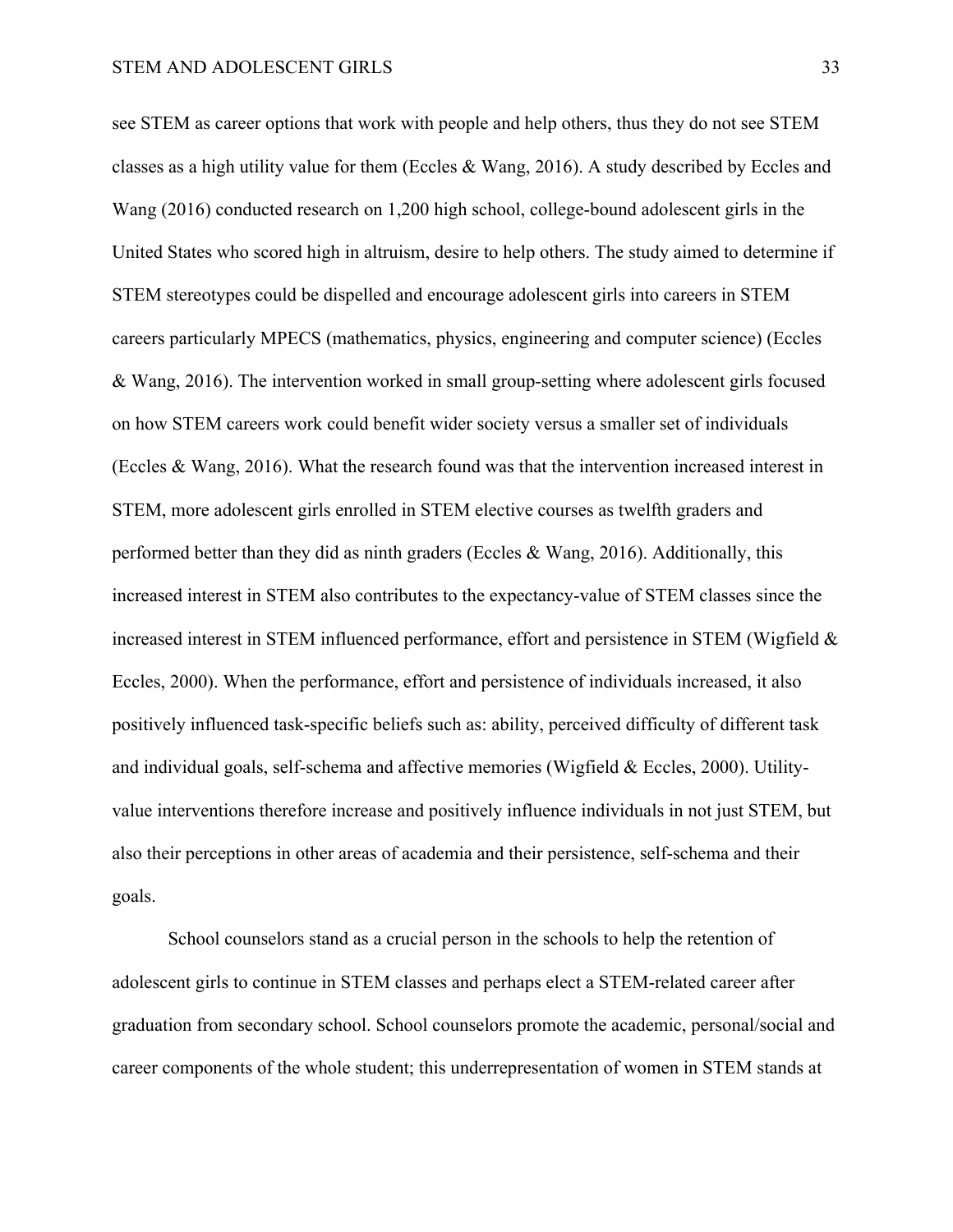the intersection of all three of these domains. Interventions into the retention of females in STEM and selecting STEM-related careers as an occupation demonstrate that there are numerous factors interacting with each other simultaneously that are necessary to challenge and change to assist in the clear deficit of girls in STEM.

#### **Discussion**

The analysis of the sheer number of factors that influence women in the workplace such as contemporary and historical sexism, the factors that influence career choice, the reasons why adolescent girls and women do not pursue STEM courses and are trickling into STEM occupations. Other factors like the societal expectations of gender roles indoctrinated in the majority culture of the United States demonstrate that there needs to be interventions to encourage today's young adolescent girls to continue their STEM education. However, the interventions necessary to encourage these adolescents go beyond just telling girls that there are jobs in STEM industries. As clearly demonstrated through literature, career selection integrates a variety of identity, competence, interest and utility of careers; along with just the sheer complexity of career choice, other barriers such as stereotype threat, academic sexism, social influencers and poor academic self-perceptions in STEM further prevent many girls who do well in STEM classes discourage them from pursuing STEM careers. School counselors can integrate a career curriculum that shows a variety of careers, individuals in those careers and further encourage students to think about their future selves and what they see themselves doing when they are older. In this career curriculum, the individuals representing the careers should be diverse, counselors should be seeking diverse speakers in career presentations as well. Career curriculums should also instruct students how to set short and long-term goals for themselves, make the connection between the present self and the power the present self has over deciding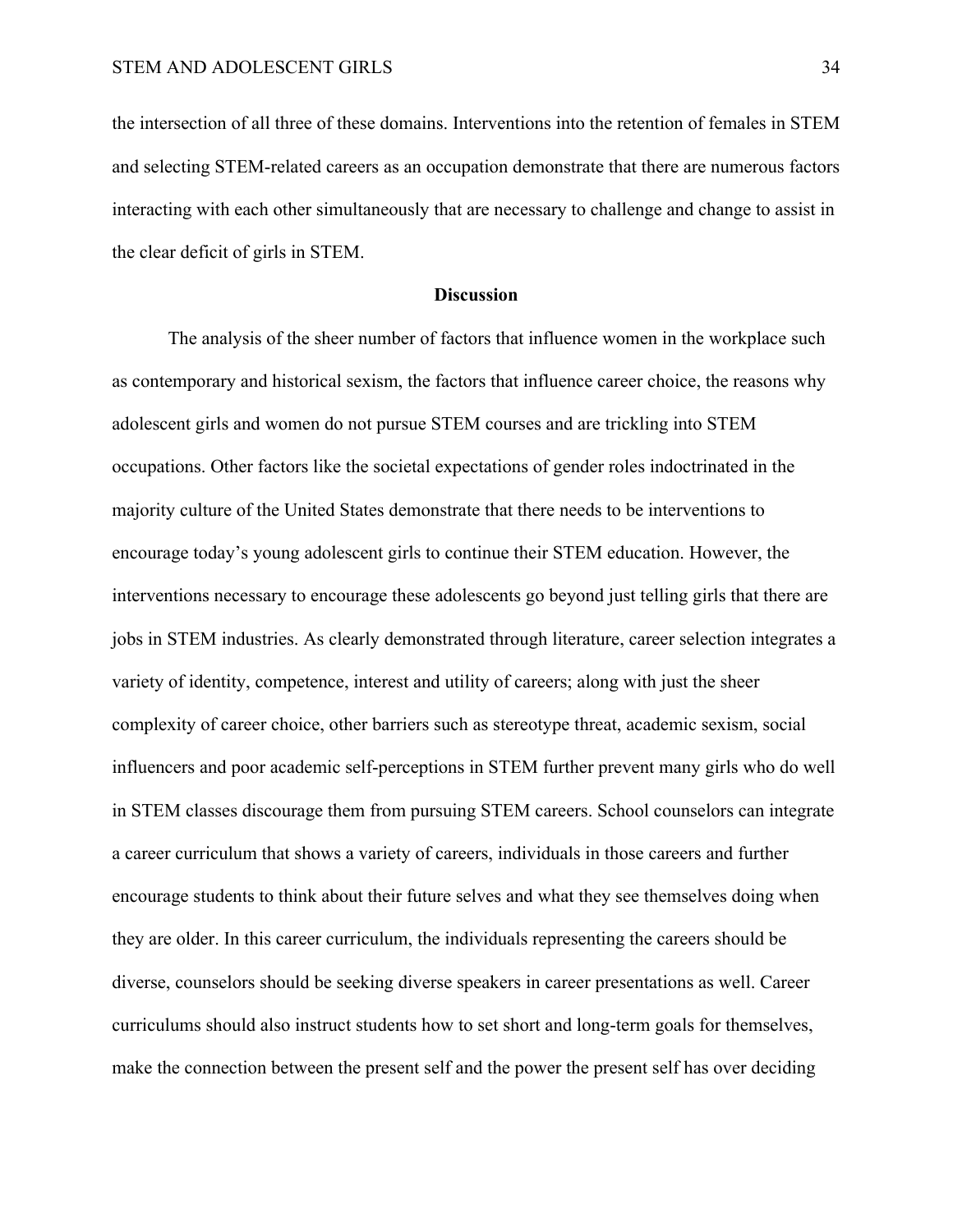#### STEM AND ADOLESCENT GIRLS 35

what the future looks like for the individual and how-to problem-solve. This teaches students that their actions can impact their future self, how to goal set and it exposes students to goal-setting, therefore, intrinsically motivating students to perform towards their goal(s). Additionally, school counselors need to educate parents/guardians, educators and students about growth mindset and the detrimental effects gender differential treatment can do to both girls and boys. This will assist those involved in the fullest potential of the students, therefore, making students more likely to feel confident in their academic abilities, themselves as individuals and a better understanding of the variety of careers in STEM available to all students.

Systematic interventions demonstrate that applying STEM to real issues in the world increases interest in STEM, other interventions demonstrate that the importance of utilizing social support networks to help encourage others to pursue STEM occupations. National organizations work towards networking adolescent girls to a collaborative network of STEM females to serve as mentors for these young adolescents. Further, through the integration of STEM-based issues into realistic issues in the world is key to Additionally, STEM-focused schools show significantly higher academic achievement in STEM classes in comparison to traditional schools. Yet, many of these interventions target utility-value interventions which are aimed to increase interest and relevance of STEM in students which has been shown to increase their retention in STEM classes and, therefore, increase likelihood of individuals pursuing STEM occupations. Besides increasing interest in STEM, interventions also need to address adolescent girls' academic self-perceptions in those courses. Increasing interest is necessary, but if an adolescent is interested in STEM, but believe that they are not as "good" as their peers, then they are less likely to continue STEM beyond the requirements in secondary school.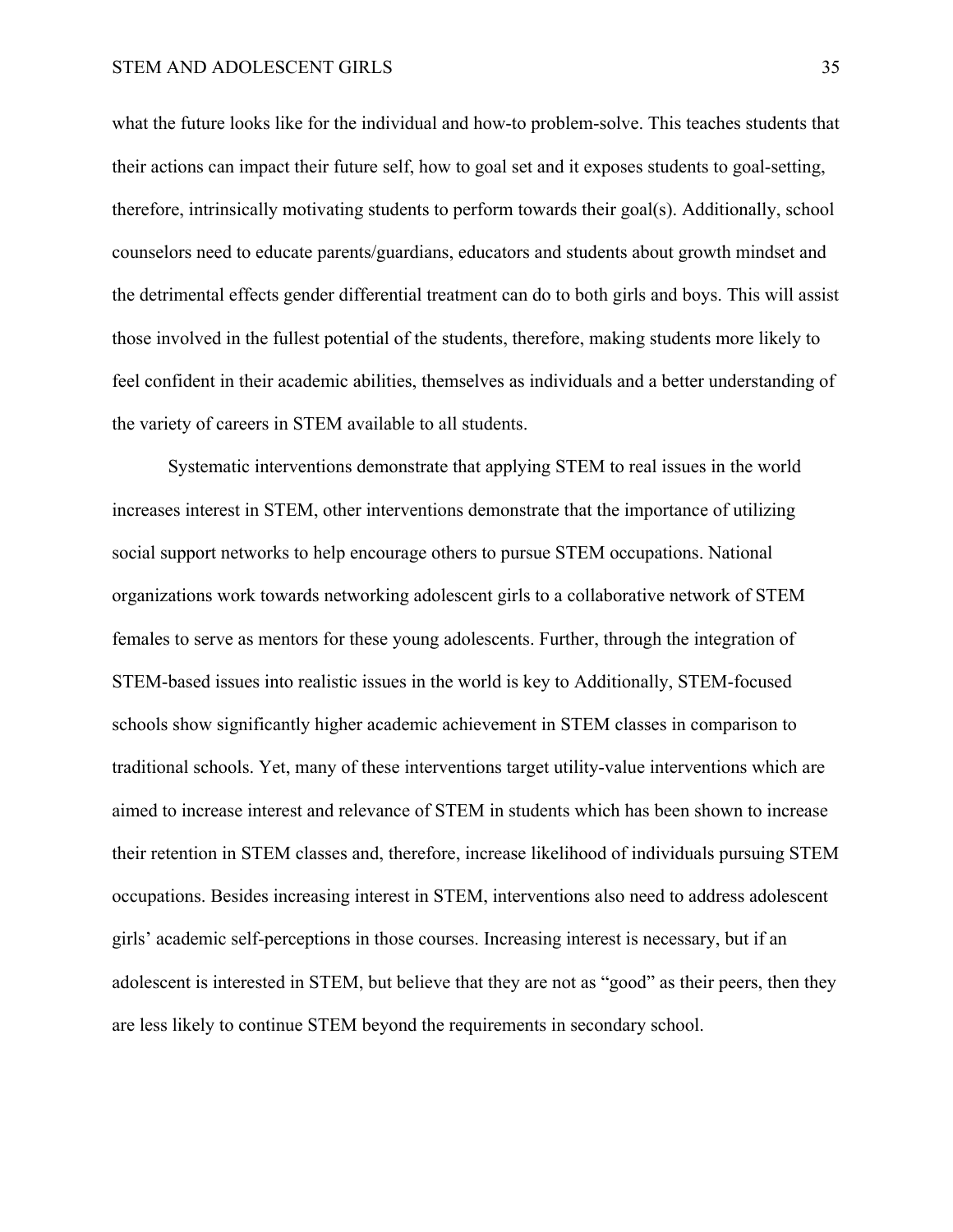The development of a small-group of adolescent girls in middle school looking at improving academic self-perceptions through increasing self-efficacy would be effective in retaining girls in STEM courses. Self-efficacy is the belief that one has the capability to achieve a given task, therefore, by increasing self-efficacy individuals should feel more confident in their ability to succeed in STEM classes. If an individual feels successful in STEM classes, they find them more interesting and are more likely to pursue a STEM career upon graduation. Screening for girls' academic self-perception in mathematics is one way to determine group members that would benefit greatly from increasing their self-efficacy in academia. Utilizing Wigfield and Eccles (2000) Children's Ability Beliefs and Subjective Task Values Ability Beliefs Pre-Assessment (Appendix A) and comparing those scores with girls who currently are earning a "B" or better in mathematics. Those who are earning a "B" or better but also have lower scores on the pre-assessment would be candidates for the program because they are doing well in the content; however, they do not believe that they are "good" in the subject. That would indicate that they have low perceptions of themselves. Through electing evidence-based programs that promote self-efficacy, competence and other behaviors related to career exploration, this weekly smallgroup for six weeks should increase girls' self-efficacy related to their ability to set short-term and long-term academic, personal/social and career goals, ways to be resilient and problemsolving strategies. Each session explores a different topic in relation to setting and achieving short-term and long-term goals they set for themselves.

The first session of the group includes an overview of the group rules and an icebreaker activity where the group leader is able to gage where each participant of the group is at in terms of their self-perceptions, their goal-setting abilities and general disposition regarding school, their ability to problem-solve and ability to identify barriers.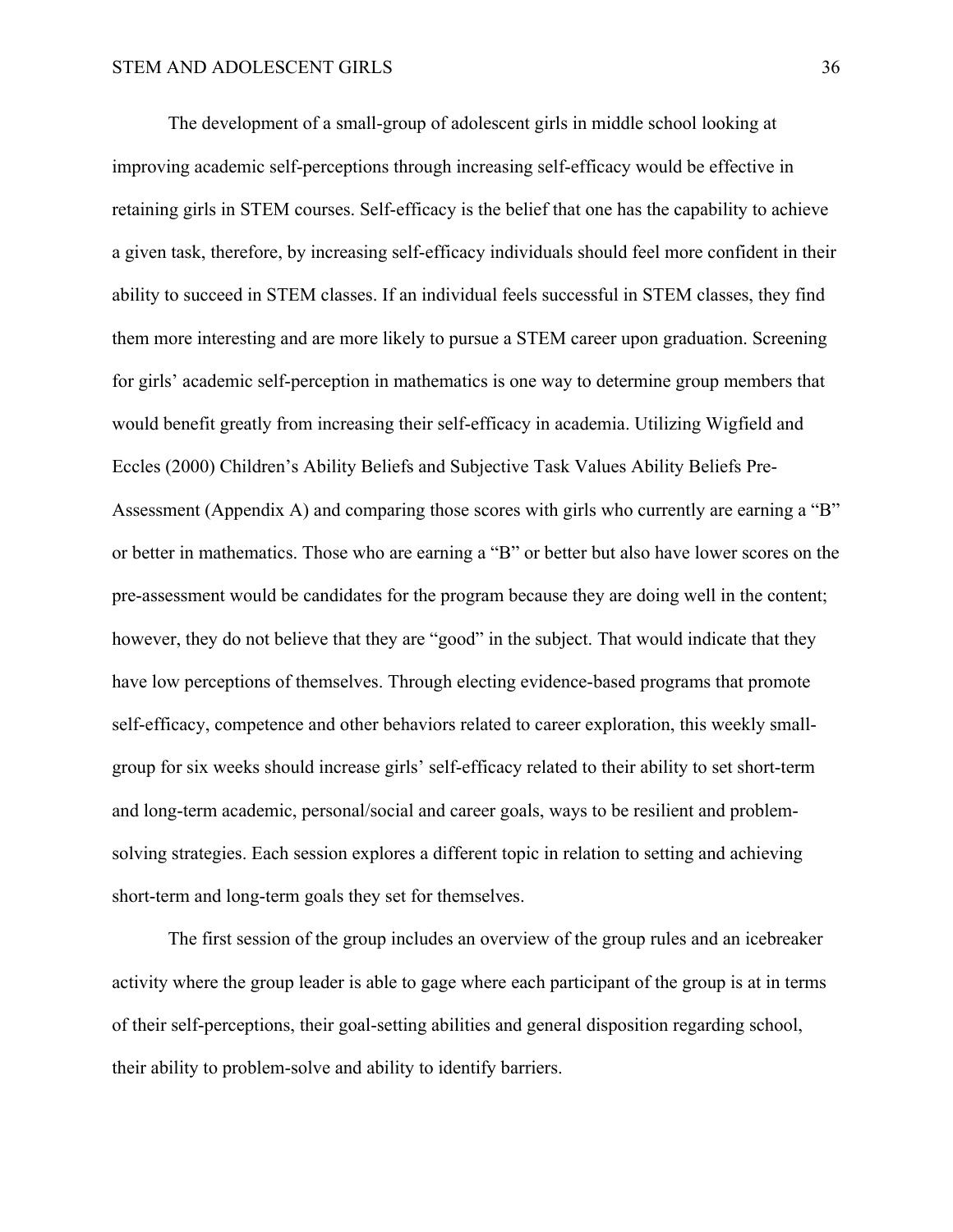The second session includes an art project where group participants describe their present selves in terms of: their likes, dislikes, goals, dreams, family, activities and any other describing characteristics they would like to share. Then, on the other half of the sheet of paper, they describe their future selves in ten to twenty years in terms of their goals, what they want to achieve, their family, their career goals, their education plans and places they want to see by that time. This activity allows for group members to begin to think about ways to plan goals and see their future selves.

In the third session, group participants learn how to set short and long-term goals utilizing S.M.A.R.T goal method created by Doran (1981). The participants learn about making goals specific, measurable, achievable, realistic and time-bound (Doran, 1981). This helps participants make the connection between their future selves and their present actions to achieve their future self as discussed in the second session.

The fourth session of this group is the focus on resiliency and is titled "*Ways to Stay Strong.*" In this session, participants discuss and write down different barriers they may face; then, they think of positive things about themselves that will help them overcome barriers. These positive factors include personality characteristics and support systems. In an art project, they craft together the positives about themselves and cover the barriers with those traits. This demonstrates that these traits and support systems can overcome barriers they may face in their lives. This further lets the group leader see what barriers the participants see in their lives and allows the leader to further assist the members with their goals.

In session five, group participants learn and discuss different ways to solve problems through an activity in which participants roll a dice with each dice number corresponding to a common way to solve a problem (see Appendix F). The group leader then reads a scenario (see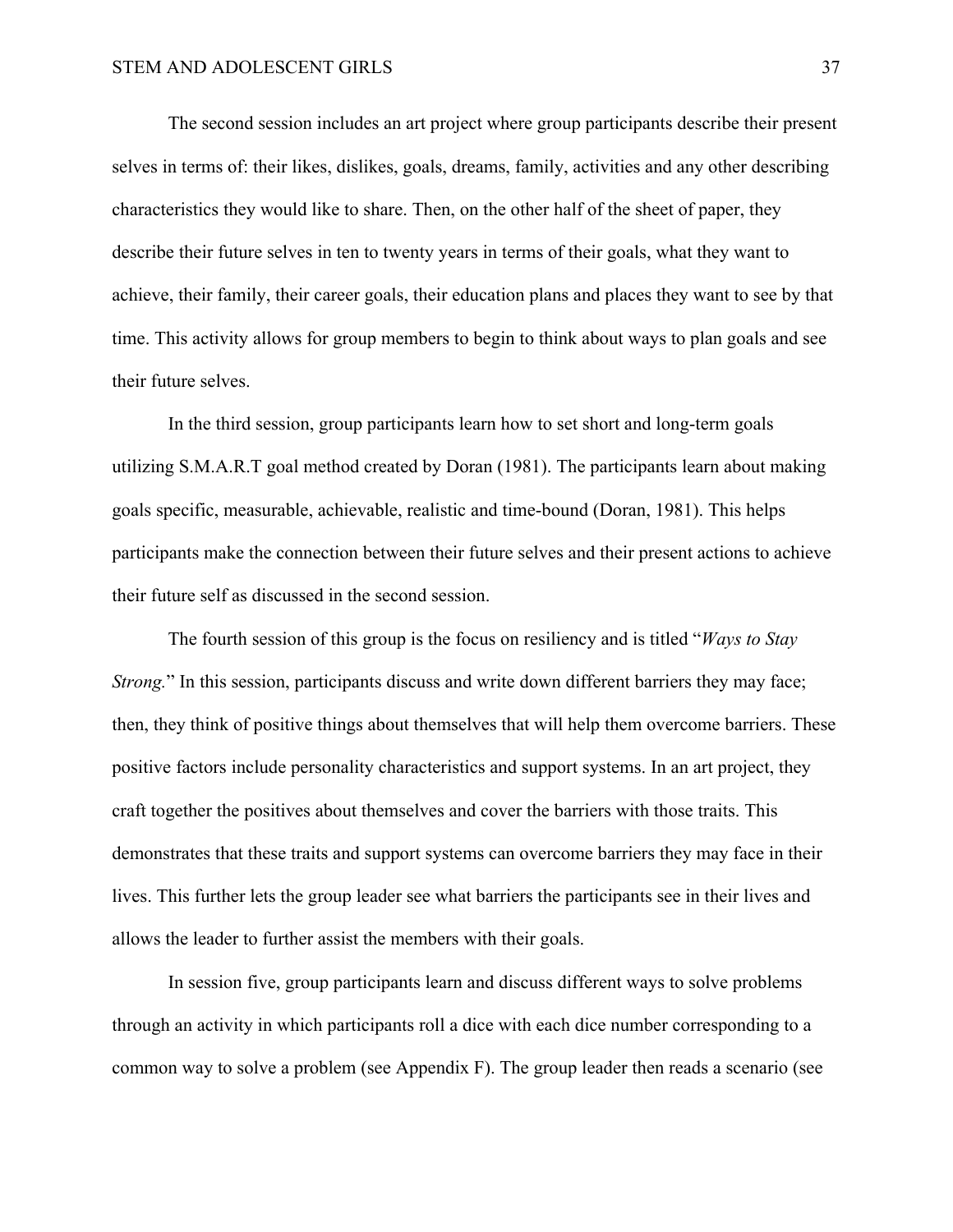#### STEM AND ADOLESCENT GIRLS 38

Appendix G) where participants state the problem then utilize the provided solution from the dice roll to work through the problem. If the solution does not work with the scenario, participants must pick a different solution that would work better and provide detail as to why it works better. In this session, participants not only learn different solutions to problems, they also learn that some solutions do not work with certain problems which teaches participants to try another solution until the problem is resolved. Many times, barriers prevent students from goals, so demonstrating to students the power of solutions, that nearly all problems are not going to be solved instantly, but with persistence and effort, they might be solved. Further, participants will receive a hand-out that details tips on how to problem solve (see Appendix H).

In the last session, group participants will evaluate their progress, what they have learned and where they want more help in learning or understanding. In the last session, group participants reflect on their experiences in group and how they grew in group. Participants also talk about their goals and how their goals changed. Group participants can provide feedback to the group leader on the content of the group and what they liked and disliked about the group. They are also able to inform the group leader of anything they still need help with or would like to learn more about. See Appendix B for the full content of this program.

#### **Conclusion**

Throughout the history of humankind, women and girls have worked towards shattering gender roles and expectations that hinder girls and women from doing what they want to achieve. Many inspirational women who crushed those barriers were written out of history or claimed as an achievement of a man. Even within the last two centuries in the United States, women had to shatter barriers so they can vote, not be discriminated against in the workplace and be able to play in athletics like the boys and men. Increasing STEM pursuits in girls and women is an on-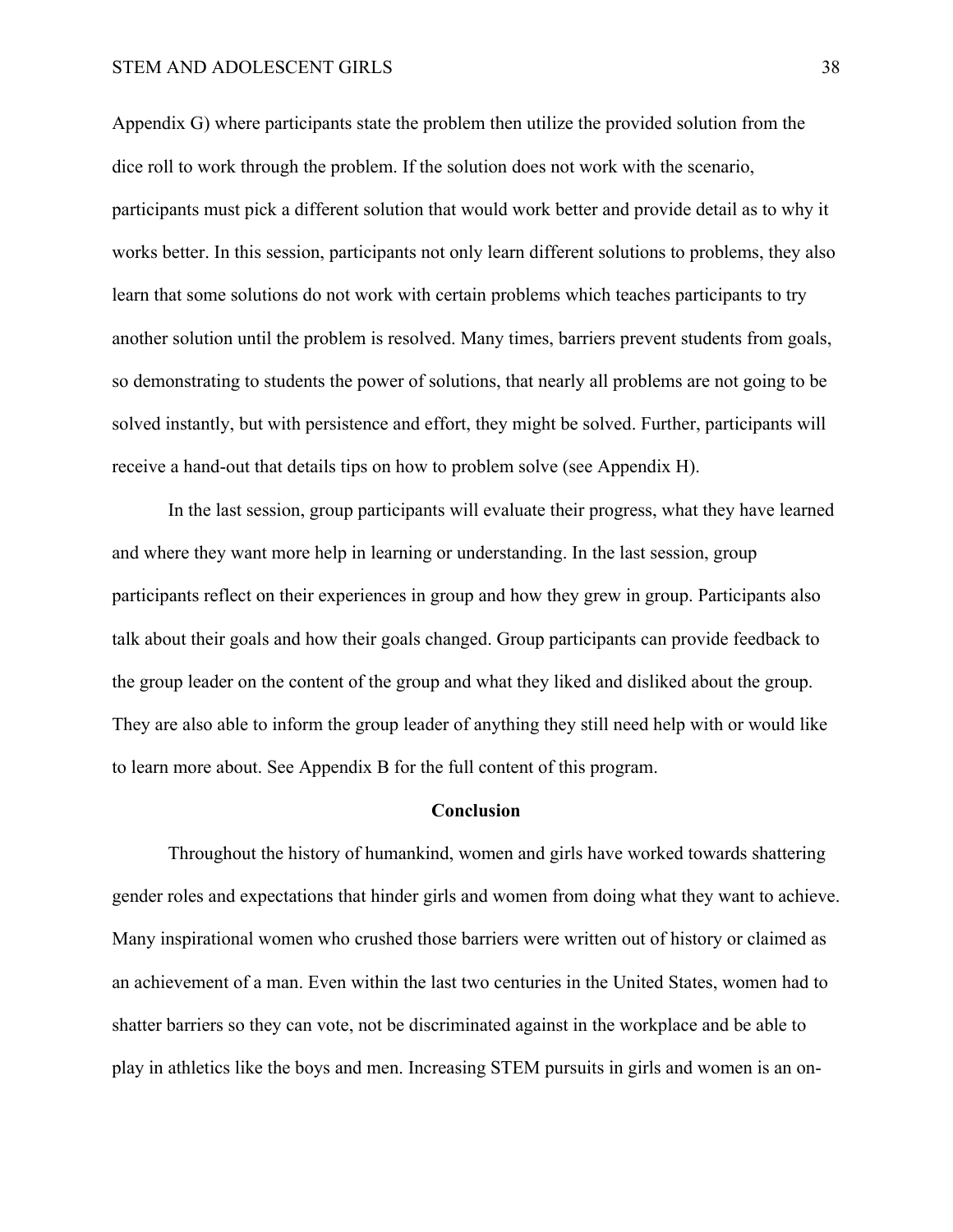#### STEM AND ADOLESCENT GIRLS 39

going struggle that has intersecting educational barriers, blatant sexist practices, workplace hinderances, gender expectations, social influences and self-perceptions. Many factors either bolster or hinder a girl's decision regarding occupation selection, so targeting any one of these factors is a decision that will involve many other intersecting institutional barriers. However, one cannot ignore the clear lack of women in STEM fields. Women are more than capable of competing and being successful in STEM fields. As humans continue to advance, more challenges need to be addressed through STEM fields. Perhaps it will be a woman from a small town in Kansas who will find a definitive treatment for all cancers. Maybe a young high schooler from the Bronx will develop a way to recycle plastic waste more efficiently. However, if barriers continue to hinder today's adolescent girls from pursuing STEM occupations, these advancements and countless other advancements may never be known.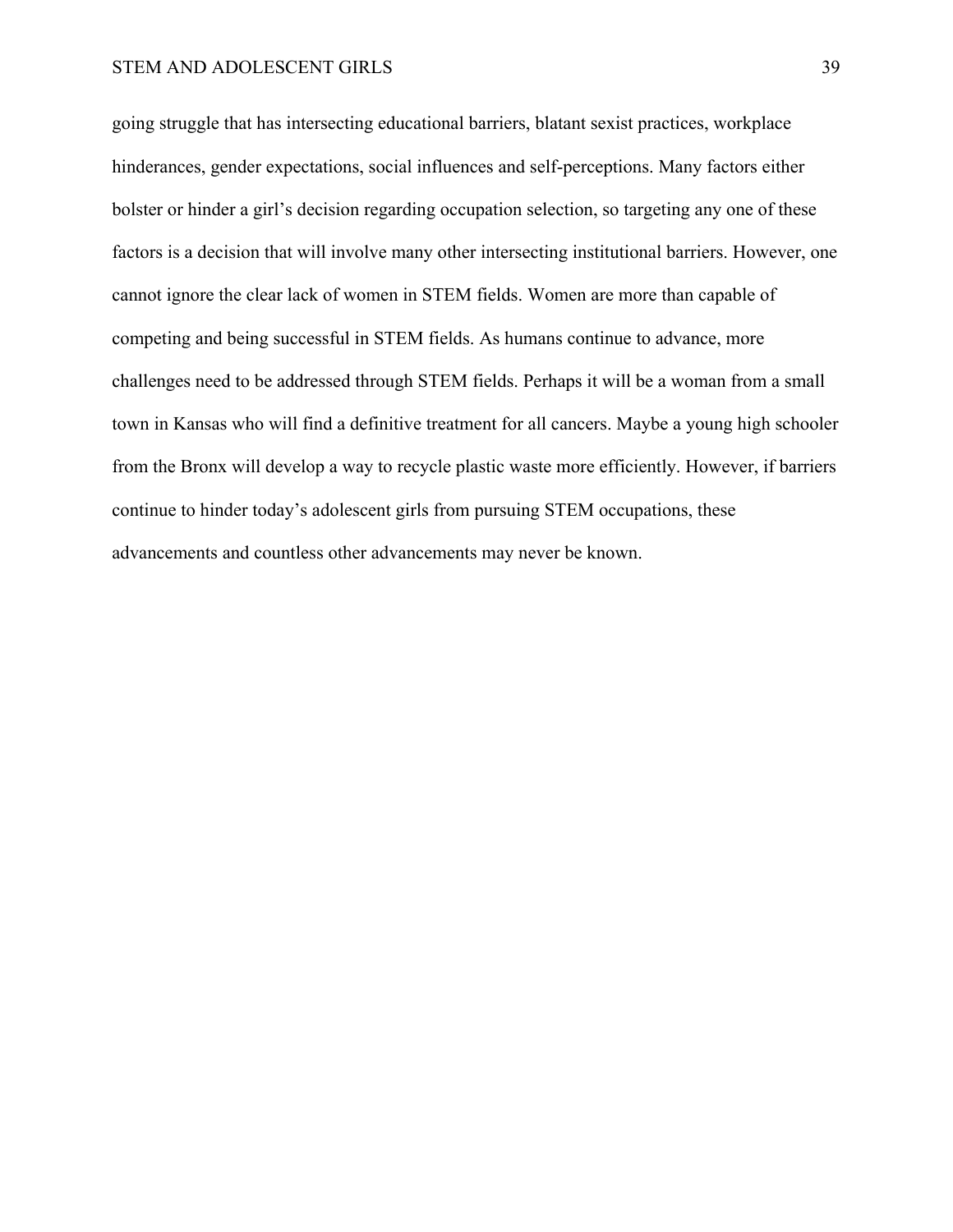#### References

- American School Counselor Association (2004). ASCA National Standards for Students. Alexandria, VA: Author.
- American School Counselor Association. (2016). *ASCA ethical standards for school counselors.*  Retrieved from

https://www.schoolcounselor.org/asca/media/asca/Ethics/EthicalStandards2016.pdf

Affirmative action fast facts. (2018). Retrieved from

https://www.cnn.com/2013/11/12/us/affirmative-action-fast-facts/index.html

Barlie, J. P., Donohue, D. K., Anthony, E. R., Baker, A. M., Weaver, S. R., & Henrich, C. C. (2012). Teacher-student relationship climate and school outcomes: Implications for educational policy initiatives. *Journal of Youth and Adolescence, 41,* 256-267. doi: 10.1007/s10964-011-9652-8

Bandura, A. (1997). *Self-efficacy: The exercise of control.* New York, NY: Freeman

- Bandura, A. (2001). Social cognitive theory: An agentic perspective. *Annual Review of Psychology, 52*(1), 1-26. doi: 10.1146/annurev.pysch.52.1.1
- Bandura, A., Barbaraneli, C., Vittorio Caprara, G., & Pastorelli, C. (2001). Self-efficacy beliefs as shapes of children's aspirations and career trajectories. *Child Development, 72*(1), 187- 206. doi: 10.1111/1467-8629.00273
- Blankenburg, I. S., Hoffler, T. N., Peters, H., & Parchmann, I. (2016). The effectiveness of project day to introduce sixth grade students to science competitions. *Research in Science & Technological Education, 34*(3), 342-358. doi: 10.1080/02635143.2016.1222361
- Cherry, K. (2018, October 23). Identity vs. role confusion: understanding Erikson's theory of psychosocial development. Retrieved from https://www.verywellmind.com/identityversus-confusion-2795735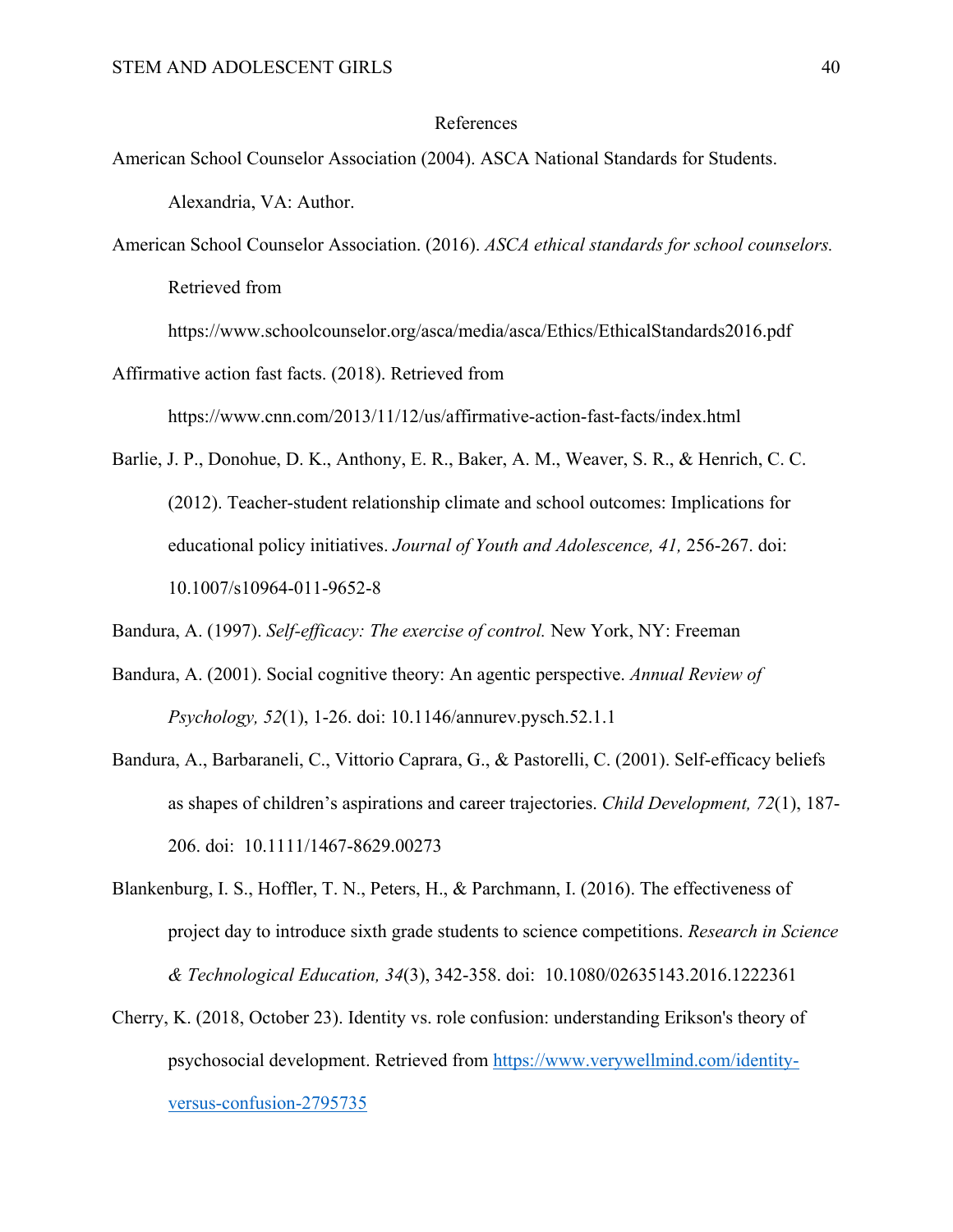- Christensen, R. (1997). *Effect of technology integration education on the attitudes of teachers and their students.* (Unpublished doctoral dissertation). University North Texas, Denton, TX. (Retrieved from http://courseweb.unt.edu/rhondac)
- Christensen, R. (1997). Impact of technology integration education on the attitudes of teachers and their students. *Journal of Research on Technology in Education, 34*(4), 411-434

Civil Rights Act of 1964  $\S$  7, 42 U.S.C.  $\S$  2000e et seq (1964). Retrieved from Equal Employment Opportunity Commission website: http://www.eeoc.gov/laws/statutes/titlevii.cfm.

Crovrther, D., & Bonnstetter, G. (1997, March). *Science experiences and attitudes of elementary education majors as they experience an alternative content biology course: A multiple case study and substantive theory.* Paper presented at the 70<sup>th</sup> annual meeting of the National Association for Research in Science Teaching, Oak Brook, IL.

Deci, E. L. (1975). *Intrinsic motivation.* New York: Plenum Press

- Deci, E. L., & Ryan, R. M. (1985). *Intrinsic motivation and self-determination in human behavior.* New York: Plenum Press
- Deci, E. L., & Ryan, R. M. (2000). The what and why of goal pursuits: human needs and the self-determination of behavior. *Psychological Inquiry, 11*(4), 227-268
- Doran, G. T. (1981). There's a S.M.A.R.T. way to write management's goals and objectives. *Management Review* (AMA FORUM), *70*(11), 35–36.

Eccles, J. S. (2014). Gender and achievement choices. In E. T. Gershoff, R. S. Mistry, & D. A. Crosby (Eds.), *Societal context of child development: Pathways of influence and implications for practice and policy* (pp 19-36). New York, NY: Oxford University Press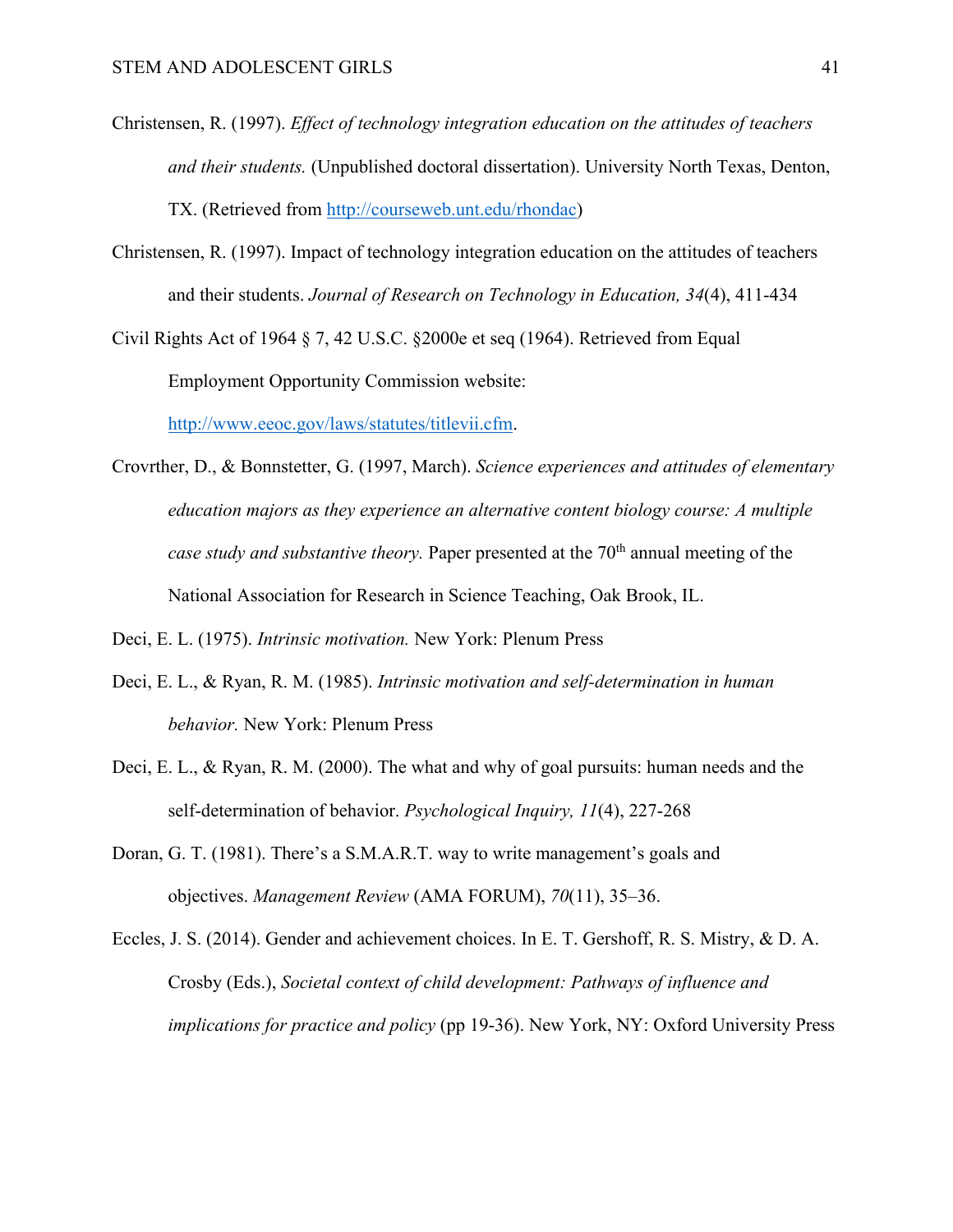- Eccles, J. S., & Wang, M. T. (2016). What motivates females and males to pursue careers in mathematics and science? *Journal of Behavioral Development, 40*(2), 100-106. doi: 10.1177/0165025415616201
- Gilbert, L. A., & Rader, J. (2001). Current perspectives on women's adult roles: Work, family and life. In R. K. Unger (Ed.)., *Handbook of the psychology of women and gender* (pp. 156-169). New York: John Wiley and Sons, Inc.
- GovTrack.us. (2019). H. R. 1 103 Congress: Family and medical leave act of 1993. Retrieved from https://www.govtrack.us/congress/bills/103/hr.1
- Has employment of women and minorities in s&e jobs increased? (n.d.). Retrieved from https://nsf.gov/nsb/sei/edTool/data/workforce-07.htm
- Hom, E. J. (2014). What is STEM education? Retrieved from https://www.livescience.com/43296-what-is-stem-education.html
- Kimmel, L. G., Miller, J. D., & Eccles J. S. (2012). Do the paths to STEMM professions differ by gender? *Peabody Journal of Education, 87*(1), 92-113. doi: 10.1080/0161956X.2012.643376
- Knezek, G., Christensen, R., & Tyler-Wood, T. (2011). Contrasting perceptions of STEM content and careers. *Contemporary Issues in Technology and Teacher Education, 11*(1), 92-117.
- Leaper, C., Farkas, T., & Spears Brown, C. (2012). Adolescent girls' experiences and genderrelated beliefs in relation to their motivation in math/science and English. *Journal of Youth and Adolescence, 41*(3), 268-282. doi: 10.1007/s10964-011-9693-2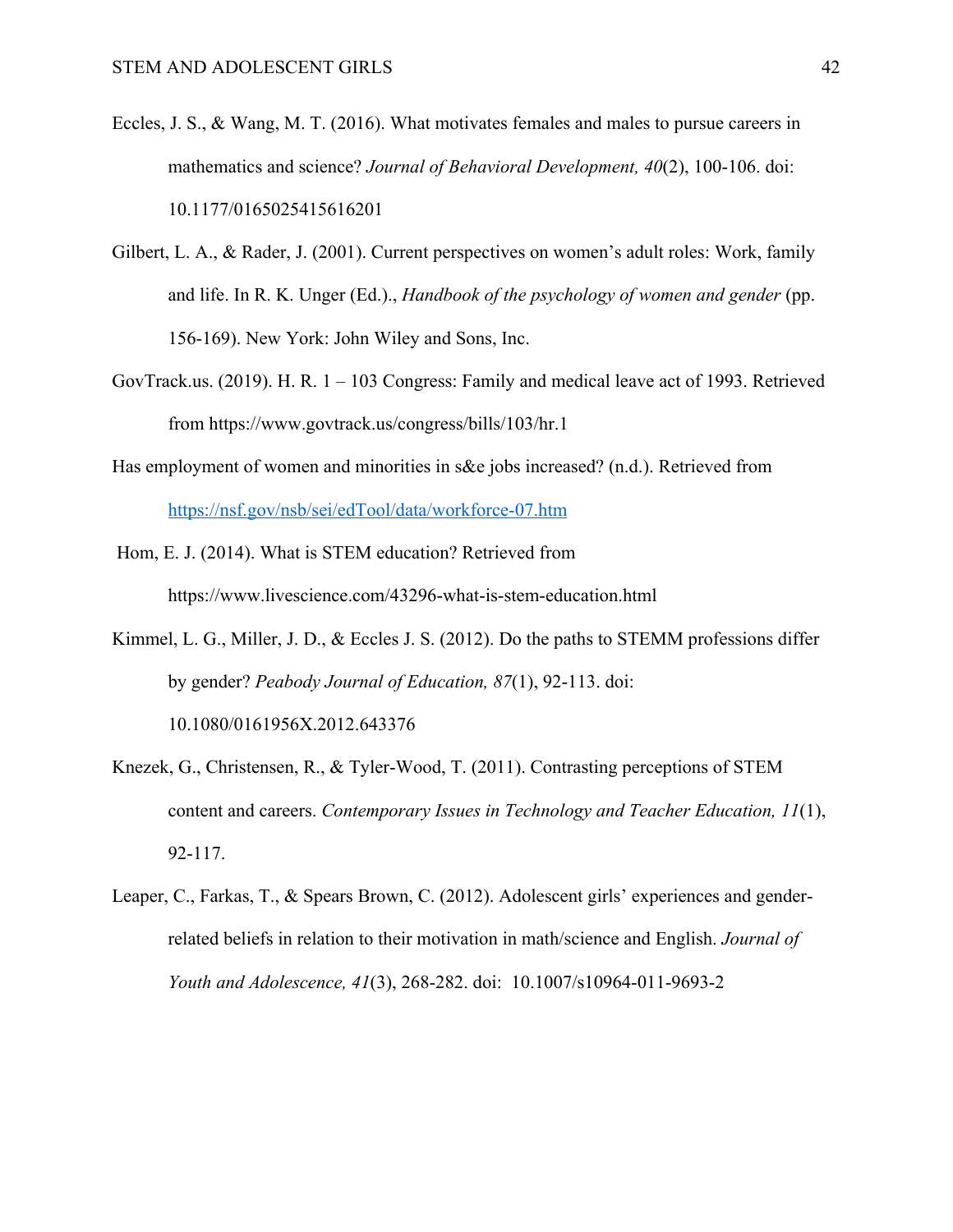- Leighton, S. (2008). Bereavement therapy with adolescents: Facilitating a process of spiritual growth. *Journal of Child and Adolescent Psychiatric Nursing, 21*(1), 24-34. doi: 10.1111/j.1744-6171.2008.00126.x
- Liben, L. S., Bigler, R. S., & Hilliard, L. J. (2014). Gender development: From universality to individuality. In E. T. Gershoff, R. S. Mistry, & D. A. Crosby (Eds.), *Societal context of child development: Pathways of influence and implications for practice and policy* (pp 1-19). New York, NY: Oxford University Press
- Lufkin, M. (2009, January 01). Girls and STEM careers. [Web log post]. Retrieved from https://www.schoolcounselor.org/magazine/blogs/january-february-2009/girls-and-stemcareers
- Marsh, H. W., & Yeung, A. S. (1997). Causal effects of academic self-concept on academic achievement: Structural equation models of longitudinal data. *Journal of Educational Psychology, 89*(1), 41-54. doi: 10.1037/0022-0663.89.1.41
- McKellar, S. E., Marchland, A. D., Diemer, M. A., Malanchuk, O., & Eccles, J. S. (2018). Threats and supports to female students' math beliefs and achievements. *Journal of Research on Adolescence,* 1-7. doi: 10.1111/jora.12384
- Merillat, B. D., Corrigan, D. G., & Harper, B. E. (2018). Reducing stereotype threat in urban schools. *Social Psychology of Education, 21,* 1-26. doi: 10.1007/s11218-017-9403-0
- Minnesota Department of Education (n.d.). Accountability indicators. Retrieved from https://education.mn.gov/MDE/dse/account/indicators/
- Minnesota Department of Education (2018). Minnesota statewide longitudinal education data system (SLEDS). Retrieved from https://www.sleds.mn.gov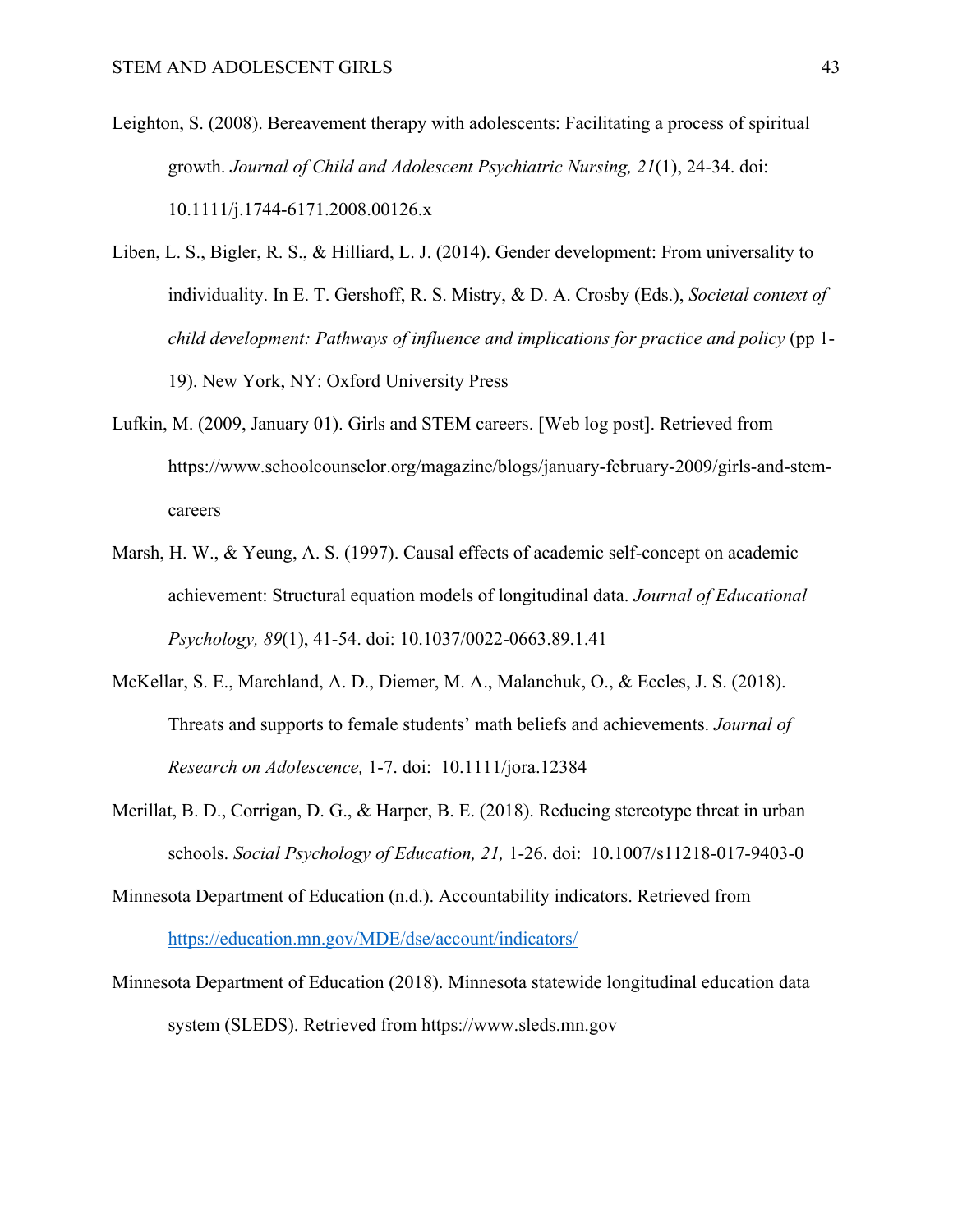- Nadler, D. R., & Komarraju, M. (2016). Negative stereotype threat: Autonomy support and academic identification boost performance of African American college students. *Journal of College Student Development, 57*(6), 667-679. Johns Hopkins University Press. Retrieved March 10, 2019, from Project MUSE database
- National Girls Collaborative Project. (n. d.). About NGCP. Retrieved from https://ngcproject.org/about-ngcp
- Number of bachelor's degrees earned in the United States from 1949/50 to 2027/28. (2019). Retrieved from https://www.statista.com/statistics/185157/number-of-bachelor-degreesby-gender-since-1950/
- Pomerantz, E. M., Altermatt, E. R., & Saxon, J. L. (2002). Making the grade but feeling distressed: Gender differences in academic performance and internal distress. *Journal of Educational Psychology, 94,* 396-404. doi: 10.1037/0022-0663.94.2.396
- Pregnancy Discrimination Act of 1978 of Civil Rights Act of 1964, 42 U.S.C §2000e et seq (1978). Retrieved from https://www.dol.gov/oasam/programs/crc/2011-pregnancydiscrimination.htm
- Rice, L., Barth, J. M., Guadagno, R. E., Smith, G. P. A., McCallum, D. M., & ASERT (2013). The role of social support in students' perceived abilities and attitudes toward math and science. *Journal of Youth and Adolescence, 42*(7), 1028-1040. doi: 1007/s10964-012- 9801-8
- Rozek, C. S., Hyde, J. S., Svoboda, R. C., Hulleman, C. S., & Harackiewicz, J. M. (2015). Gender differences in the effects of a utility-value intervention to help parents motivate adolescents in mathematics and science. *Journal of Educational Psychology, 107*(1), 195- 206. doi: 10.1037/a0036981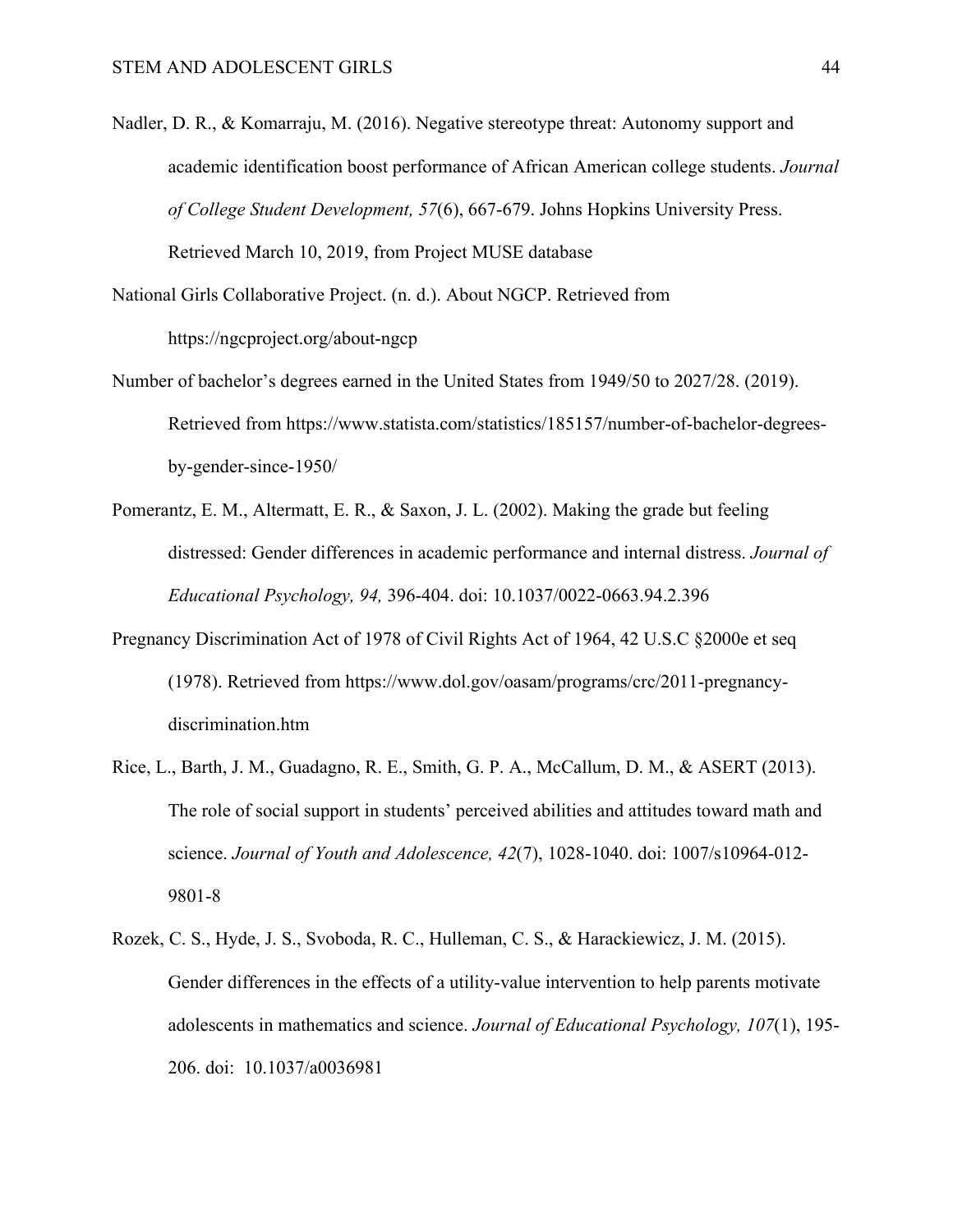- Schillingford, M. A., Oh, S., & Finnell, L. R. (2018). Promoting STEM career development among students and parents of color: Are school counselors leading the charge? *Professional School Counseling, 21*(1). doi: 10.1177/2156759X18773599
- Science, technology, engineering and math: Education for global leadership. (n. d.). Retrieved from https://www.ed.gov/stem
- Sieglman, C. K. & Rider, E. A. (2015). *Life-span human development* (8<sup>th</sup> ed.). Stamford, CT: Cengage Learning
- Simon, R. A., Aulls, M. W., Hubbard, K., & Hall, N. C. (2015). Exploring student persistence in STEM programs: A motivational model. *Canadian Journal of Education, 38*(1), 1-28
- Spencer, S. J., Steele, C. M., & Quinn, D. M. (1999). Stereotype threat and women's math performance. *Journal of Experimental Social Psychology, 35,* 4-28. Retrieved from https://www.ideallibrary.com Article ID jesp.1998.1373
- Stake, J. E. (2006). The critical mediating role of social encouragement for science motivation and confidence among high school girls and boys. *Journal of Applied Social Psychology, 36,* 1017-1045.
- Status of Women in the States. (2015). Women's labor force participation. Retrieved from https://statusofwomendata.org/earnings-and-the-gender-wage-gap/womens-labor-forceparticipation/
- Steele, C. M. & Aronson, J. (1995). Stereotype threat and woman's math performance. *Journal of Experimental Social Psychology, 35*(1), 4-28.
- Steinke, J. (2017). Adolescent girls' STEM identity formation and media images of STEM professionals: Considering the influence of contextual cues. *Frontiers in Psychology, 8.*  doi: 10.3389/psyg.2017.00716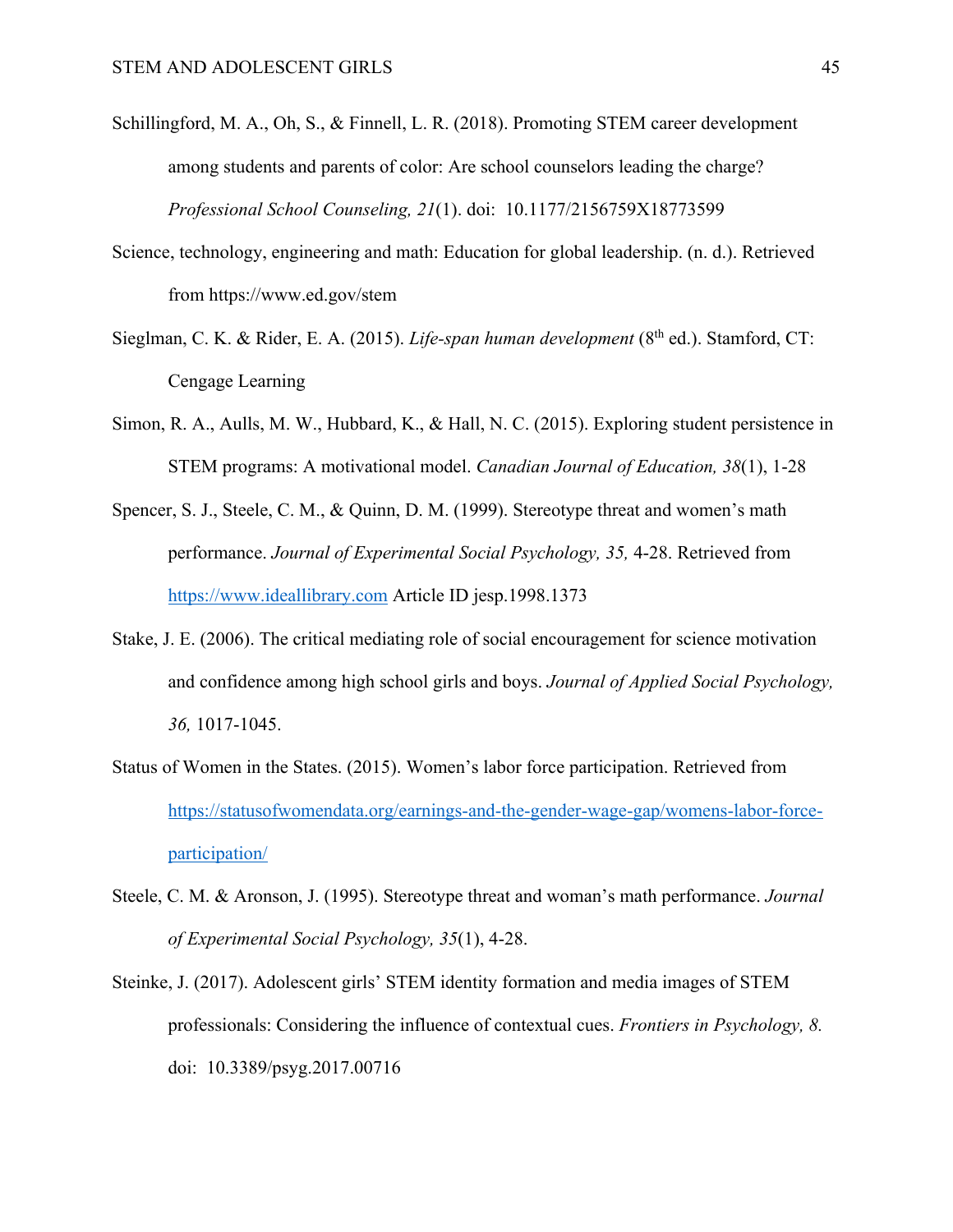- Stoet, G., & Geary, D. C. (2018). The gender-equality paradox in science, technology, engineering and mathematics education. *Psychological Science, 27*(4), 581-593. doi: 10.1177/0956797612741719
- The Connectory. (n. d.). Girls inc: Operation SMART. Retrieved from https://theconnectory.org/program/girls-inc-operation-smart

The glass ceiling effect and its impact on women. (2017). Retrieved from

https://www.everydayhealth.com/womens-health/glass-ceiling-effect-its-impact-onwomen/

- Title IX of the education amendments of 1972, 20 U. S. C. A§1681 ET. SEQ. (1972).
- United States Census Bureau. (2011). Women in stem occupations: 1970 to 2011. Retrieved from https://www.census.gov/content/dam/Census/newsroom/releases/2013/cb13- 162\_stem\_female.pdf
- Wang, M-T., Chow, A., Degol, J. L., & Eccles, J. S. (2017). Does everyone's motivational beliefs about physical science decline in secondary school? Heterogeneity of adolescents' achievement motivation trajectories in physical science and chemistry. *Journal of Youth and Adolescence, 46,* 1821-1838. doi: 10.1007/s10964-016-0620-1
- Wigfield, A., & Eccles, J. S. (2000). Expectancy-value theory of achievement motivation. *Contemporary Educational Psychology, 25,* 68-81. doi: 10.1006/ceps1999.1015

Yeager, D. S., Romero, C., Paunesku, D., Hulleman, C. S., Schneider, B., Hinojosa, C. Lee, H. Y., … Dweck, C. S. (2016) Using design thinking to improve psychological interventions: The case of the growth mindset during the transition to high school. *Journal of Educational Psychology, 108*(3), 374-391. doi: 10.1037/edu0000098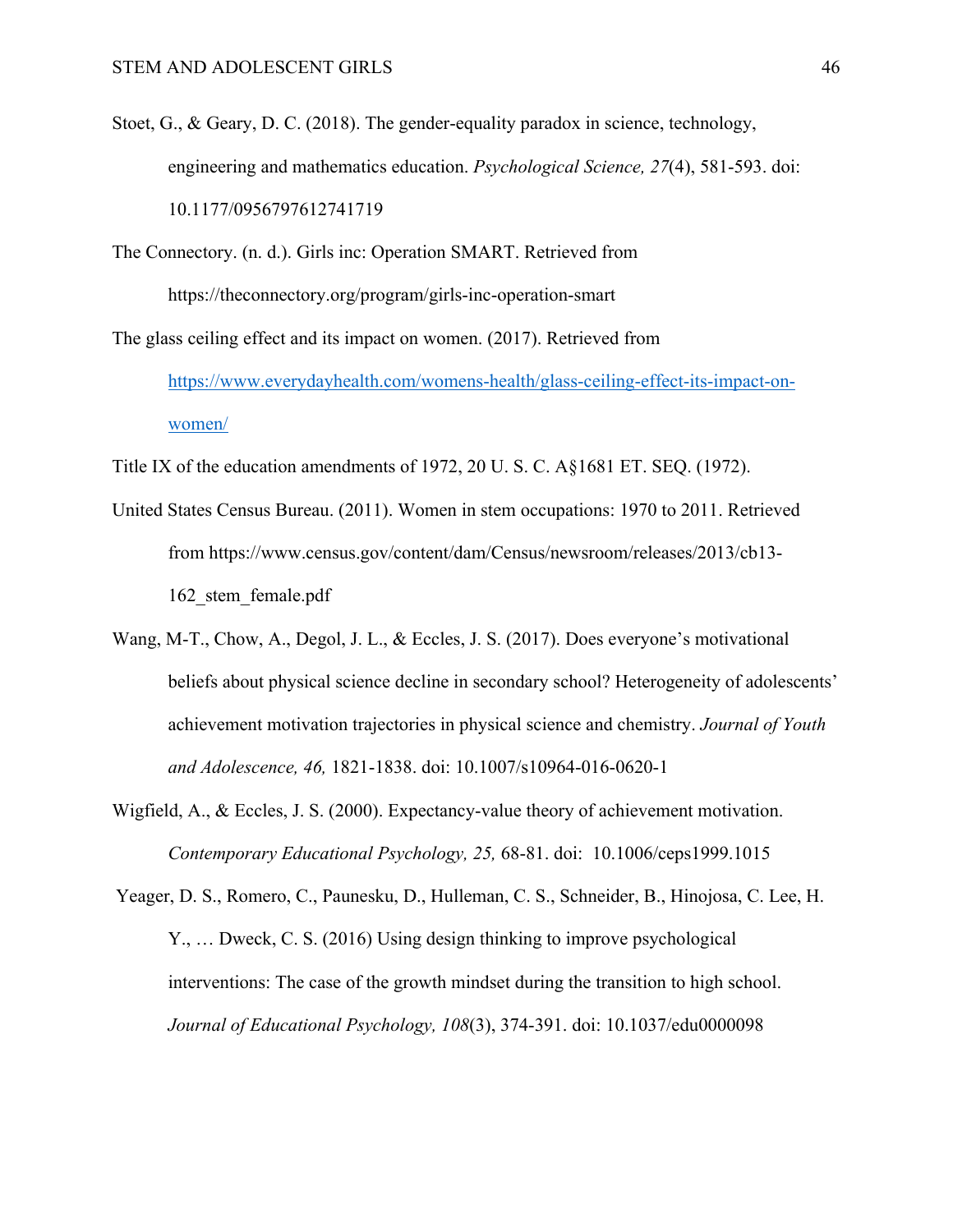Yednak, C. (2015). The lowdown on STEM schools. Retrieved from

https://www.greatschools.org/gk/articles/what-is-stem-school/

Zunker, V. G. (2016). *Career counseling: A holistic approach (9th ed.).* Boston, MA: Cengage Learning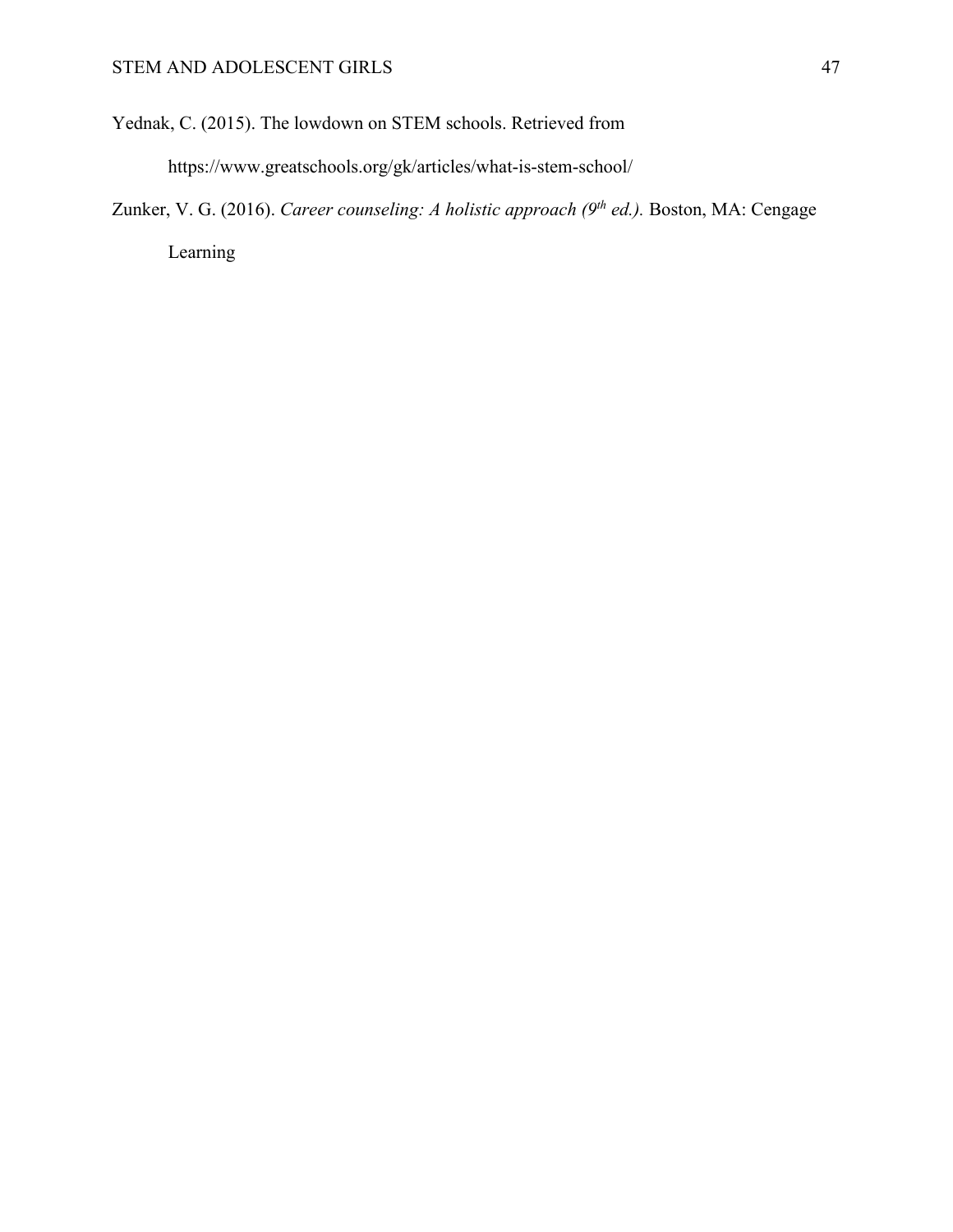# Bibliography

- Byrne, B. M. (1996). *Measuring self-concept across the life-span.* Washington D. C.: American Psychological Association
- Oettingen, G., Sevincer, A. T., & Gollwitzer, P. M. (eds.). (2018). *The psychology of thinking*

*about the future*. New York: The Guilford Press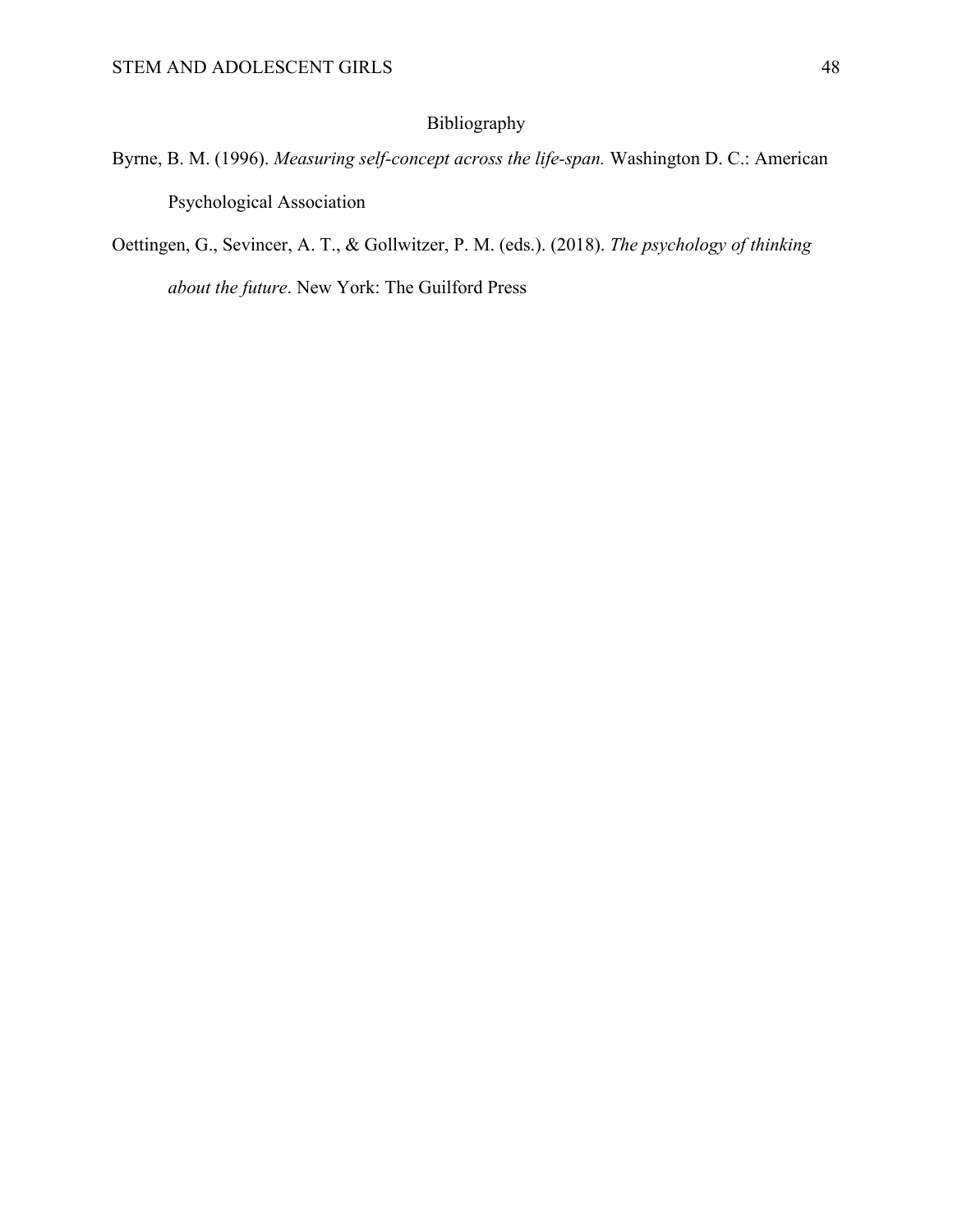Appendix A: Children's Ability Beliefs and Subjective Task Values Ability Beliefs Pre-Assessment

Name: \_\_\_\_\_\_\_\_\_\_\_\_\_\_\_\_\_\_\_\_\_\_\_\_\_\_\_\_\_\_\_\_\_\_\_\_\_\_\_\_\_\_\_\_\_\_\_\_\_\_\_\_\_\_\_\_\_\_\_\_\_\_\_\_\_\_\_\_\_\_\_

Grade:

*Developed by Wigfield, A., & Eccles, J. S. (2000). Expectancy-value theory of achievement motivation. Contemporary Educational Psychology, 25, 68-81. doi: 10.1006/ceps1999.1015*

**Directions: Please read each statement and circle the number on the scale below to how you feel about the statement. The answers are confidential, and the school counselor will be the only one who is able to see your answers.**

*1. How good in math are you?*

| Not good at all | <b>Bad</b> | Okay | Good | Very good |
|-----------------|------------|------|------|-----------|
|                 |            |      |      |           |

*2. If you were to list all the students in your class from the worst to the best in math, where would you put yourself?* 

| Worst in class | Bottom half | Average | Top half | Best in class |
|----------------|-------------|---------|----------|---------------|
|                |             |         |          |               |

*3. Some kids are better in one subject than in another. For example, you might be better in math than in reading. Compared to most of your other school subjects, how good are you in math?* 

| Math is my<br>worst subject | my worst | Math is one of I am average at Math is one of<br>math | my best  | Math is my<br>best subject |
|-----------------------------|----------|-------------------------------------------------------|----------|----------------------------|
|                             | subjects |                                                       | subjects |                            |

*4. What grade to you expect to get in math this year?*

| $\mathbf{F}$        | $\Box$<br>— |                      | $\mathbf{A}$   |
|---------------------|-------------|----------------------|----------------|
| $\sim$ 1.100 $\sim$ |             | $\ddot{\phantom{1}}$ | $\overline{5}$ |

*5. How good would you be at learning something new in math?* 

| Not good at all | Not good | Okay | Good | Very good |
|-----------------|----------|------|------|-----------|
|                 |          |      |      |           |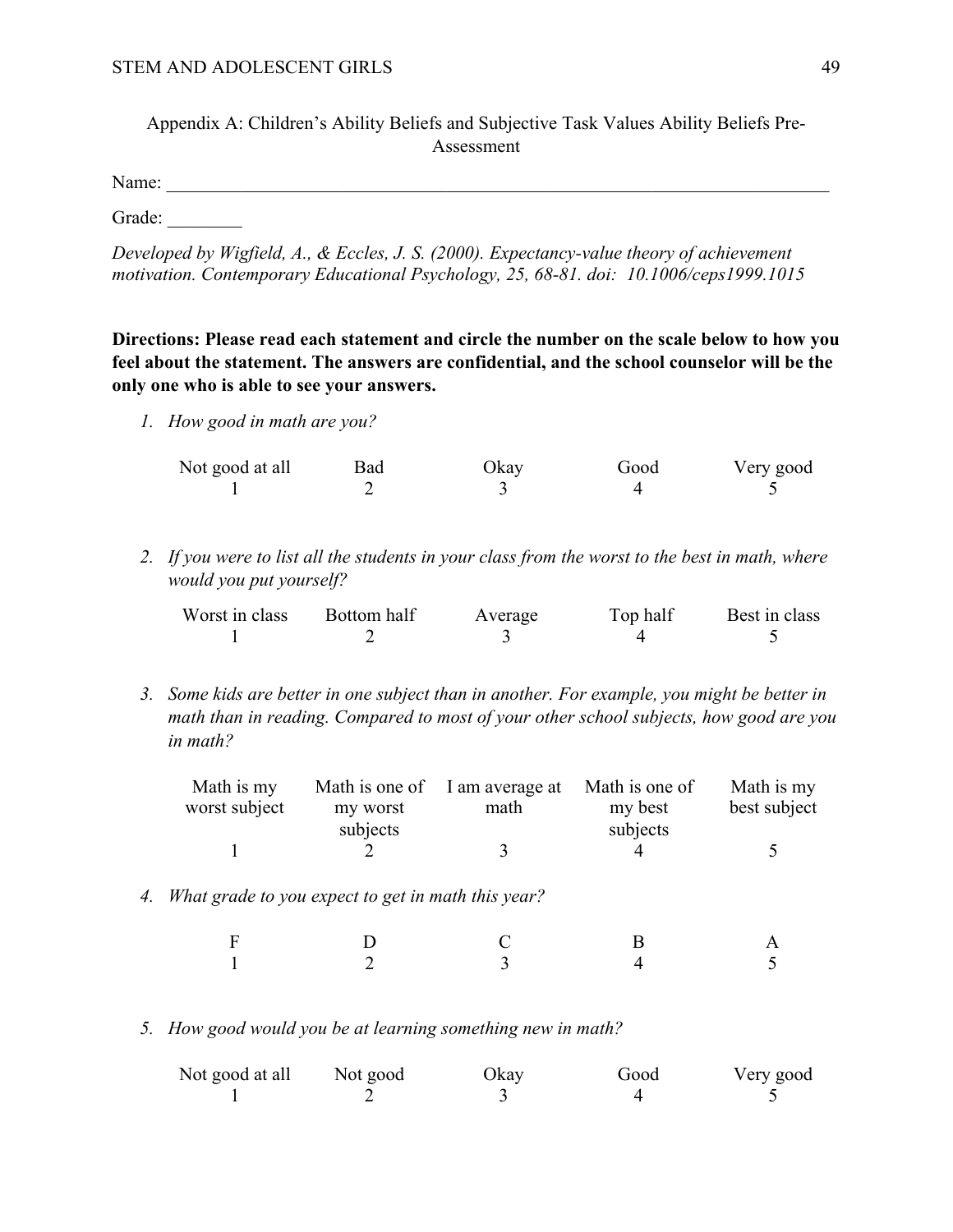#### STEM AND ADOLESCENT GIRLS 50

*6. Some things that you learn in school help you do things better outside of class, that is, they are useful. For example, learning about plants might help you grow a garden. In general, how useful is what you learn in math?* 

| Not at all | Not useful | Neutral | Useful | Very useful |
|------------|------------|---------|--------|-------------|
| useful     |            |         |        |             |
|            |            |         |        |             |

*7. For me, being good in math is:*

|        | Not important Not important | Kind of   | Important | Very important |
|--------|-----------------------------|-----------|-----------|----------------|
| at all |                             | important |           |                |
|        |                             |           |           |                |

*8. Compared to most of your other classes, how important is it for you to be good at math?* 

|              | Other subjects Other subjects | All subjects | Math is more   | Math is the                   |
|--------------|-------------------------------|--------------|----------------|-------------------------------|
| are way more | are important                 | have equal   |                | important than most important |
| important    |                               | importance   | other subjects | subject                       |
|              |                               |              |                |                               |

# *9. In general, I find working on math assignments*

| Very boring | Boring | Okay | Fun | Very fun |
|-------------|--------|------|-----|----------|
|             |        |      |     |          |

*10. How much do you like doing math?* 

| Extremely | Dislike | Okay | Like | Strongly like |
|-----------|---------|------|------|---------------|
| dislike   |         |      |      |               |
|           |         |      |      |               |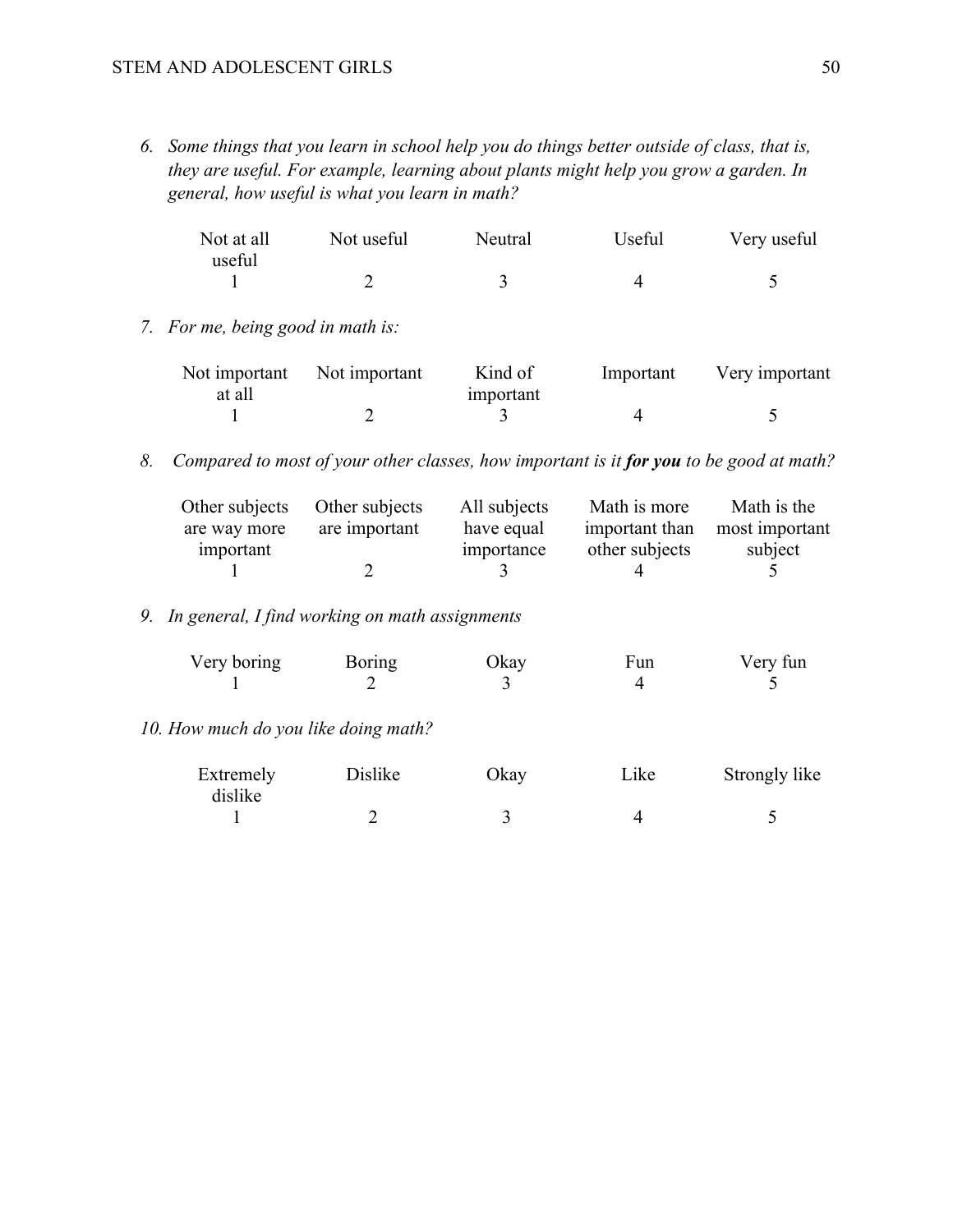Appendix B: Parent Permission Letter

Dear Parent(s)/Guardian(s): Month Year

As part of the counseling services offered at *school name*, we occasionally offer small group counseling for students. Starting in *month*, we would like to offer a support group called Girls Group. This group includes students from grades 6 through 8 who have experience insecurities in school in particular academics. The focus of the group is to help students construct their future goals, cope with barriers they may face and develop better problem-solving strategies. The group topics include sharing about their present and future selves, short-term and long-term goals, ways to confront barriers and problem-solving skills. Everything said in group is to remain confidential. Counselors will notify parents if any concerns arise during group sessions.

*This group will be facilitated through the counselor(s) at blank school.* The group will meet once a week for approximately 6 weeks and will meet during *given time*. If you think your child would benefit from this group, please indicate your permission for your her to participate in group by signing in the space below and *return date and where to return the signed form.* If you have any questions or concerns, please contact *name and contact information of counselor*  for more information.

Sincerely,

*Counselor(s) names*

| Yes, I give my daughter          | permission to participate |
|----------------------------------|---------------------------|
| in this Girls Group small group. |                           |

(Parent Signature)

(Date)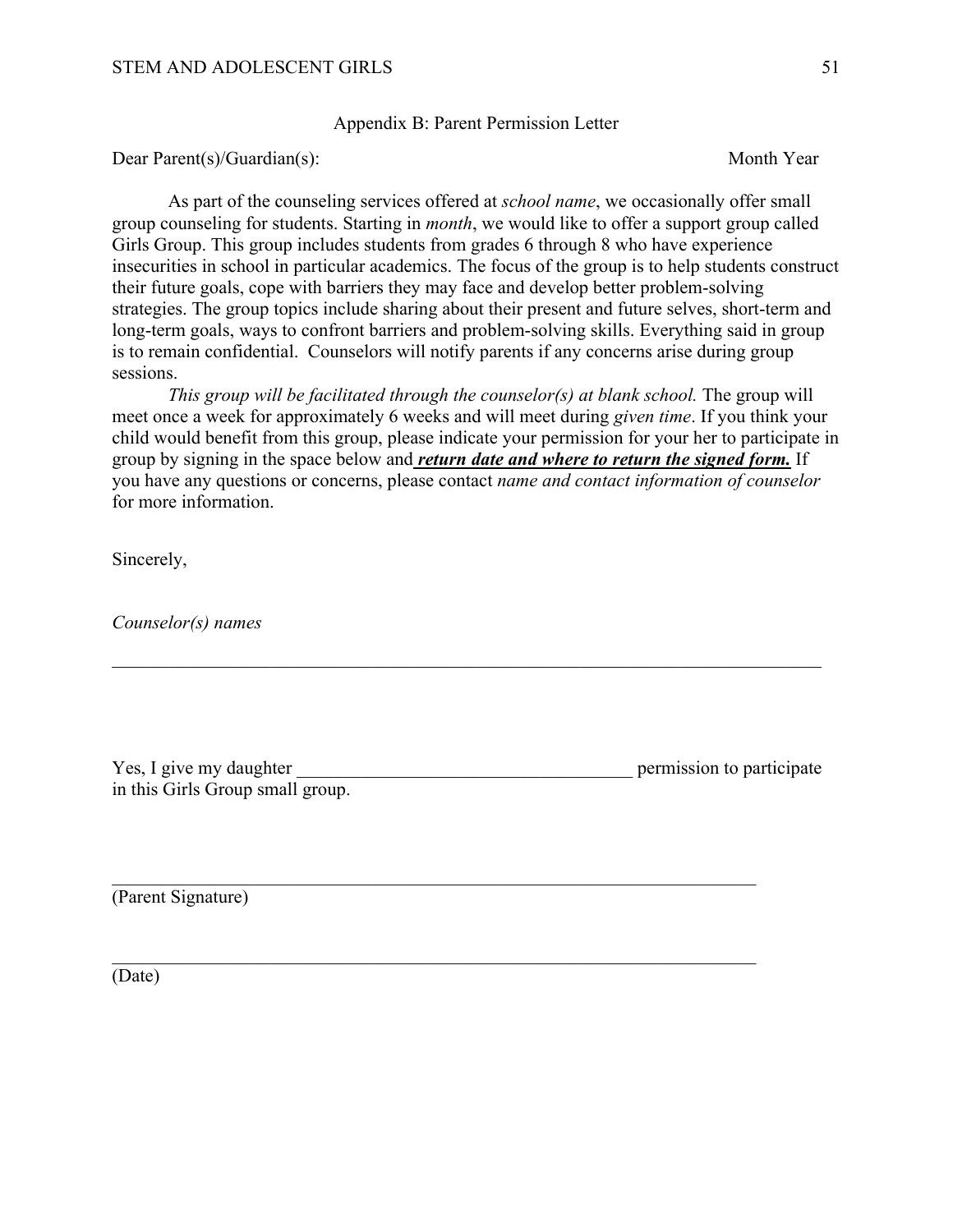Appendix C: 6-week intervention program for middle school girls "Girls Group"

Session One: Introduction into Group

ASCA Mindsets and Behaviors

- M2: self-confidence in ability to succeed
- B-SMS 6: demonstrate ability to overcome barriers to learning

Objective

- Gain pre-assessment data regarding participants' STEM confidence, academic selfperceptions
- Participants will understand purpose of the group

Materials Needed:

- Group rules white board
- White board markers
- Fun size packages of M&Ms (enough for every participant)

Activity:

- 1. Opening
	- a. Introduce the group
	- b. Create a list of group rules that the group members agree to follow; be sure to include: kind words, one person talks at a time and the importance of only telling others what they said and/or what the school counselor said during group
	- c. Start with an opening activity "rose, bud and thorn" from this week. Rose is something that went well that week (or weekend), bud is something an individual is looking forward to and thorn is something that did not go well from the week.

2. Activity

- a. M&M get-to-know-you game
	- i. Pass out packages of M&Ms to each group participant
	- ii. Have group participants each eat one color and answer the question to the corresponding color
		- 1. Red: What do you want to be when you grow up?
		- 2. Orange: Do you know how to set goals?
		- 3. Yellow: What do you like the most about *x* grade?
		- 4. Green: Who is your favorite teacher?
		- 5. Blue: What do you do if you have a problem?
		- 6. Brown: What thing(s) make it difficult to accomplish tasks?
- 3. Closing
	- a. Close the group by reciting group rules
	- b. Have participants create a new name for their group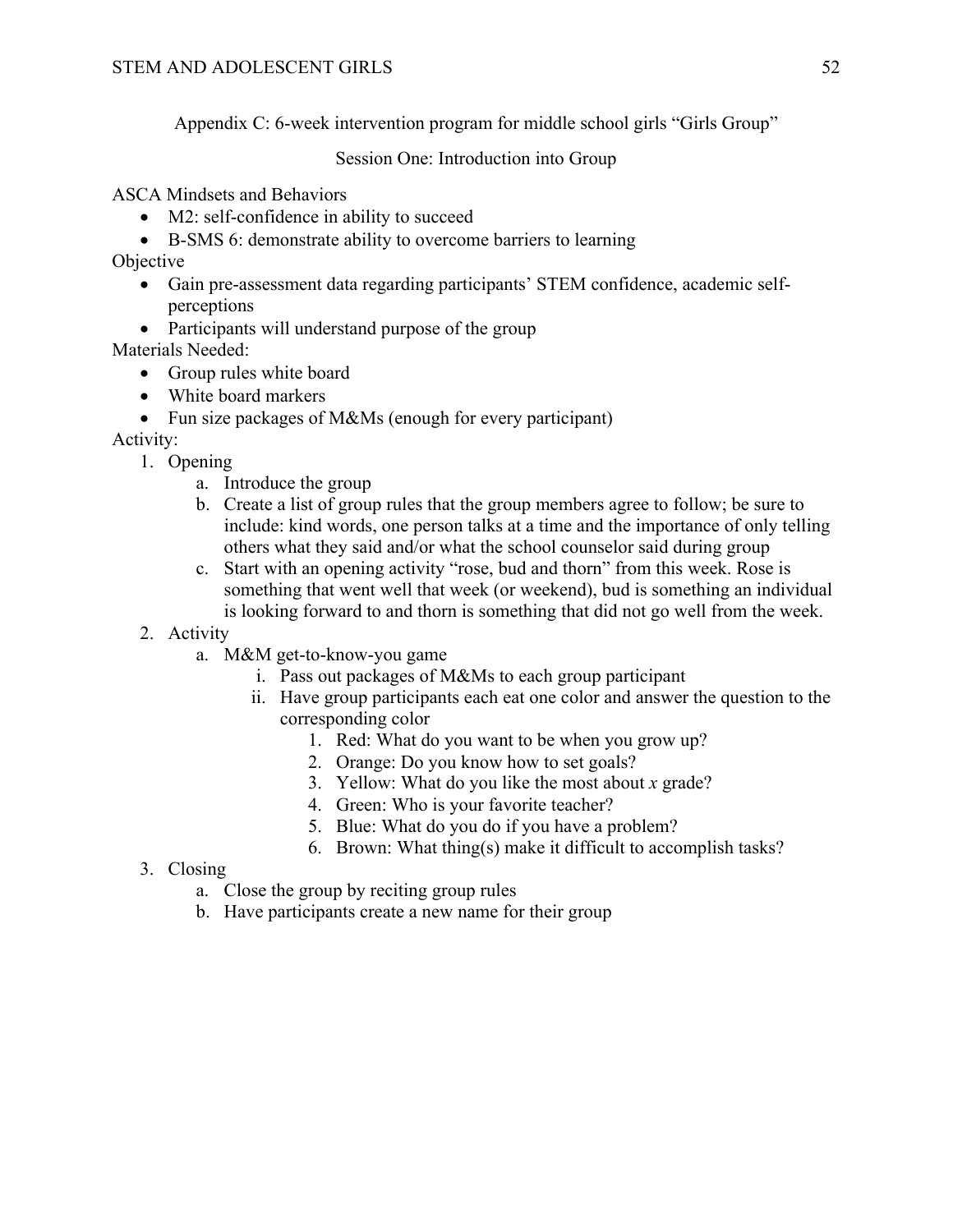## Session Two: Who am I?

ASCA Mindsets and Behaviors:

• B-LS 7: identify long- and short-term academic, career and social/emotional goals Objective:

- Participants will identify who they are and how they are connected to their future me
- Identify career goals

Materials Needs:

• Art Supplies

- 1. Opening
	- a. Remind group of group rules
	- b. In a round, ask participants to fill-in blank of the following sentence
		- i. "Today, I feel about school."
- 2. Activity
	- a. Give each participant a large sheet of poster board
	- b. Instruct each participant to draw a line down the middle of the poster board
		- i. On one side write: Who Am I at the top
		- ii. On one side write: Who Do I Want to Be?
	- c. Who Am I? side represents how the individual sees themselves in terms of what they like, what they do not like, character traits, their family, where they live and any other descriptor they see fit as describing who they are
	- d. Who Do I Want to Be? Encourage participants to think of a goal they want to see themselves in 20 years. Encourage them to think about their dream job, their dream house, their dream family and where they want to live
- 3. Closing
	- a. In dyads (or triads), participants pair up with a partner(s) and give them a chance to talk to each other about their present and future selves
	- b. Ask participants what they notice between their present self and their future self; are there similarities?
	- c. Explain that in the next session, they are going to learn how they can connect what they are doing now to their future self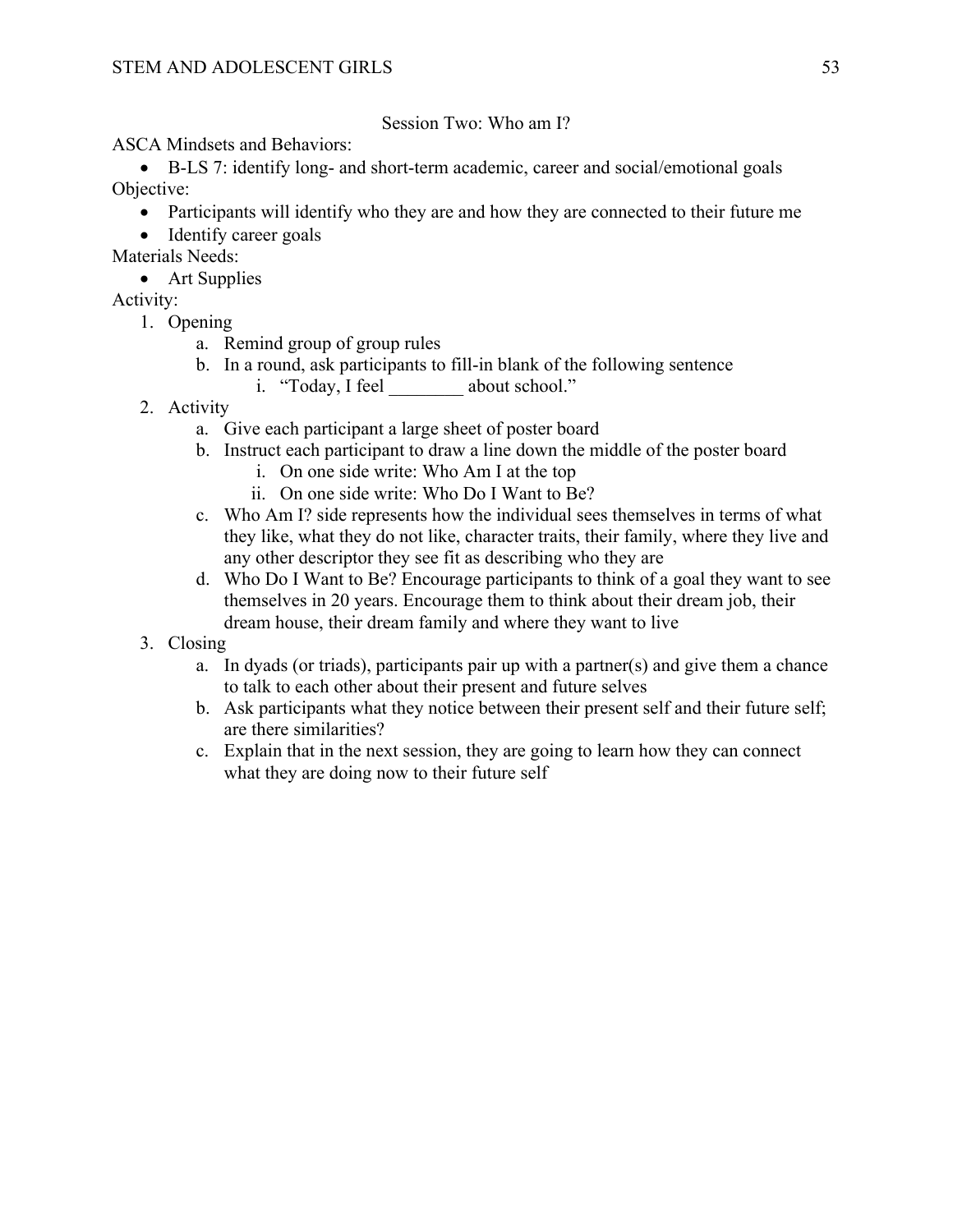Session Three: How Can I Get to the Future Me?

ASCA Mindsets and Behaviors

• M6: understanding that post-secondary education and life-long learning are necessary for long-term career success

• B-LS 7: identify long- and short-term academic, career and social/emotional goals Objective(s):

- Participants will be able to identify components of SMART goals
- Participants will be able to identify short-term and long-term goals

Materials Needed:

- *What Makes a Goal S.M.A.R.T.?* (Appendix C)
- *Goals Worksheet* (Appendix D)

- 1. Opening
	- a. Ask participants what their future me looked like and if they can remember another participant's "future me" picture/ideas
	- b. Ask participants if they know the difference between a short-term goal and a long-term goal
- 2. Activity
	- a. Pass out *What Makes a Goal S.M.A.R.T.* worksheet to every participant and go over what a SMART goal is. If they already know ask what their goal was and how they made it SMART
	- b. Ask participants to think of a short-term goal they have for themselves and a longterm goal they have for high school and after high school. Give a few minutes for participants to think of goals.
		- i. Ask participants wish to share their goals with the group
	- c. Go over *Goals Worksheet* with participants
	- d. Participants will complete both short-term and long-term goals they have on the *Goals Worksheet*
- 3. Closing
	- a. Ask participants why a SMART goal is helpful for them when thinking of their goals.
	- b. If participants did not get a chance to complete their *Goals Worksheet* tell them they will complete it at home
	- c. Tell members to bring their *Goals Worksheet* to the next session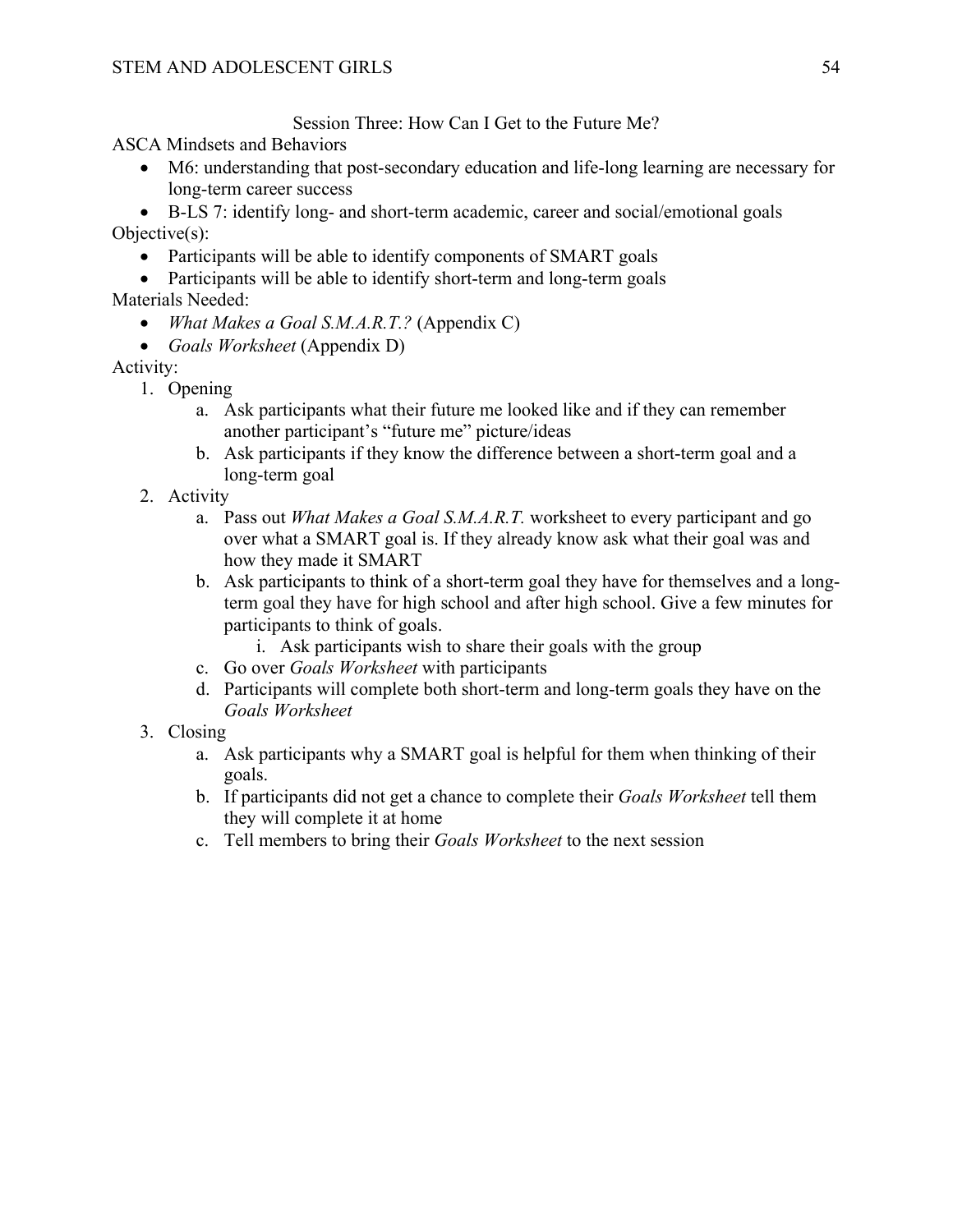Session Four: Ways to Stay Strong

ASCA Mindsets and Behaviors:

- M2: Self-confidence in ability to succeed
- B-SMS 7: Demonstrate effective coping skills when faced with a problem

Objective(s):

- Participants will be able to utilize positive coping strategies when faced with a problem
- Participants will understand ways to increase their self-confidence when faced with a problem

Materials Needed:

- Large construction paper circles
- Other "pizza toppings" construction paper
- Sharpies or other markers
- Scissors

• Glue

- 1. Opening
	- a. Open the group through encouraging group members to discuss with the person next to them how their week was going in terms of their goals
	- b. Ask participants to share how their goals are going the past week with the entire group
- 2. Activity
	- a. Pass-out large circles and markers to participants
		- i. Explain to participants that goals can be hard to reach sometimes due to things called barriers
			- 1. Ask group if anyone can explain what a barrier means
		- ii. With the participants tell them to brain storm and write these barriers that may block their way from achieving their future selves and their goals on their giant circle
		- iii. Give participants some time to write down these barriers on the circle
			- 1. Inform the group members to share two barriers they wrote on their circle
	- b. Afterwards, explain to group participants that ways we can cross barriers is through utilizing positive words about themselves and utilizing positive relationships they have with others
		- i. Explain that now they are going to construct a "Positive Pizza" and they will build a pizza of their choice with "toppings." With each topping, they are going to write down one positive thing about themselves, their worth, what they are good at and/or other people or things that are there for them when they need. Then, they will glue the toppings over the barriers on their "pizza crust."
	- c. Encourage group participants that when they are faced with barriers, they should take a slice of their "Positive Pizza" and repeat the words on their toppings, or seek the people and things they listed on their pizza to seek comfort and support
- 3. Closing
	- a. Encourage group participants to share one of the positive things about themselves in a quick round.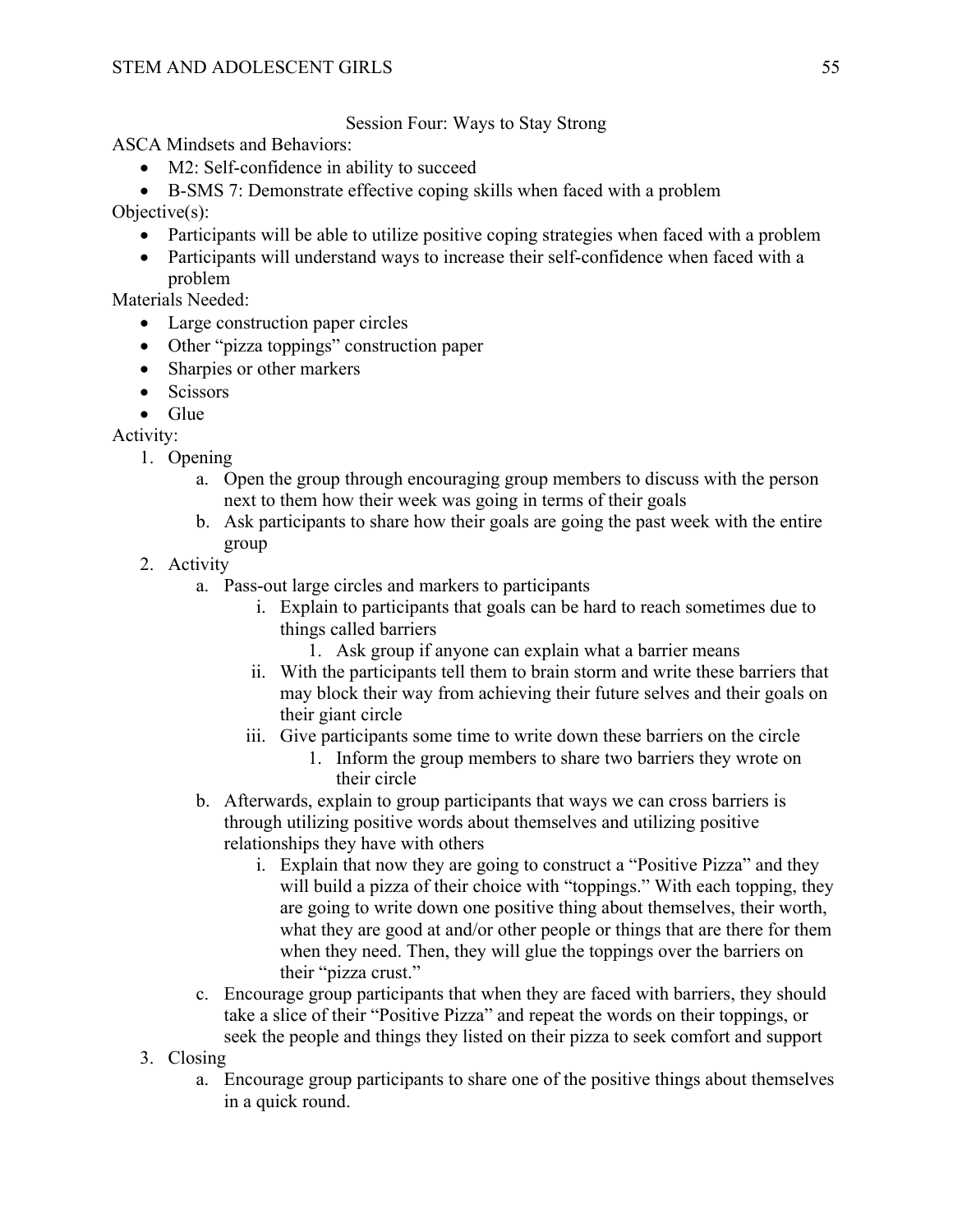Session Five: How do I get un-stuck?

ASCA Mindsets and Behaviors

- B-LS 1: demonstrate critical-thinking skills to make informed decisions
- B-SMS 7: demonstrate effective coping skills when faced with a problem

Objective(s):

• Participants will be able to think of multiple different solutions to solve problem(s) Materials Needed:

- Beach Ball
- *Solution Dice* (Appendix F)
- Problem scenarios (Appendix G)
- *Top 10 Tips and Tricks to Solving Problems (Appendix H)*
- 1 dice

- 1. Opening
	- a. Ask participants about if they used their Positive Pizzas in the past week
	- b. Have participants stand in a circle and give one participant a beach ball. Tell them that their goal is to keep the ball from touching the ground and one player cannot touch the ball twice in a row. However, they cannot talk to each other. After twothree minutes tell the participants that this round they can talk to each other. After two-three minutes tell the participants to have a seat
		- i. Ask why the first round was so hard, what worked better in the second round, how did they problem solve and keep the ball in the air.
			- 1. If they struggled to keep the ball in the air, ask what they could have done to achieve the goal of the game
- 2. Activity
	- a. Explain that even though we can keep trying, sometimes barriers will keep us from our goals. However, coming up with effective solutions or multiple solutions to try will help us overcome those barriers
	- b. Show the participants the *Solution Dice* and explain to the group that these are common solutions to a problem they may face. Note that not every solution will work for the problem. Each solution on the spinner is numbered to correspond with a standard dice. Utilizing the Problem scenarios, have a member roll the dice, read the problem and encourage participants to try to fit the solution to the problem. If it does not fit, ask participants what they would use
		- i. Use one or two of the problems on the problem scenario. Then, have participants give problems they see as examples
	- c. After the activity, ask participants how the positive pizza fits with the solutions to problems. Inquire further about how these solutions to problems may help them achieve their goals.
	- d. Ask them to think about one problem they might face with their long-term goal and encourage them to share what solution they would utilize
- 3. Closing
	- a. Give each participant *Top 10 Tips and Tricks to Solving Problems* and go over it with them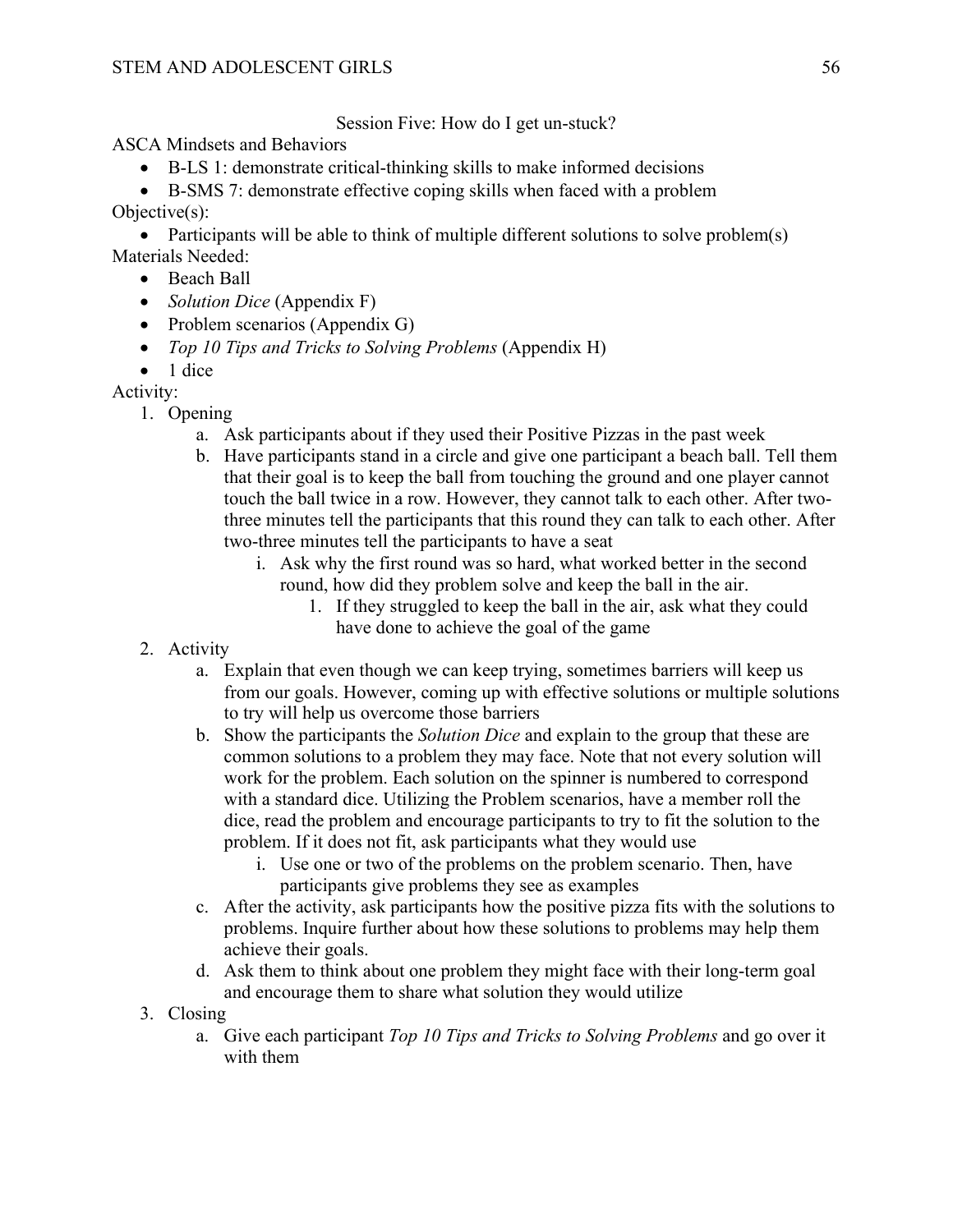Session Six: Where Am I Now?

ASCA Mindsets and Behaviors

- B-SMS 6: demonstrate ability to overcome barriers to learning
- M2: self-confidence in ability to succeed

Objective(s):

- Participants will reflect what they learned from group
- Participants will demonstrate ways in which they can continue to reach goals and be resilient

Materials Needed:

- Post Assessment (Appendix I)
- M&Ms

- 1. Opening
	- a. Ask participants if they utilized the solutions they learned if they were faced with a barrier
	- b. Invite group participants to share how their goals are coming along, and if they had to adjust the goals
- 2. Activity
	- a. Give each participant a M&M package and tell the participants to answer the following questions with each M&M
		- i. Red: I am closer to who I want to be because I…
		- ii. Orange: Goal setting is important because…
		- iii. Yellow: I can overcome a barrier by…
		- iv. Green: I am closer to my goals because…
		- v. Blue: One thing I would change about this group is…
		- vi. Brown: One activity I learned while in this group is…
	- b. Have participants complete the Post-Assessment survey
	- c. Dedicate the rest of the group time to conversations about goals and the importance of making new goals when old ones get achieved, always think positively and encourage participants to think of new solutions to problems
- 3. Closing
	- a. Remind participants can always see the counseling staff or another trusted adult if they wish to talk more about their goals, their problems and helping them come up with solutions. They are also encouraged to seeking the counselor if they wish to talk about anything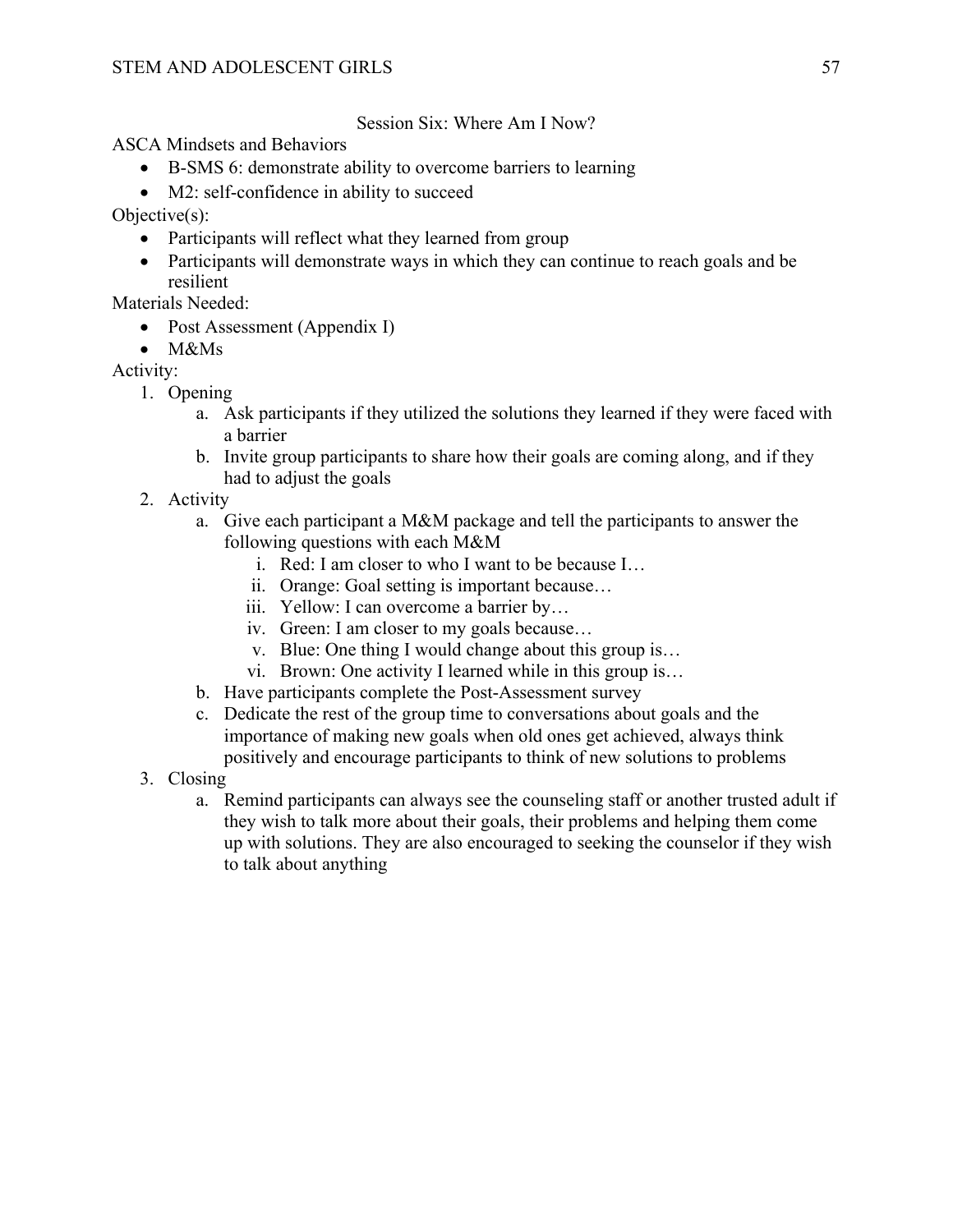Appendix D: What makes a goal SMART?

# What makes a goal S.M.A.R.T.?

Goals are great! They are fantastic at motivating us to achieve things we want to achieve! Making a goal S.M.A.R.T. helps you keep track of your goal and help you achieve it!

| <b>Specific</b>   | A goal needs to be SPECIFIC meaning that the goal<br>includes the who, what, when, where and why. When<br>creating a goal, try to be as specific with the goal.                                                                                                             |
|-------------------|-----------------------------------------------------------------------------------------------------------------------------------------------------------------------------------------------------------------------------------------------------------------------------|
| Measurable        | What or how are you going to measure your goal? Are<br>you going to measure it by your grades? Or, are you<br>going to measure it by the hours you spend doing an<br>activity? How are you going to know you are working<br>towards your goal?                              |
| <b>Achievable</b> | Is the goal achievable meaning that you can reach<br>your goal? Are you working on achieving the goal, or is<br>your goal achieving something else? If so, change it to<br>reflect that!                                                                                    |
| Relevant          | Is the goal relevant to you! Is it something you want to<br>do or something that makes you feel good about<br>yourself and happy?                                                                                                                                           |
| Time-bound        | A S.M.A.R.T. goal is one that is time-bound meaning<br>that there is a specific time in which you reach that<br>goal! Short-term goals are usually in a few days or<br>about a month at the most while a long-term goal is<br>one that spans a couple months or even years! |

# **Tips**

- 1. Think positively!
- 2. Goals can ALWAYS be changed, so if the goal is not working out go back to the drawing board!
- 3. Tell supportive friends and adults about your goal; they will want what is best for you and will be there when you need them
- 4. Don't measure yourself to someone else! Everyone is different with different abilities and skills. Only compare with yourself!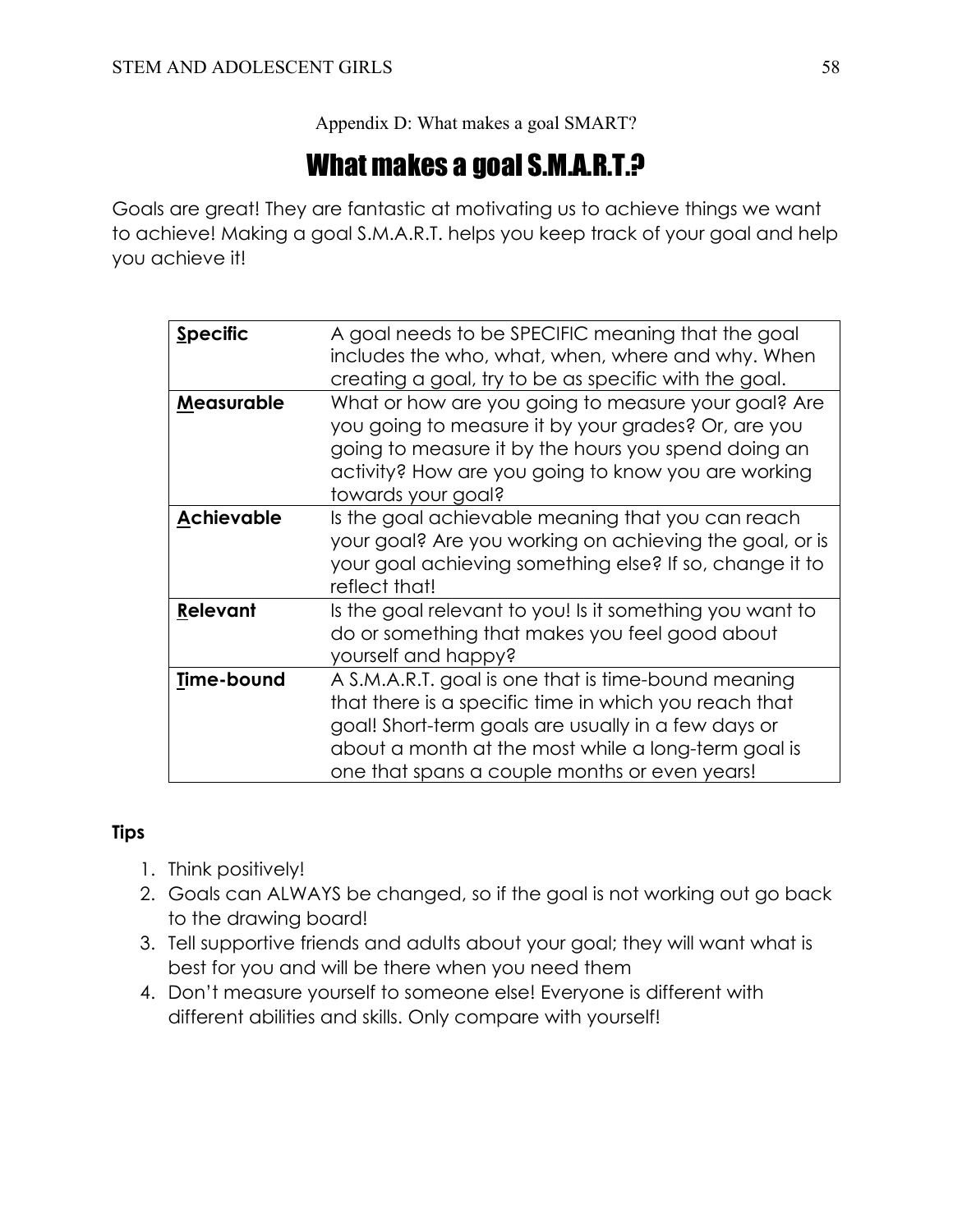#### Appendix E: Goals Worksheet

# **WHAT ARE MY GOALS?**

Directions: Please answer the corresponding questions below. If you need help be sure to look at your What Makes a Goal S.M.A.R.T.? worksheet or ask!

## MY SHORT-TERM GOAL IS:

## **WHAT MAKES IT SMART?**

 $S:$ 

 $M$ :

 $A$ :

 $\mathbf{R}$ :

T: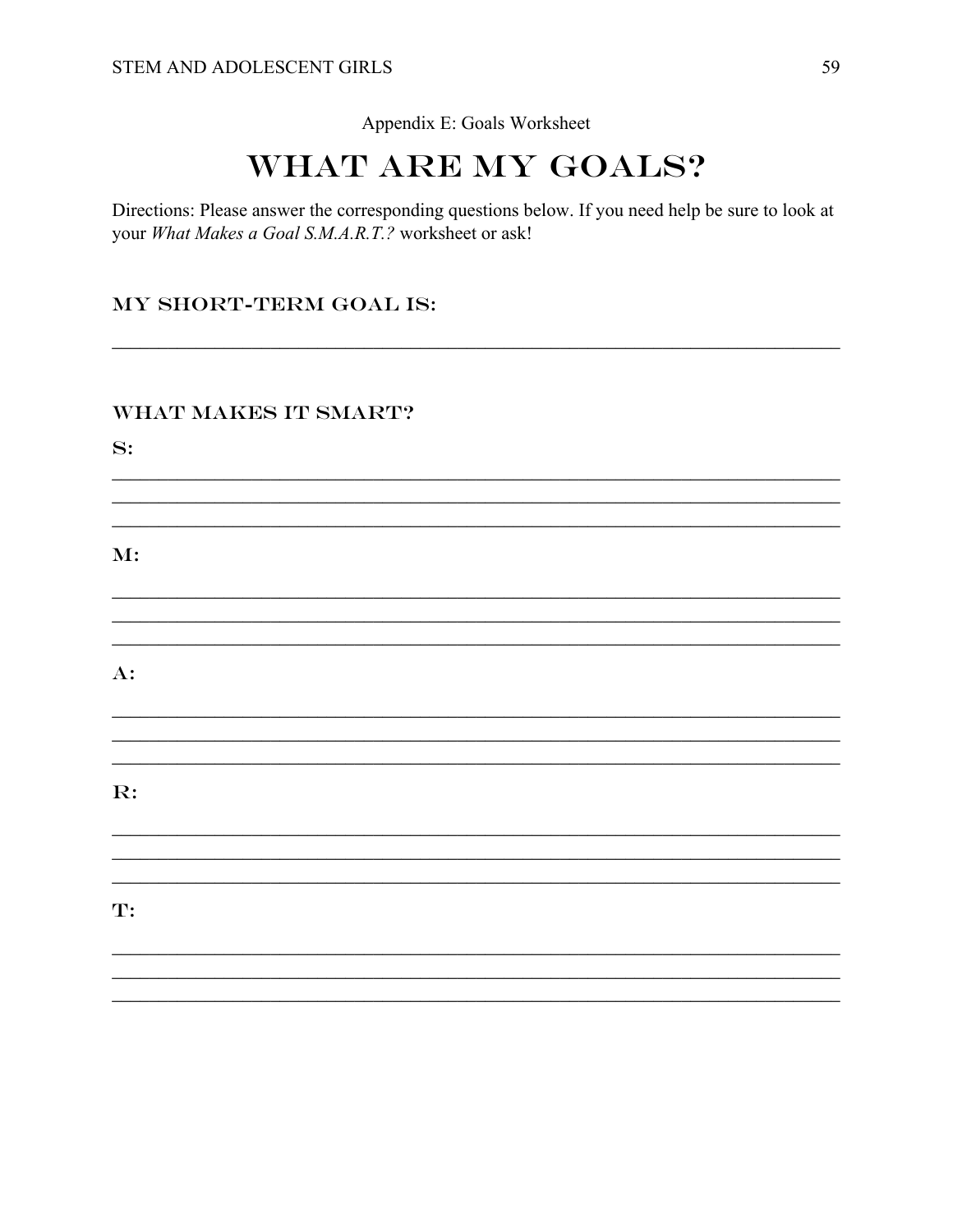# WHAT ARE MY GOALS?

Directions: Please answer the corresponding questions below. If you need help be sure to look at your What Makes a Goal S.M.A.R.T.? worksheet or ask!

a se provincia de la construcción de la construcción de la construcción de la construcción de la construcción

# MY SHORT-TERM GOAL IS:

# WHAT MAKES IT SMART?

 $S:$ 

 $\mathbf{M}$ :

 $A$ :

 $\mathbf{R}$ :

 $\mathbf{T}$ :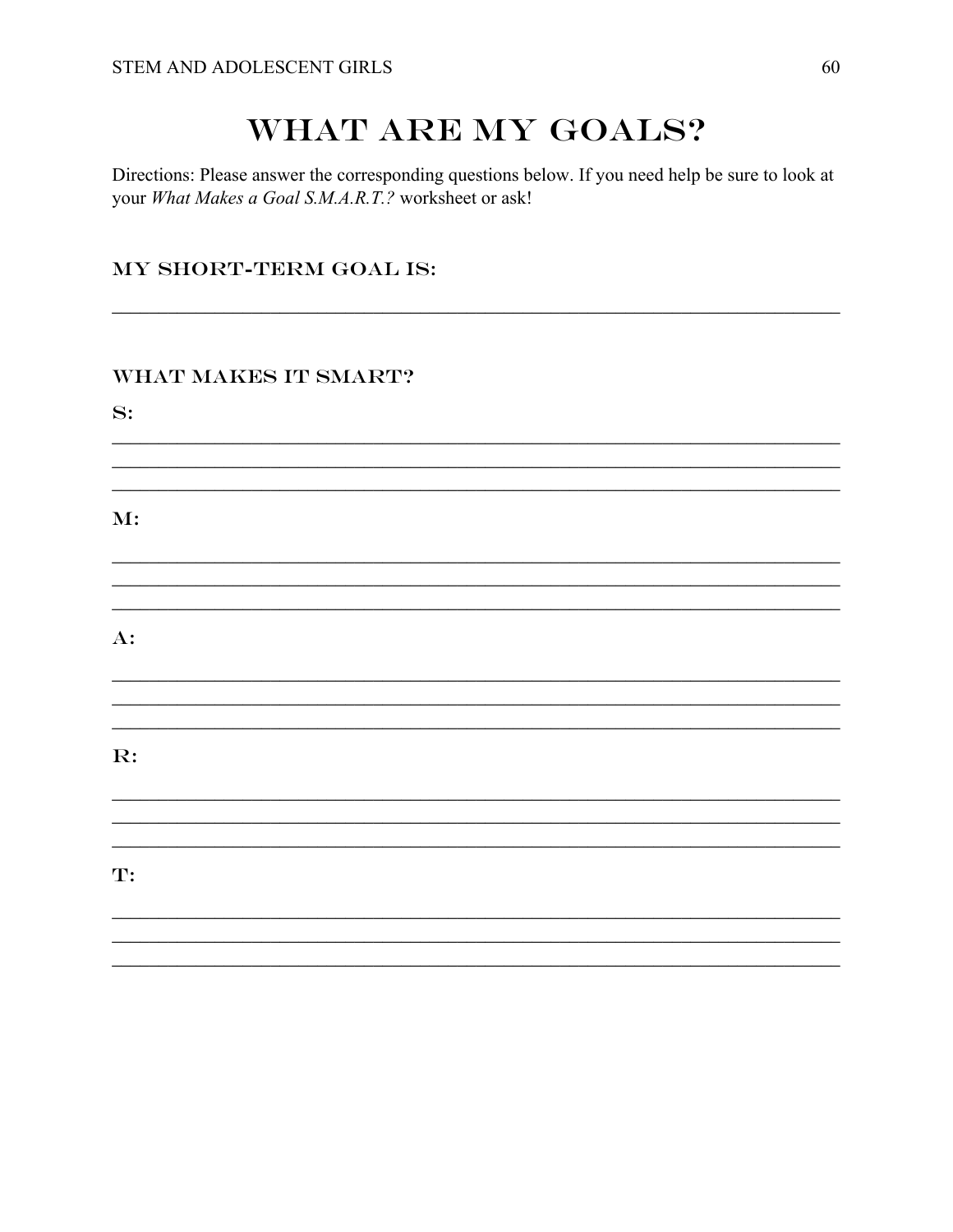Appendix F: Solution Dice

# Solution Dice

Directions: Player rolls one dice and another player reads the problem. Using the corresponding number, the player must try to use the solution to solve the problem. If the problem cannot be solved with the number rolled, the player must select what solution they would use and why

| <b>DICE NUMBER</b> | <b>SOLUTION TO TRY</b>                                        |
|--------------------|---------------------------------------------------------------|
|                    | <b>AVOID THE PROBLEM/WALK AWAY</b><br><b>FROM THE PROBLEM</b> |
|                    | <b>GET HELP</b>                                               |
|                    | COMPROMISE/NEGOTIATE/USE I-<br><b>MESSAGES</b>                |
|                    | <b>STAYING CALM</b>                                           |
|                    | <b>IGNORE THE PROBLEM</b>                                     |
|                    | KEEP PRACTICING/TRYING                                        |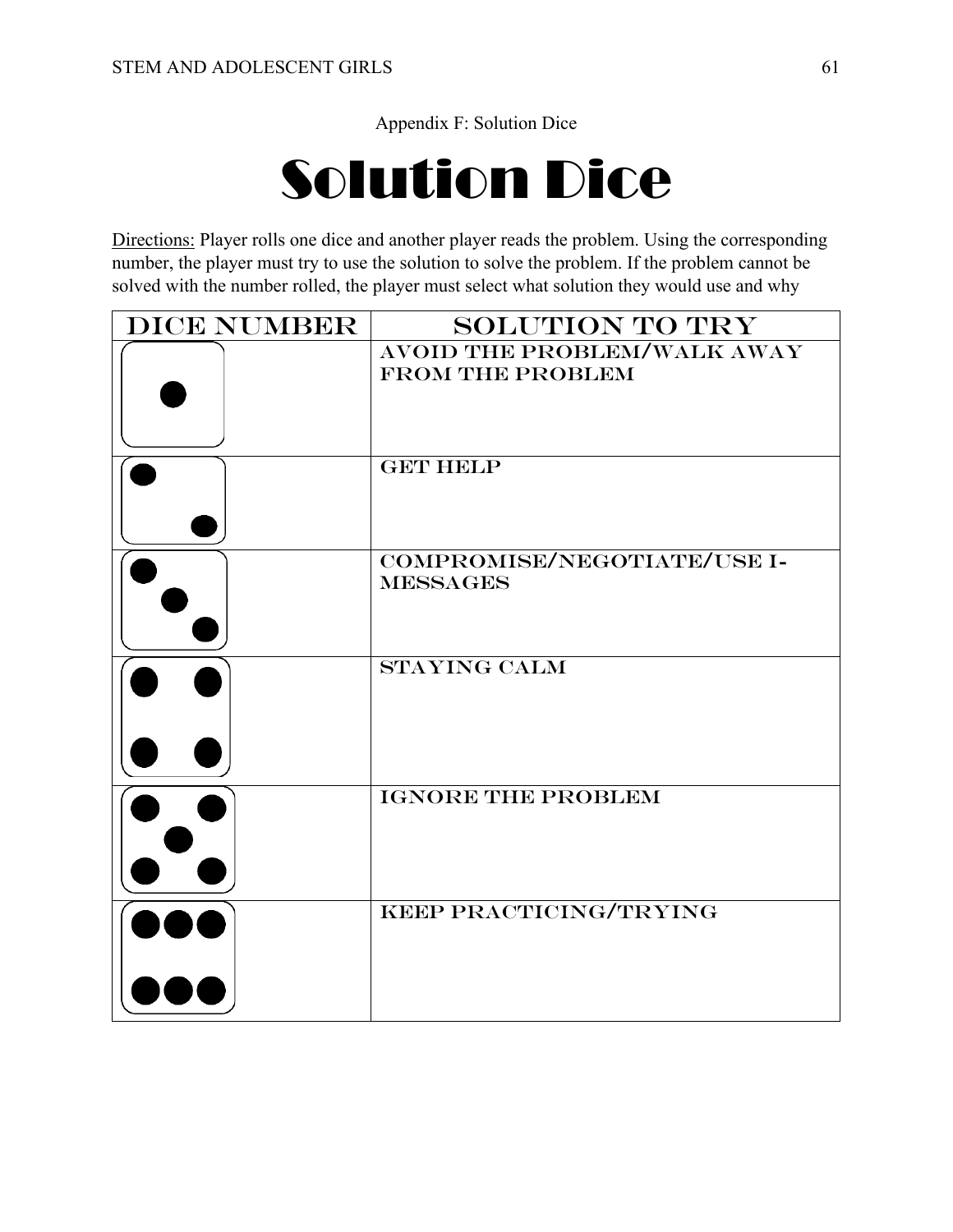# Appendix G: Problem Scenarios

1: Your friends are gossiping a lot about other kids in your class, you know that gossiping is wrong because rumors are never true and can hurt others. You are trying to work on not gossiping so much, but it is really hard to do so when you are friends with people who like to gossip. What is the problem? What could be a solution?

2: A boy in your science class says that he is better at science than you. His comments are hurtful and make you not want to be in class anymore. What is the problem? What could be a solution?

3: You want to earn higher grades this grading period. Your parents/guardians said that if you earned higher grades they would pay you a certain amount for every B and A. Realizing this, you think that if you earn four "Bs" and two "As" you could buy a new phone case. You start working really hard during school, but your friends are laughing at you for trying hard in school and keep distracting you from getting your work done while you are at school. What is the problem? What could be a solution?

4: Someone in your band class tells you that you are the worst person to ever play that instrument ever. You try to get it out of your head, but you just cannot stop thinking about it. What is the problem? What could be a solution?

5: Some students in your class are excluding you from Google Hangouts and are also saying mean things about you on Snapchat. You told them to stop, but they did not listen to you. What would you do next? What is the problem? What could be a solution?

6: Your parent(s)/guardian(s) told you that you are not as smart as your older brother/sister. What is the problem? What could be a solution?

7: You cannot access the internet to complete homework assignments when you are at home because your family cannot afford WiFi. What is the problem? What could be a solution?

8: You have a hard time keeping track of assignments and you do not do well on quizzes and tests. What is the problem? What could be a solution?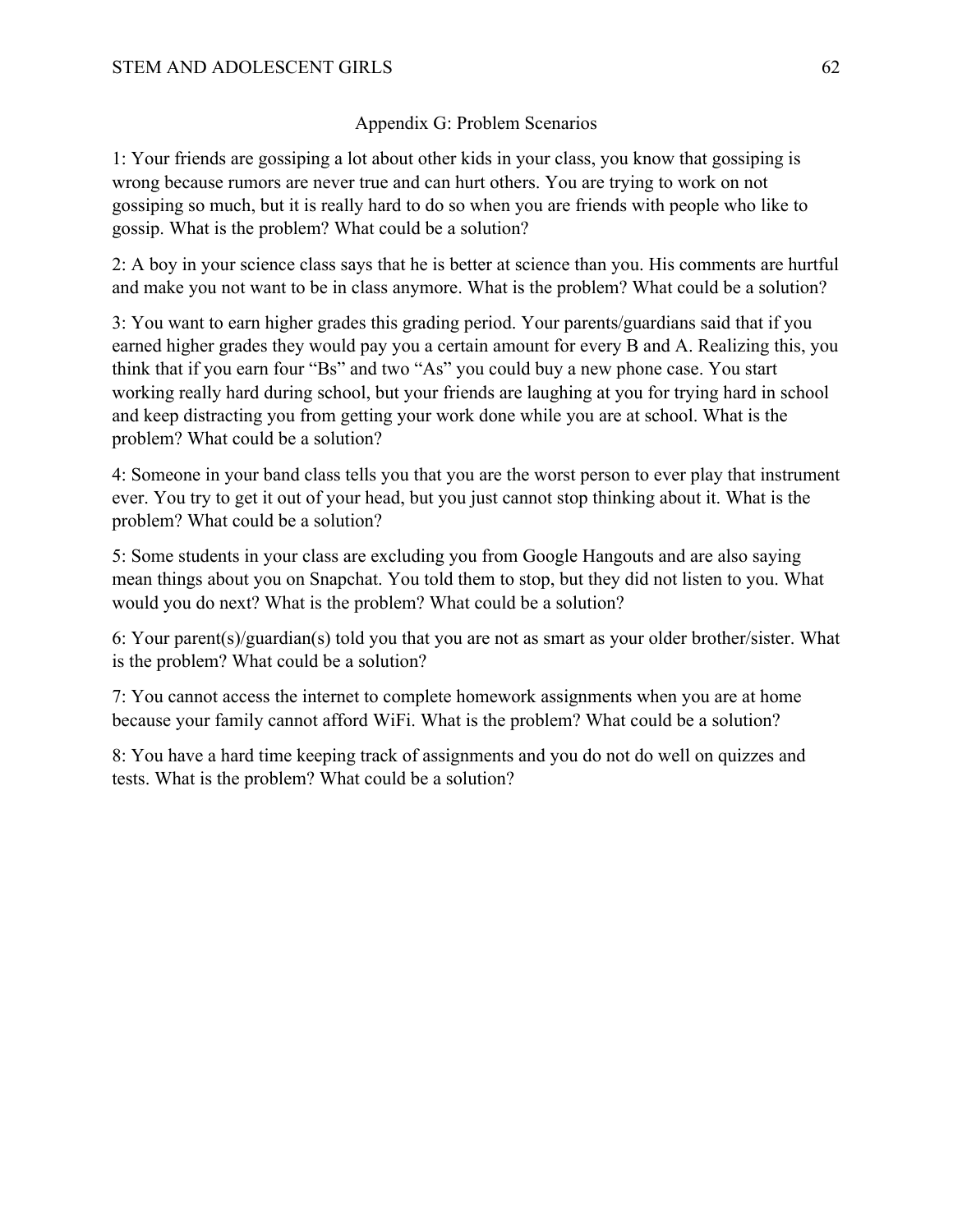# Appendix H: Tips and Tricks

# **Top 10 Tips and Tricks to Solving Problems**

- 1 Keep trying Problems may look hard or even impossible, but if you stick with it and keep trying, a solution will come its way to help!
- 2 Stay positive Solutions come to you when you are not spending your brain's energy beating yourself up! Say phrases like "I can do this" or "it does not have to be perfect."
- 3 Ask for help Solutions come to you when you are not spending your brain's energy beating yourself up! Say phrases like "I can do this" or "it does not have to be perfect."
- 4 Come back later Problems are hard to solve when you are frustrated! Take a break if you can and come back to it later allows your brain to clear-up and come up with solutions.
- 5 Keep practicing Think about it, if you gave up if you did not do something perfect on the first try or if someone said no, you would not be walking on two feet. Take advice from a baby and try again!
- 6 Consequences Think through all the possible solutions and their consequences. Pick solution(s) that are the best for you/others and align with your goals
- 7 Talk it out Use I-messages, compromise, negotiations and open communication with the person who part of the problem
- 8 Stay calm Staying calm means you will have a clear mind to come up with solutions
- 9 Avoid the situation If you can, avoid situation(s) that cause those problems in the first place!
- 10 If something stinks, change it! You have the power to change certain outcomes. Learn what you can and can't control and work on controlling what you can!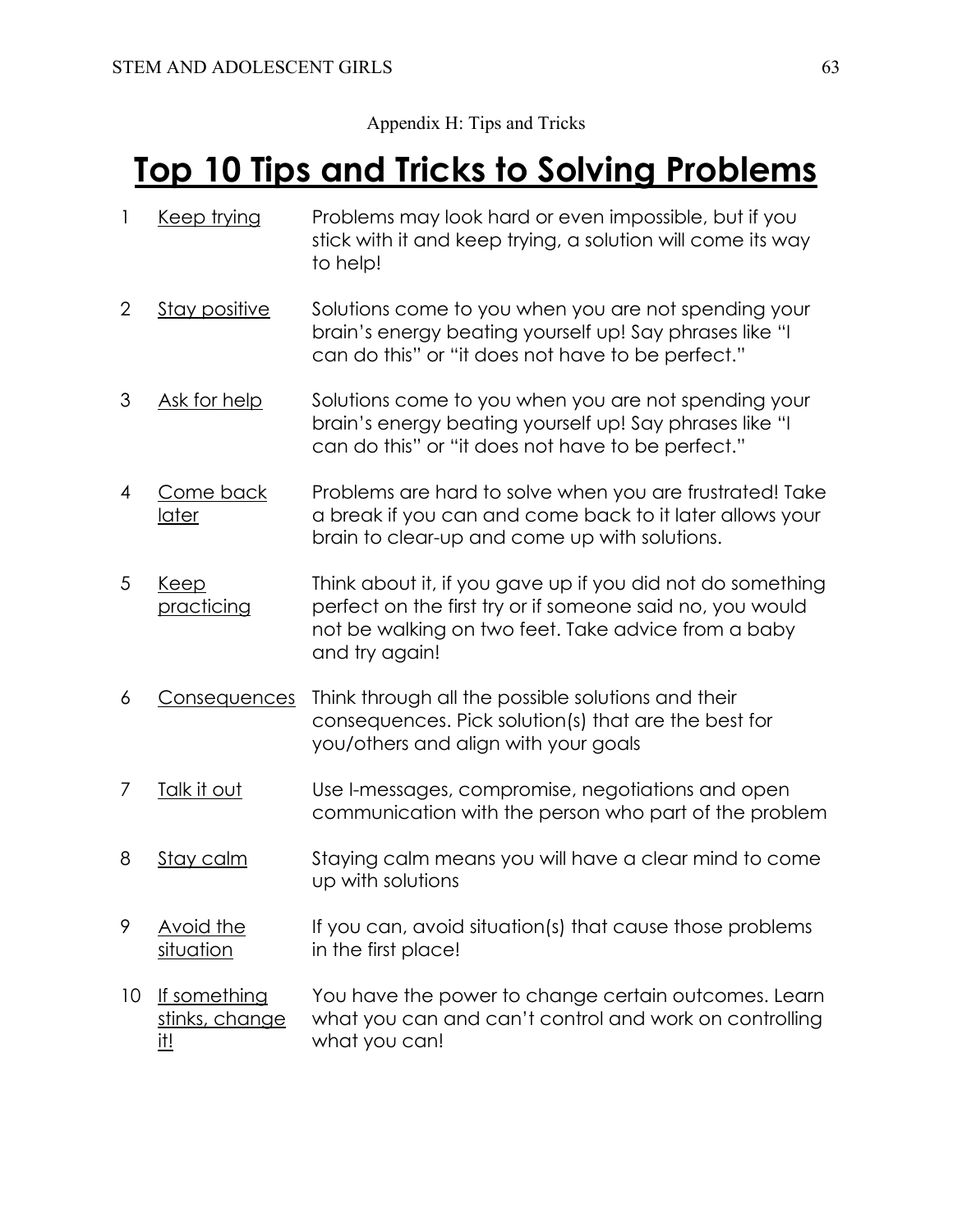Appendix I: Post-Assessment

Name: \_\_\_\_\_\_\_\_\_\_\_\_\_\_\_\_\_\_\_\_\_\_\_\_\_\_\_\_\_\_\_\_\_\_\_\_\_\_\_\_\_\_\_\_\_\_\_\_\_\_\_\_\_\_\_\_\_\_\_\_\_\_\_\_\_\_\_\_\_\_\_\_

Date:  $\frac{1}{\sqrt{1-\frac{1}{2}}}\left\{ \frac{1}{2}+\frac{1}{2}+\frac{1}{2}+\frac{1}{2}+\frac{1}{2}+\frac{1}{2}+\frac{1}{2}+\frac{1}{2}+\frac{1}{2}+\frac{1}{2}+\frac{1}{2}+\frac{1}{2}+\frac{1}{2}+\frac{1}{2}+\frac{1}{2}+\frac{1}{2}+\frac{1}{2}+\frac{1}{2}+\frac{1}{2}+\frac{1}{2}+\frac{1}{2}+\frac{1}{2}+\frac{1}{2}+\frac{1}{2}+\frac{1}{2}+\frac{1}{2}+\frac{1}{2}+\frac{1}{$ 

**Directions: Please read each statement and circle the number on the scale below to how you feel about the statement. The answers are confidential, and the school counselor will be the only one who is able to see your answers.**

*1. My confidence in my ability to make a goal has increased:*

| Strongly<br>Disagree | Disagree | It has not<br>increased or | Agree | <b>Strongly Agree</b> |
|----------------------|----------|----------------------------|-------|-----------------------|
|                      |          | decreased                  |       |                       |
|                      |          |                            |       |                       |

## *2. If I came across a problem, I can solve it:*

| Strongly<br>Disagree | Disagree | It has not<br>increased or<br>decreased | Agree | <b>Strongly Agree</b> |
|----------------------|----------|-----------------------------------------|-------|-----------------------|
|                      |          |                                         |       |                       |

*3. I feel like I can overcome barriers that hinder me from my long-term goal:*

| Strongly<br>Disagree | Disagree | It has not<br>increased or | Agree | <b>Strongly Agree</b> |
|----------------------|----------|----------------------------|-------|-----------------------|
|                      |          | decreased                  |       |                       |
|                      |          |                            |       |                       |

#### *4. I can relate the future me to the present me:*

| Strongly<br>Disagree | Disagree | It has not<br>increased or | Agree | <b>Strongly Agree</b> |
|----------------------|----------|----------------------------|-------|-----------------------|
|                      |          | decreased                  |       |                       |
|                      |          |                            |       |                       |

#### *5. I feel more confident in my school subjects:*

| Strongly<br>Disagree | Disagree | It has not<br>increased or | Agree | <b>Strongly Agree</b> |
|----------------------|----------|----------------------------|-------|-----------------------|
|                      |          | decreased                  |       |                       |
|                      |          |                            |       |                       |